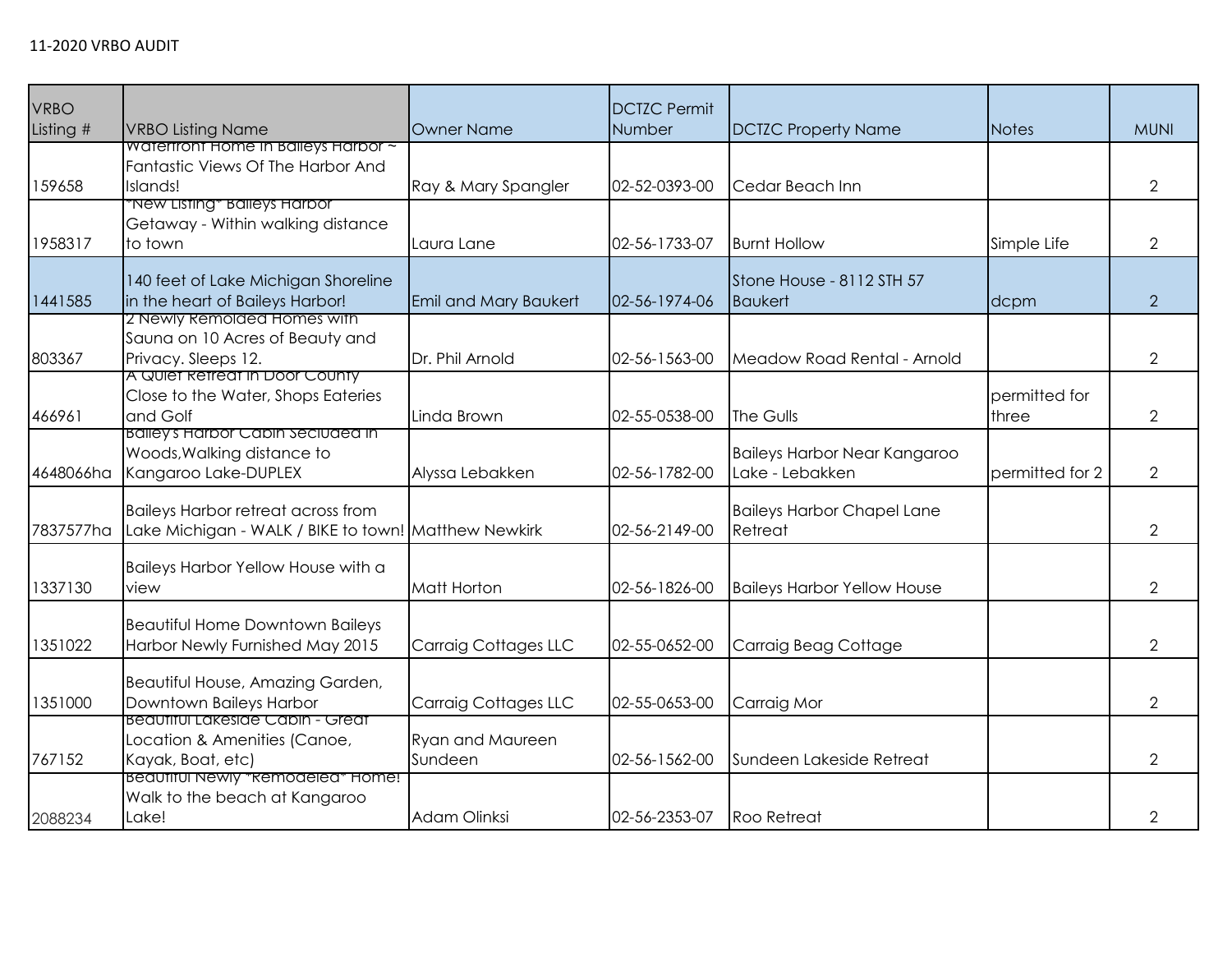| 69122   | Bella Villa Log Home, One of a Kind<br>Secluded Retreat                              | Saturnino Jauregui                                   | 02-56-1058-00 | <b>Bella Villa Log Home</b>                               |                                  | $\overline{2}$ |
|---------|--------------------------------------------------------------------------------------|------------------------------------------------------|---------------|-----------------------------------------------------------|----------------------------------|----------------|
| 294539  | Century Old Door County in-Town<br>Farmhouse with Shore Access                       | Joan Holliday                                        | 02-56-0542-00 | <b>Orchard House</b>                                      |                                  | $\overline{2}$ |
| 510375  | Charming 100yr. log home with<br>upscale modern conveniences.                        | David Hass                                           | 02-56-1953-00 | Sunset Shores Resort - Kangaroo<br>Kabin Unit #6          |                                  | $\overline{2}$ |
| 221533  | Comfort and Beauty tucked<br>between the Trees                                       | East Shorewood Cottage<br>Homeowners Assoc.          | 02-55-0130-00 | <b>East Shorewood Cottages</b>                            | permitted for<br>10 <sup>°</sup> | $\overline{2}$ |
| 1102901 | Comfortably Elegant Lakefront<br>Home On 5 Secluded Lake Frontage<br>Acres           | Deb Homan                                            | 02-56-1468-00 | Merlin's Lake House - Homan                               |                                  | $\overline{2}$ |
| 663478  | Cozy waterfront living at bargain<br>price!                                          | <b>Sunset Shores Resort</b><br>Condo Assoc           | 02-56-1952-00 | Sunset Shores Resort - Tiger Lily                         | permitted for<br>five            | $\overline{2}$ |
| 1436478 | Door County Baileys Harbor Large<br>Home for Families and Groups                     | Pelican Bay LLC                                      | 02-56-2016-00 | Baileys Large Home for Families -<br>Nguyen               |                                  | $\overline{2}$ |
| 824979  | Door County Cabin in the Woods,<br><b>Baileys Harbor</b>                             | Karen Berndt                                         | 02-56-1564-00 | Door County Cabin in the<br>Wooods & Tranquil Condo       | permitted for 2                  | $\overline{2}$ |
| 221526  | Enjoy the Quaint Lakefront Cottage                                                   | East Shorewood Cottage<br>Homeowners Assoc.          | 02-55-0130-00 | <b>East Shorewood Cottages</b>                            | permitted for<br>10              | $\overline{2}$ |
| 661048  | Enjoy the Quiet side of the Door<br>County Peninsula, 165' of Lake<br>Michigan Shore | Janet Batzli                                         | 02-55-0557-00 | The Haven on North Bay                                    |                                  | $\overline{2}$ |
| 221540  | Enjoy the True Get-Away at<br>Evergreen                                              | <b>East Shorewood Cottage</b><br>Homeowners Assoc.   | 02-55-0130-00 | <b>East Shorewood Cottages</b>                            | permitted for<br>10 <sup>°</sup> | $\overline{2}$ |
| 1913205 | Escape to Kangaroo Lake with 300<br>feet of private shoreline!                       | 7251 HWY 57 LLC -<br>William and Heather<br>Anderson | 02-56-2259-06 | Kangaroo East Shore Lodge                                 |                                  | $\overline{2}$ |
| 1046385 | Executive vacation home on<br>Kangaroo Lake                                          | Anne Tretinyak                                       | 02-56-1829-00 | Tretinyak - Blue on Roo-7571<br>South Kangaroo Lake Drive |                                  | 2              |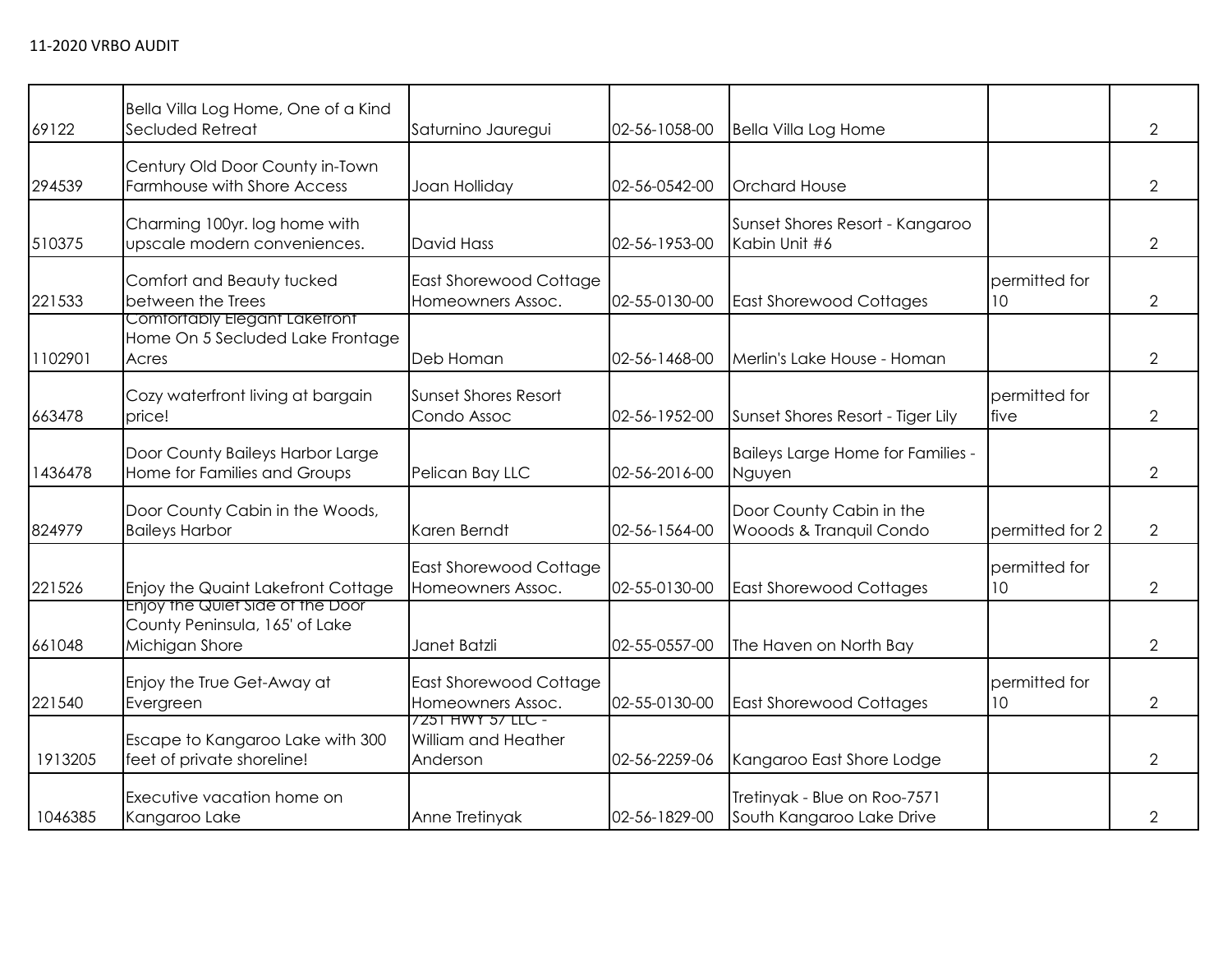| 230613    | Fabulous Log Cabin on Kangaroo<br>Lake in Door County WI                                      | William Andersen                                   | 02-55-0394-00 | Log Cabin on Kangaroo Lake               |                                      | $\overline{2}$ |
|-----------|-----------------------------------------------------------------------------------------------|----------------------------------------------------|---------------|------------------------------------------|--------------------------------------|----------------|
| 1351028   | Fabulous New Two Bed, Two Bath<br>Cottage On Kangaroo Lake                                    | <b>Carraig Cottages LLC</b>                        | 02-56-1052-00 | Carraigeen Cottage                       |                                      | $\overline{2}$ |
| 221452    | Get away at this Quaint Cottage<br><b>Tucked Behind Beautiful Fern Bed</b>                    | <b>East Shorewood Cottage</b><br>Homeowners Assoc. | 02-55-0130-00 | <b>East Shorewood Cottages</b>           | permitted for<br>10 <sup>°</sup>     | $\overline{2}$ |
| 221542    | Get Away from it all at this Rustic<br>and Romantic Cottage                                   | <b>East Shorewood Cottage</b><br>Homeowners Assoc. | 02-55-0130-00 | <b>East Shorewood Cottages</b>           | permitted for<br>10 <sup>°</sup>     | $\overline{2}$ |
| 1623317   | Havngara House- a historic and hip<br>house in the center of Door County<br>action!           | Kurt Heggland                                      | 02-56-2104-00 | <b>Havngard House</b>                    |                                      | $\overline{2}$ |
| 1891001   | <b>Howard House</b>                                                                           | Jacinda Dufin                                      | 02-56-1935-20 | <b>Howard House</b>                      | ESposito-<br><b>DOCO</b><br>Vacation | $\overline{2}$ |
| 93251     | Lake Living at its best                                                                       | <b>Sunset Shores Resort</b><br>Condo Assn          | 02-56-1950-00 | Sunset Shores Resort - Chalet Unit<br>#3 |                                      | $\overline{2}$ |
| 1190668   | Lake-house with the Best View Of<br>Cana Island And It's Lighthouse You<br>Can Find!          | Stephen Clemnti Jr.                                | 02-56-1820-00 | <b>Boreal Beach House</b>                | permitted for 2                      | $\overline{2}$ |
| 4924765ha | Lakeview Cottage in Downtown<br><b>Baileys Harbor</b>                                         | Pamela Schmitz                                     | 02-56-1876-00 | <b>Baileys Harbor Beach House</b>        |                                      | $\overline{2}$ |
| 723507    | Large Home on Kangaroo Lake                                                                   | William and Heather<br>Andersen                    | 02-56-1543-06 | Kangaroo Lake Retreat                    | dcpm                                 | 2              |
| 1368115   | Luxury Waterfront Retreat In The<br>Boreal Forest ~ Perfect For Groups<br><b>And Families</b> | Cana Cove LLC - Kevin<br>Kleinert                  | 02-56-1694-00 | Cana Cove                                |                                      | $\overline{2}$ |
| 82233     | Million Dollar View, Affordable Price                                                         | <b>Judy Stang</b>                                  | 02-56-1949-00 | Lakeside Cottage Sunset Shores<br>Resort |                                      | 2              |
| 640511    | New Million Dollar Property, 250'<br>Private Shoreline on 3.5 Acres                           | Chris Warecki                                      | 02-56-1312-00 | All Creatures Lane - Warecki             | permitted for 3                      | $\overline{2}$ |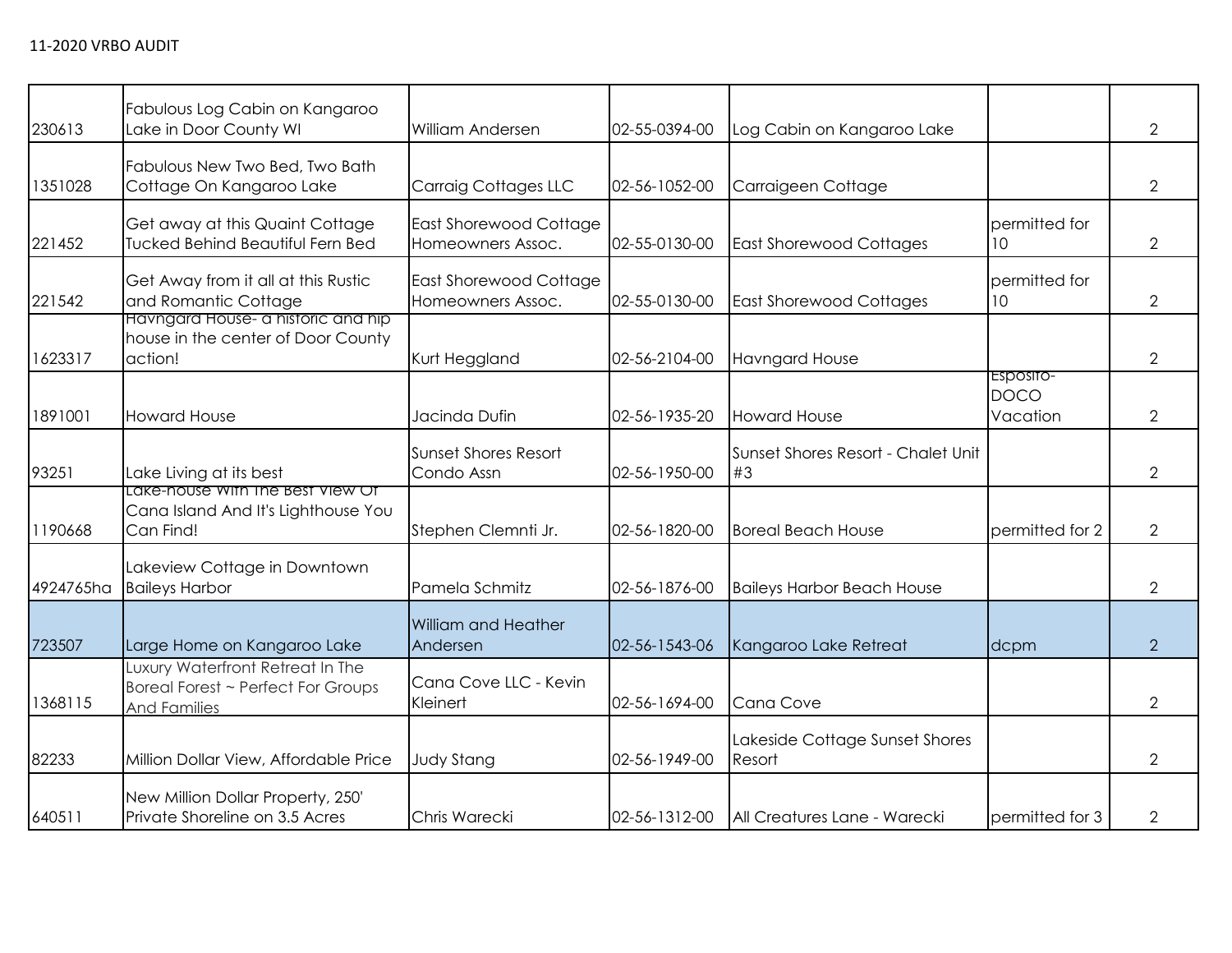|           | Newly remodeled, 2 Acres W/200                                                      |                                               |               |                                                        |                                           |                |
|-----------|-------------------------------------------------------------------------------------|-----------------------------------------------|---------------|--------------------------------------------------------|-------------------------------------------|----------------|
| 467927    | Private Waterfront, Huge Deck, 5<br><b>Star Rating</b>                              | Chris Warecki                                 | 02-56-1312-00 | All Creatures Lane - Warecki                           | permitted for 3                           | $\overline{2}$ |
| 1357038   | Newly renovated with over 250 feet<br>of Shoreline!                                 | Eva McKee                                     | 02-56-1850-06 | Secluded Waterfront Home on<br>North Bay               | dcpm                                      | 2              |
| 4706534ha | North Unit Cabin Bailey's Harbor<br>Door County Near Kangaroo Lake                  | Alyssa Lebakken                               | 02-56-1782-00 | <b>Baileys Harbor Near Kangaroo</b><br>Lake - Lebakken | permitted for 2                           | $\overline{2}$ |
| 460436    | Peace in the Pines                                                                  | Ricardo M Ochoa                               | 02-56-1297-00 | Peace in the Pines                                     |                                           | $\overline{2}$ |
| 1826669   | PineSide Cottage - Just what you're<br>looking for in Door County!                  | Jean Leigh and Denise<br>Lesiak               | 02-56-2340-00 | Pine Side - Open 9/2020                                |                                           | $\overline{2}$ |
| 7968596ha | Private Cottages situated on a rock<br>bluff located in downtown baileys<br>harbor  | Pam Schmitz                                   | 02-56-2178-00 | <b>Baileys Harbor on the Rocks</b>                     | Permitted for<br>two - temp 4<br>listings | $\overline{2}$ |
| 220857    | Private Peninsula                                                                   | Dennis & Jeff Hickey                          | 02-56-0200-06 | <b>Heggland House</b>                                  |                                           | 2              |
| 854909    | Private Water front estate!                                                         | Cole Family LLC                               | 02-56-1607-06 | <b>Schook Shack</b>                                    | dcpm                                      | 2              |
| 1077847   | Quintessential Door County cottage<br>just steps from the water!                    | Jeffrey & Tamara Wiswell                      | 02-56-1696-06 | Kangaroo Lake Road Cottage                             | dcpm                                      | $\overline{2}$ |
| 699521    | Remodeled, 250 watertrontm 6<br>wooded acres, huge deck with view<br>of Cana Island | Chris Warecki                                 | 02-56-1312-00 | All Creatures Lane - Warecki                           | permitted for 3                           | $\overline{2}$ |
| 1997550   | Rustic Log Home located near<br><b>Baileys Harbor</b>                               | Linette Haleen - Todd<br>Haleen - Lisa Geobel | 02-56-2313-00 | Lakeshore Vacation Rentals LLC                         |                                           | 2              |
| 1279183   | Sand, Sand, and More Sand on Lake<br>Michigan!                                      | Alexandra Pape                                | 02-56-1903-00 | Lyons Woods                                            |                                           | 2              |
| 1596072   | South Lane Cottage #1, with a living<br>room view of Lake Michigan.                 | <b>Matt Horton</b>                            | 02-56-1826-00 | <b>Baileys Harbor Yellow House</b>                     | permitted for 3                           | 2              |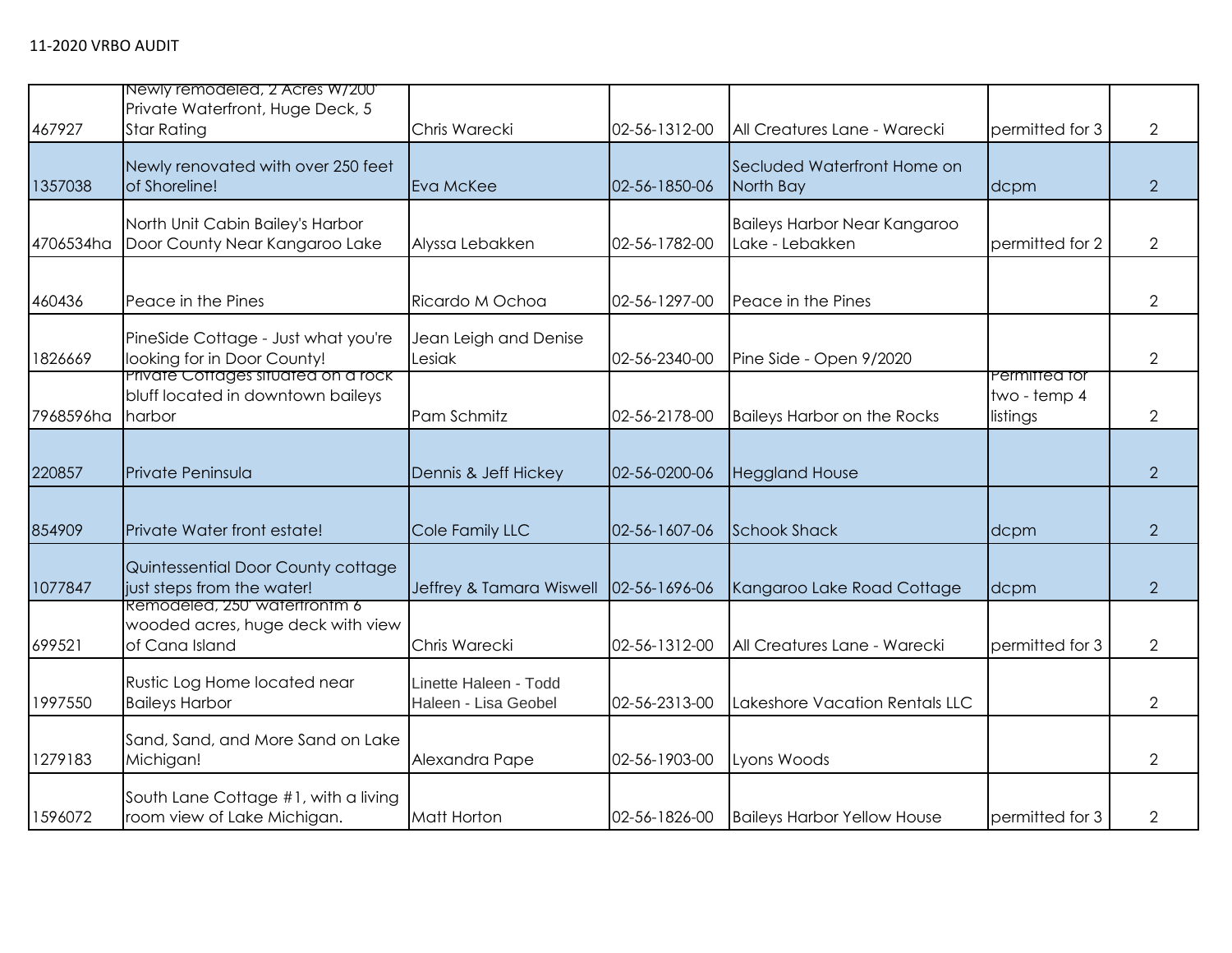| 221546    | Spring, Summer or Fall, Great Place<br>to Get Away from it All                                 | <b>East Shorewood Cottage</b><br>Homeowners Assoc. | 02-55-0130-00 | <b>East Shorewood Cottages</b>                | permitted for<br>10 <sup>°</sup> | $\overline{2}$ |
|-----------|------------------------------------------------------------------------------------------------|----------------------------------------------------|---------------|-----------------------------------------------|----------------------------------|----------------|
| 219987    | Stay at this cozy cottage perfect for<br>couples!                                              | <b>East Shorewood Cottage</b><br>Homeowners Assoc. | 02-55-0130-00 | <b>East Shorewood Cottages</b>                | permitted for<br>10 <sup>°</sup> | $\overline{2}$ |
| 1209428   | Stone Cottage, Nestled In The<br>Woods in Door County - Call for rates William & Lesley O'Kane | Dennis & Tamara Zee/                               | 02-56-1824-00 | <b>Stone Cottage</b>                          | charnetski                       | $\overline{2}$ |
| 791464    | stone kidge on 4.2 Wooded<br>Acres/Firepit, 4 Bedrooms, 2.5 Baths,<br>Sleeps 14 & Pets         | <b>Stone Ridge</b>                                 | 02-56-0272-13 | Mel Fogel                                     | dreamland                        | $\overline{2}$ |
| 1960481   | stunning Lake Michigan Home,<br>Sleeps 20! Close to Cave<br>Point/Whitefish Dunes!             | Dune Alright                                       | 02-56-2268-07 | Rebecca Taylor                                | Simple Life                      | $\overline{2}$ |
| 1876973   | Stunning Studio just steps from the<br>Bjorklunden Trail System in Baileys<br>Harbor           | <b>Muirfield Flats</b>                             | 02-56-2235-07 | Pinkmoto Revocable Trust -<br>Karyn Schroeder | Simple Life                      | $\overline{2}$ |
| 418647    | Three Bedroom Lake House with<br><b>Boat Dock</b>                                              | <b>Family Style Contractor</b><br><b>LLC</b>       | 02-56-0339-06 | Our Place on Kangaroo Lake                    | dcpm                             | 2              |
| 1270494   | <b>Tranquility and Serenity/Family Retreat</b>                                                 | Michael Servais                                    | 02-56-1893-00 | <b>Island View Lake House</b>                 |                                  | $\overline{2}$ |
| 160403    | Updated interior, perfect getaway!                                                             | Sunset Shores Resort<br>Condo Assn                 | 02-56-1951-00 | Sunset Shores Resort Sunflower                |                                  | $\overline{2}$ |
| 221528    | Watch the Amazing Door County<br>Sunsets from Hickoy's Porch                                   | <b>East Shorewood Cottage</b><br>Homeowners Assoc. | 02-55-0130-00 | <b>East Shorewood Cottages</b>                | permitted for<br>10              | $\overline{2}$ |
| 400026    | Waterfront 2-Story Log Cottage,<br>Decks, Beach, Canoe & Firepit                               | Donna & Peter Steffen                              | 02-56-0899-00 | Steffan Log House                             |                                  | $\overline{2}$ |
| 4840107ha | Waterfront Baileys Harbor Studio on<br>Lake Michigan!                                          | James Dillenburg                                   | 02-56-1257-00 | <b>Shalom Stone</b>                           |                                  | $\overline{2}$ |
| 221358    | Waterfront Log Cabin with Boat<br>House and Pier                                               | Natalie & Terry McAllister                         | 02-56-0885-06 | <b>Rocky Bottom Ledge</b>                     | dcpm                             | $\overline{2}$ |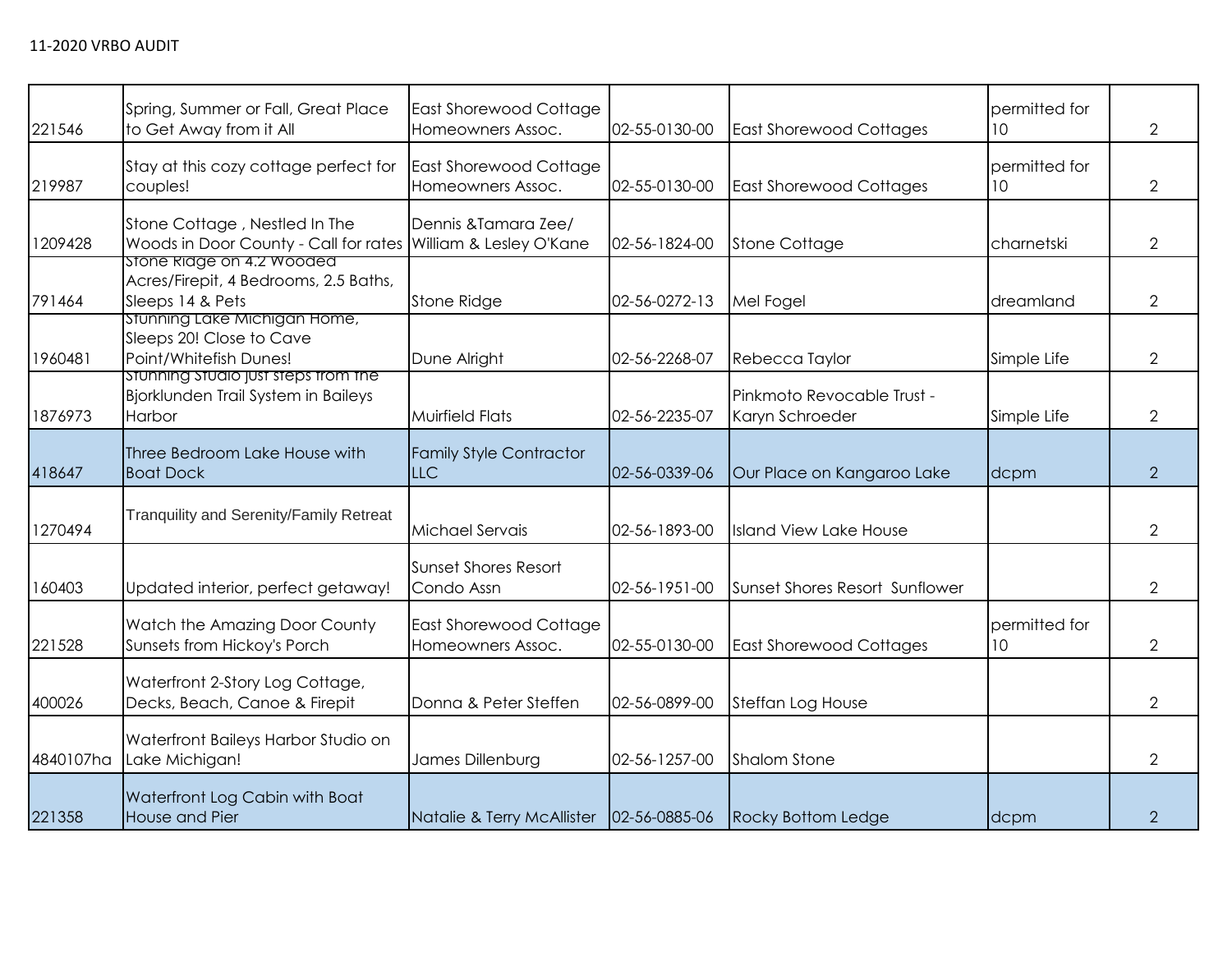| 309037  | Water's Edge Cottage                                                                   | <b>Tim Hodkiewicz</b>                       | 02-55-0497-00 | Water's Edge Cottage                                           | Part of Sunset<br><b>Shores</b>  | 2              |
|---------|----------------------------------------------------------------------------------------|---------------------------------------------|---------------|----------------------------------------------------------------|----------------------------------|----------------|
| 1563963 | Wild Cedars - Cana Island - Lake<br>Michigan - Distinctive New Home                    | Stephen Clemnti Jr.                         | 02-56-1820-00 | <b>Boreal Beach House</b>                                      | permitted for 2                  | $\overline{2}$ |
| 882335  | Wildwood Beach House Has A Large<br>Private Sandy Beach On The Shore<br>Of Lake Michig | Laura Thometz                               | 02-56-1640-06 | <b>Wildwood Beach Home</b>                                     | dcpm                             | $\overline{2}$ |
| 221522  | Your Family will Love the Beautiful<br>Lake View at This Comfortable<br>Cottage        | East Shorewood Cottage<br>Homeowners Assoc. | 02-55-0130-00 | <b>East Shorewood Cottages</b>                                 | permitted for<br>10 <sup>°</sup> | $\overline{2}$ |
|         |                                                                                        |                                             |               |                                                                |                                  |                |
| 1244408 | Clay Banks Retreat                                                                     | Door County Clay Banks<br>Retreat           | 06-56-1866-00 | Darelynn M Louscher                                            |                                  | 6              |
| 754723  | Enjoy your own secluded beach                                                          | Mark Ciepluch                               | 06-56-0901-00 | White Sands Hideaway                                           |                                  | 6              |
| 2051294 | Peaceful Door County Cabin retreat<br>on the shores of Lake Michigan                   | Andy Low                                    | 06-56-2350-00 | Lake Michigan Cabin Low                                        |                                  | 6              |
|         |                                                                                        |                                             |               |                                                                |                                  |                |
| 2055784 | <b>Beautiful 1 bedroom unit at resort,</b><br>sleeps 4                                 |                                             |               |                                                                |                                  | 8              |
| 1206658 | 2 Bedroom, 1 Bath Home Away From<br>Home - Overlooks the lake                          | Jonathon Pesek - Pesek<br>Realty            | 08-53-1856-00 | Landmark Resort - Pesek                                        |                                  | 8              |
| 1457421 | <b>Bay View Escape In Door County</b>                                                  | Zanky Properties LLC                        | 08-53-2007-00 | Ladmark Zanky                                                  |                                  | 8              |
| 1812858 | Beautiful Pelican Cove of Egg<br>Harbor/Door County/Landmark Resort                    | John & Michelle Jordan                      | 08-53-2212-00 | Landmark Resort- Mister Kaplan<br>Invest Pelican CoveUnit 1220 |                                  | 8              |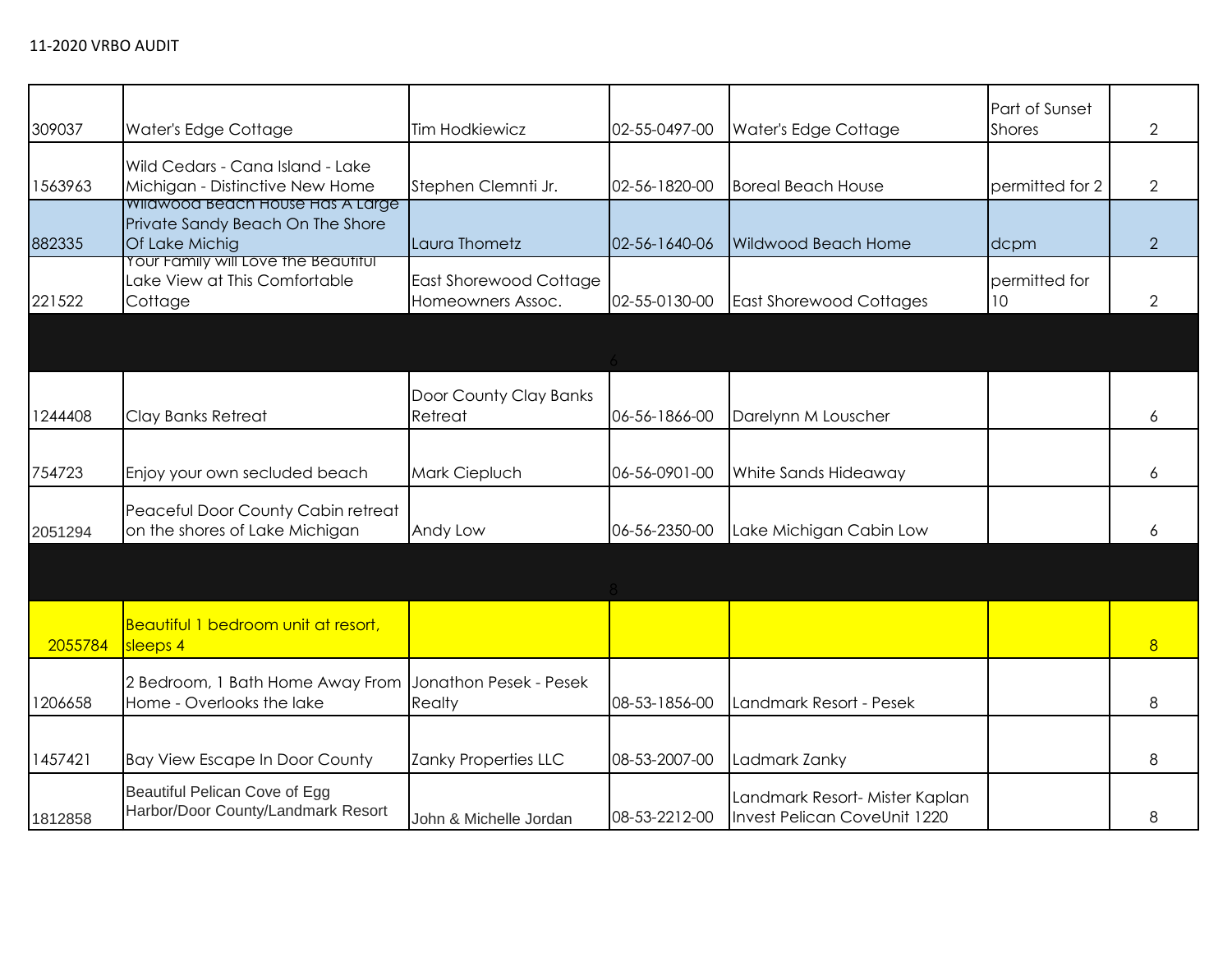|           | Blue Skies Bungalow at the                                                                                |                                         |               | Landmark Resort -Blue Skies                        |                 |   |
|-----------|-----------------------------------------------------------------------------------------------------------|-----------------------------------------|---------------|----------------------------------------------------|-----------------|---|
| 1684505   | Landmark Resort!                                                                                          | Lucille and Todd Baker<br>Mister Kaplan | 08-53-2156-00 | Bungalow #4213                                     | moving to 00    | 8 |
| 9254419ha | Condo w/Resort Amenities, 1Mi to<br>Beach + Golf                                                          | Investments LLC - John<br>Jordan        | 08-53-2212-00 | Landmark Resort- Mister Kaplan<br>Invest Unit 1220 | evolve          | 8 |
| 1696273   | Door County Getaway @Landmark<br>Resort                                                                   | Michal & A. Monika Chiu                 | 08-53-2031-00 | Landmark Resort #2230 & #2308 -<br>Chiu            | permitted for 2 | 8 |
| 1629282   | Door County Happy Place                                                                                   | Michal & A. Monika Chiu                 | 08-53-2031-00 | Landmark Resort #2230 & #2308 -<br>Chiu            | permitted for2  | 8 |
| 1880751   | Door County Paradise-2 Bedroom At<br>The Landmark Resort #2332                                            | Jerold and Jennifer<br>Schuetz          | 08-53-2267-00 | Landmark Resort - Schuetz - Unit<br>2332           |                 | 8 |
| 1050857   | ESCAPE! COZY WOODVIEW!<br>Landmark Resort, EGG HARBOR -<br>Updated, Cozy, 1 Bdrm Woodview C Brian Wiegand |                                         | 08-53-1688-00 | Landmark Resort - Door County<br>Getaweays         | permitted for 4 | 8 |
| 1737228   | Hotel Condo with Great Water Views Dennis Joyce                                                           |                                         | 08-53-2231-00 | Landmark Resort - Joyce #2317                      |                 | 8 |
| 423455    | Landmark 2-BR King Beds, 2-Bath                                                                           | Curtis Rudy                             | 08-53-1346-00 | Landmark - Rudy - Units 1303,<br>4218 and 2332     | permitted for 2 | 8 |
| 7692101ha | Landmark Resort Condo w/<br>Spectacular Views!                                                            | Good Faith Financial                    | 08-53-1970-00 | Landmark Resort Good Faith<br>Financial Unit #2324 | <b>Evolve</b>   | 8 |
| 7083628ha | Landmark Resort, 2 bedroom, 1 bath<br>sleeps 6. Lowest rates.                                             | Harry & Sharon Achino                   | 08-53-1140-00 | Achino - Landmark                                  |                 | 8 |
| 7521534ha | Light & Bright Bay View Retreat                                                                           | Nomad Ventures LLC                      | 08-53-1990-00 | Landmark Resort - Nomad<br>Ventures LLC - #1110    | permitted for 3 | 8 |
| 843029    | Magnificent Water View Condo-<br>Completely Remodeled!                                                    | Jeffrey Petsinger                       | 08-53-1617-00 | Landmark Resort - Petsinger                        |                 | 8 |
| 1183567   | Modern, newly updated condo in<br>scenic Egg Harbor! Heart of Door<br>County                              | David and Carrie<br>Counihan            | 08-53-1783-00 | Landmark Resort - #3202-<br>Counihan               |                 | 8 |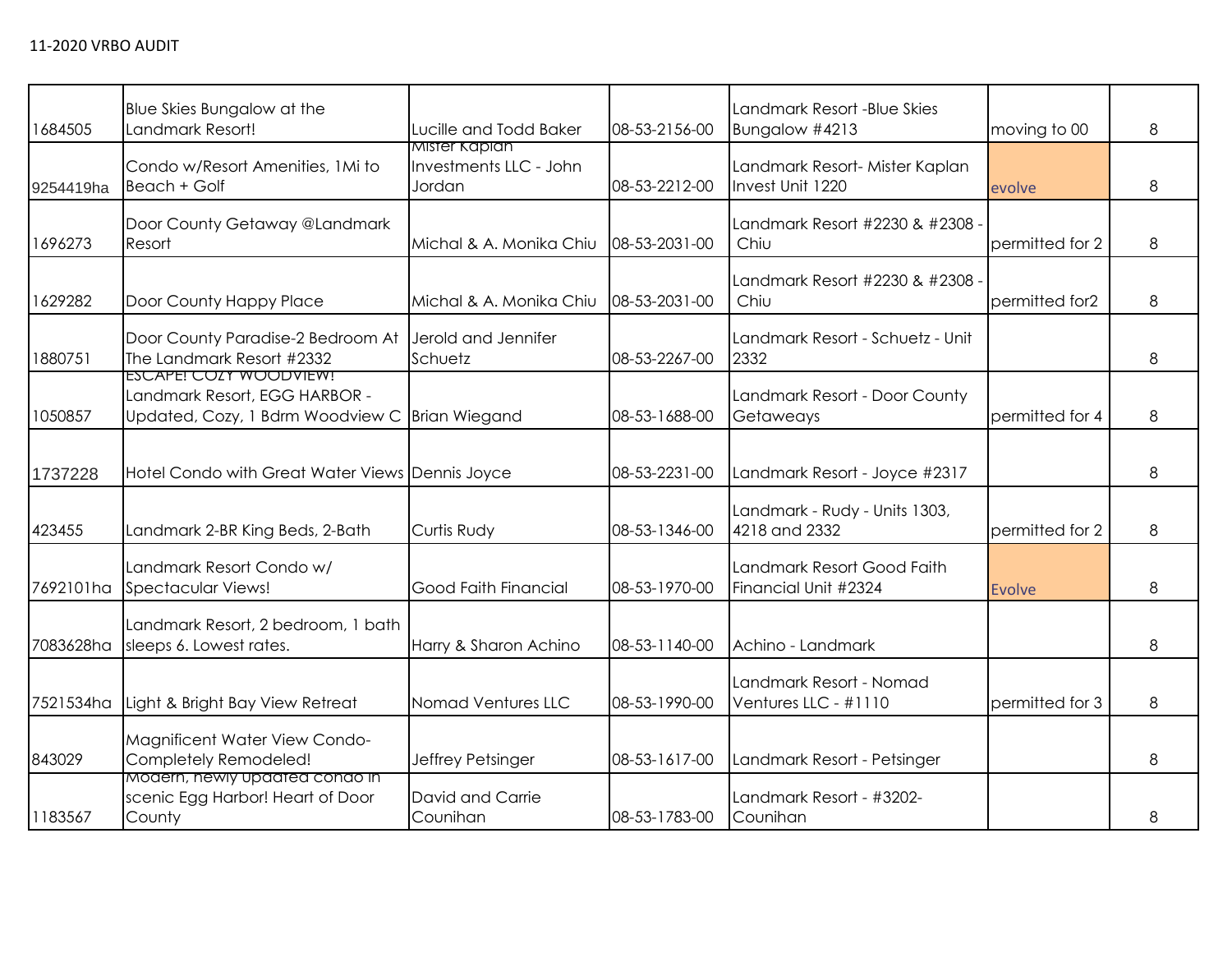| 9264023ha | NEW! 'The Landmark' Resort Condo -<br>1 Mi to Beach!                            | Whitefishbayside llc                                                 | 08-53-2224-00 | Landmark Resort -<br>Whitfishbayside LLC - Unit 2224               |                 | 8 |
|-----------|---------------------------------------------------------------------------------|----------------------------------------------------------------------|---------------|--------------------------------------------------------------------|-----------------|---|
| 7849217ha | Newly Updated Lake View Escape                                                  | Nomad Ventures LLC                                                   | 08-53-1990-00 | Landmark Resort - Nomad<br>Ventures LLC - #1110                    | permitted for 3 | 8 |
| 2054943   | Periwinkle Place @ Landmark Resort<br>~ Rates include cleaning                  | Landmark Resort- Our<br>Door County Life LLC<br>#1336 - Periwinkle   | 08-53-1626-00 | Our Door County Life LLC                                           |                 | 8 |
| 1281266   | Quaint Door County Haven at the<br>Landmark Resort (Family-friendly<br>Condo)   | Mark Lorenzo                                                         | 08-53-1832-00 | Quaint Door County Haven-<br>Landmark Lorenzo                      |                 | 8 |
| 1497704   | Seas the Bay in Egg Harbor - the<br>perfect summer getaway!<br>Landmark condo!  | <b>Michael White</b>                                                 | 08-53-1834-07 | Landmark Resort - White - Unit<br>1102                             | simple life     | 8 |
| 7849206ha | Serene Lake View Condo                                                          | Nomad Ventures LLC                                                   | 08-53-1990-00 | Landmark Resort - Nomad<br>Ventures LLC - #1110                    | permitted for 3 | 8 |
| 1452844   | Spectacular Water View Condo, at<br>The Landmark Resort                         | Tod & Kathleen Kerscher                                              | 08-53-2013-00 | Landmark Resort - Kerscher                                         |                 | 8 |
| 513963    | Stunning waterview condo at the<br>Landmark Resort in Egg Harbor                | <b>Curtis &amp; Carrie Downes</b>                                    | 08-53-1344-00 | Landmark Downes #2207                                              |                 | 8 |
| 809045    | Stylish 2 bdrm 2 ba recently remodeled<br>with many amenities for you to enjoy! | Landmark Resort- Callen                                              | 08-53-1623-00 | John and Sue Callen                                                |                 | 8 |
| 1989151   | The Blue Whale @ Landmark Resort~<br>Rates include cleaning                     | Our Door County Life LLC                                             | 08-53-2059-00 | Lanamark Resort - Our Door<br>County Life LLC #1334- Blue<br>Whale |                 | 8 |
| 476628    | Updated 1 bedroom king, book now<br>for winter fun in door county               | Michael Kostiuk                                                      | 08-53-0676-00 | Landmark Resort - MJK Rentals                                      |                 | 8 |
| 1646828   | 4 bedroom sunset views!                                                         | Brian & Krista Callaghan                                             | 08-56-2056-06 | Chateau Sunset                                                     | dcpm            | 8 |
| 1507889   | 5 bedroom waterfront home with<br>stunning views!                               | Aymee and David<br><b>Balison - Balison Joint</b><br>Revocable Trust | 08-56-2034-06 | <b>White Cliff Landing</b>                                         | dcpm            | 8 |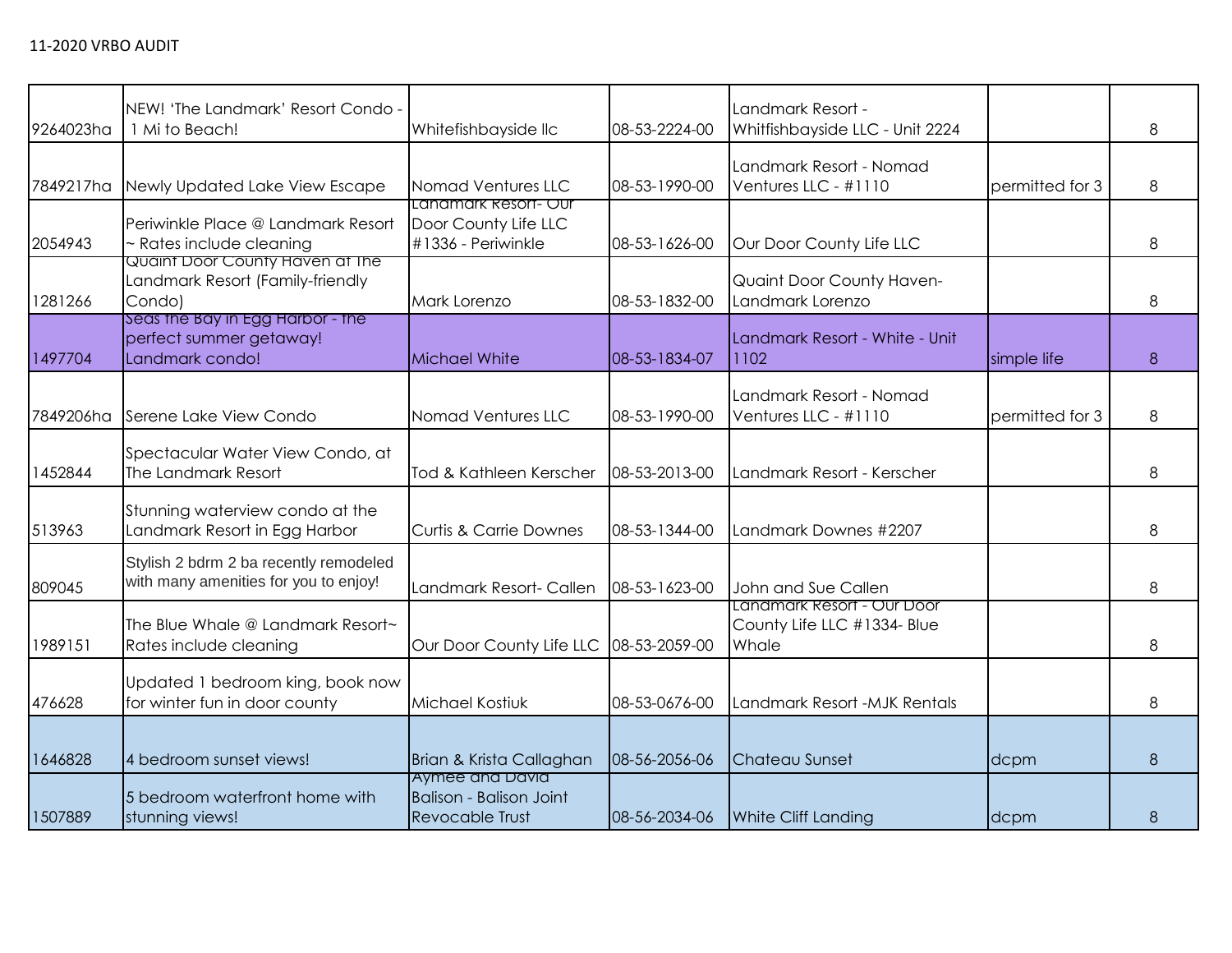| 1453926   | 5 Star Home on the Bay! Huge Deck-<br><b>Amazing Sunsets!</b>                        | Kurt Schmelter        | 08-56-2033-00 | Lulus Bayside                            |             | 8 |
|-----------|--------------------------------------------------------------------------------------|-----------------------|---------------|------------------------------------------|-------------|---|
| 822530    | A newly renovated cottage on the<br>green bay waters                                 | Daniel & Wanda Kupsco | 08-56-1566-06 | <b>Sunset Sanctuary</b>                  | dcpm        | 8 |
| 403451    | Bayside Log Home Waterfront, WiFi,<br>3 bedrooms, Direct TV, Fire Pit                | Laurel Key            | 08-56-1037-13 | <b>Bayside Log Home</b>                  | Dreamland   | 8 |
| 2060081   | <b>Bluebell Cottage: Luxury Waterfront</b><br>Home with Private Pier                 | Gregory and Lynn Bell | 08-56-2351-00 | Bluebell Cottage - 7161<br>Horseshoe Bay |             | 8 |
| 1518746   | <b>BRAND NEW CUSTOM BUILT HOME -</b><br><b>Egg Harbor Retreat</b>                    | John and Susie Plumb  | 08-56-1895-00 | Secret Meadow                            |             | 8 |
| 1454913   | Charming, *Pet Friendly* Door<br>County Cabin on the Bay!                            | <b>Jeff Garber</b>    | 08-56-1396-07 | <b>Stones Throw</b>                      | simple life | 8 |
| 1603674   | Close To It, Far From It                                                             | Lane Samuelon         | 08-56-2053-00 | Samuleson - 5707 Hyline Trail            |             | 8 |
| 1276892   | Diamond in the Wooods                                                                | <b>Elaine DeMarb</b>  | 08-56-1860-00 | Diamond in the Woods                     |             | 8 |
| 4647662ha | Egg Harbor Home w/Deck on 2<br>Acres - 12 Min to Lake                                | Kerri Zergoski        | 08-56-1768-00 | Lodge 42                                 | Evolve      | 8 |
| 2052675   | Egg Harbor White House                                                               | James Schleicher      | 08-56-2331-00 | Egg Harbor White House                   |             | 8 |
| 1891588   | Enjoy Amazing Sunsets from this<br><b>Gorgeous Waterfront Home!</b>                  | Andrew & Brenda Werth | 08-56-2246-00 | Sunny Side Up                            |             | 8 |
| 1810674   | Enjoy Waterfront Seclusion in Classic<br>Cottage, sleeps 12 in 6 bedrooms            | <b>Robert Cowles</b>  | 08-56-1375-00 | Cherry Lodge                             |             | 8 |
| 1814709   | Experience real Door County in<br>waterfront, secluded classic<br>cottage-sleeps 12! | <b>Robert Cowles</b>  | 08-56-1376-00 | The Annex                                |             | 8 |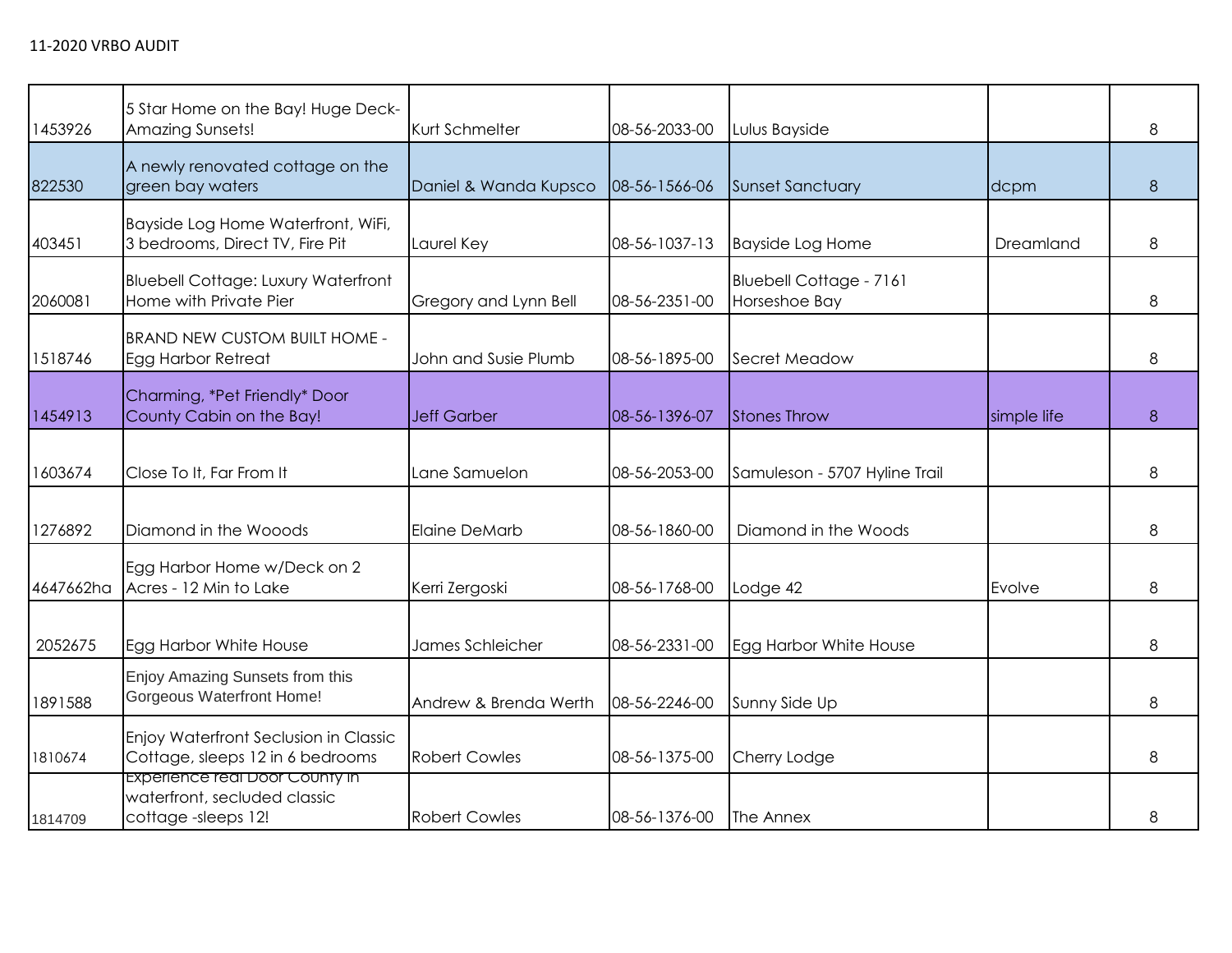|           | Go back in time to Granamas                                                                                |                                                           |               |                                                          |             |   |
|-----------|------------------------------------------------------------------------------------------------------------|-----------------------------------------------------------|---------------|----------------------------------------------------------|-------------|---|
|           | cottage! Quaint Door County Cabin                                                                          |                                                           |               |                                                          |             |   |
| 1454914   | with sunset views over the shores of                                                                       | <b>Jeff Garber</b>                                        | 08-56-1395-07 | <b>Stoney Shore</b>                                      | simple life | 8 |
|           |                                                                                                            |                                                           |               |                                                          |             |   |
| 7080871ha | Gray Gull Cottage-Waterfront Home                                                                          | Monument Point Lane LLP 08-55-0797-00                     |               | <b>Grey Gull</b>                                         |             | 8 |
| 1214889   | Great place! Egg Harbor - Log Cabin w/<br>40 Acres - private walking trails                                | <b>Blue Chair Capital, Mike</b><br>and Becky Boyer        | 08-56-1821-00 | <b>Boyer Log Home</b>                                    |             | 8 |
| 1445907   | Hand Hewn Log Cabin Newly<br>Renovated, rustic-modern design                                               | Maureen Gribble                                           | 08-56-1925-00 | <b>Shady Grove - Gribble</b>                             |             | 8 |
| 1024755   | Immaculate 3 Bed / 2.5 Bath Hand-<br>Hewn Log Cabin in Wooded Setting<br>of Egg Harbor                     | Patrick and Shari Hayes                                   | 08-56-1711-00 | Hazy Hideaway                                            |             | 8 |
| 1876974   | New Listing! Dog-Friendly, Seciuded<br>Cabin in the Woods, centrally<br>located to Door County attractions | David and Lynn Zawojski                                   | 08-56-2148-07 | Cabin in the Woods - Zawojski                            | simple life | 8 |
| 57138     | Panorama Waterfront Guest House<br>North of Sturgeon Bay                                                   | Margaret Koenen                                           | 08-55-0155-00 | Koenens Panorama Guest House                             |             | 8 |
| 1863022   | Perfect vacation house for friends<br>and family getaway                                                   | Cindy and Keith Renaud                                    | 08-56-2248-00 | Perfect Vacation House for<br>Friends or Family - Renaud |             | 8 |
| 78867     | Pet Friendly Private Cottage on 10<br>Acre Farm in Fish Creek                                              | Applewood Cottage<br>Property Managment LLC 08-55-0093-00 |               | Applewood Cottage                                        |             | 8 |
| 655760    | Privacy In The Woods, Yet Close To<br>All The Fun!                                                         | <b>Butterfly House - Blosser</b>                          | 08-56-1580-00 | <b>Robert Blosser</b>                                    |             | 8 |
| 1001072   | Relax In Our Nostalgic Log Home<br>(3BR/2ba)                                                               | Patricia Culliton                                         | 08-56-1715-00 | Green Apple Lodge                                        |             | 8 |
| 375676    | <b>RELAX with Amazing views from</b><br>peaceful home overlooking green<br>bay close to beach              | Tim & Mary Kelley                                         | 08-56-0305-00 | Kelley House                                             |             | 8 |
| 230079    | Stunning Door County Cabin in the<br>Woods, Wi-Fi, firepit, fireplace, game<br>room                        | Charles Ireland                                           | 08-56-0925-00 | Hidden Bear Cabin                                        |             | 8 |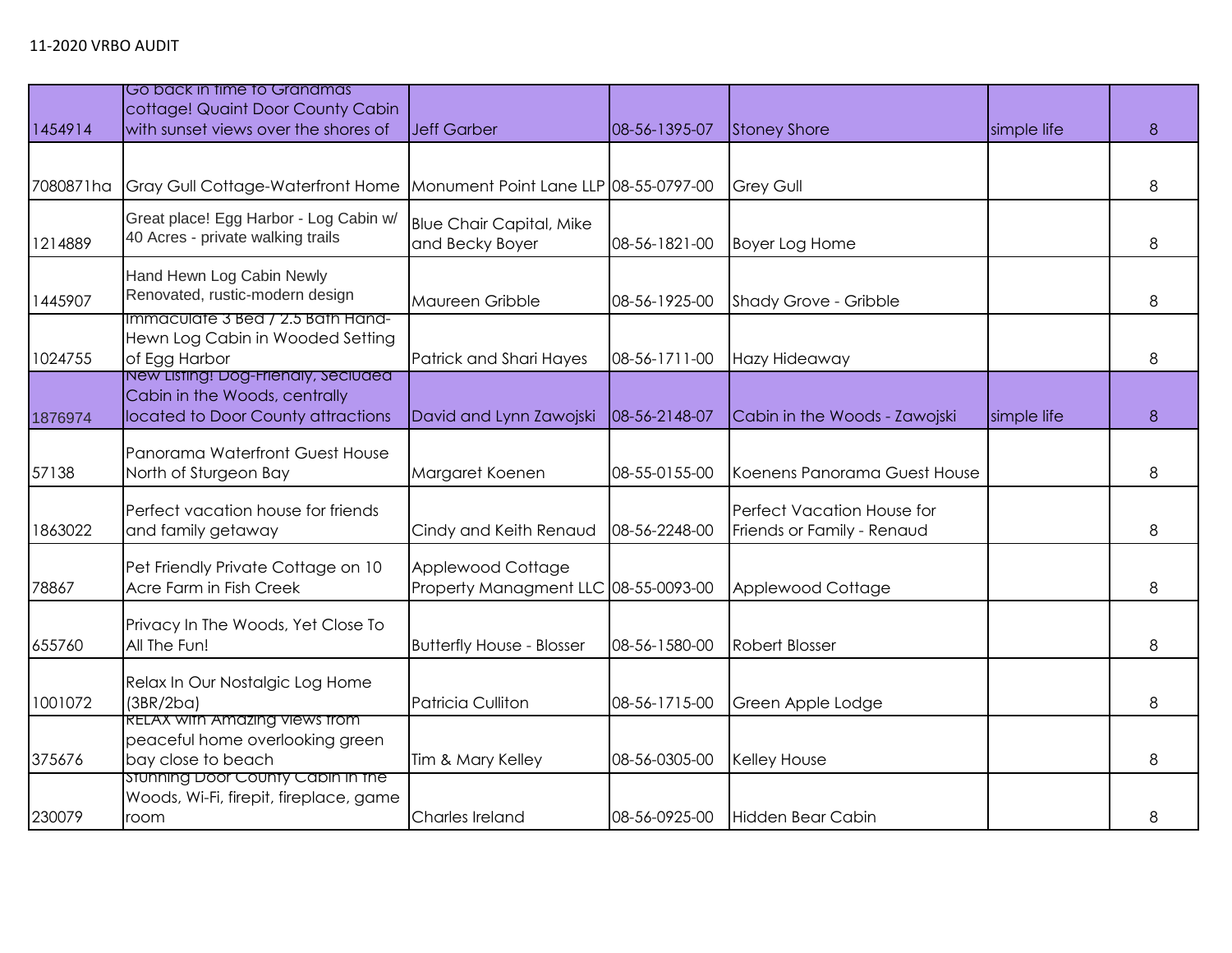|           | SUNSETS ON THE BLUFF! NEW<br>CONSTRUCTION! WATERVIEW!                                                             |                                        |               |                                           |                 |   |
|-----------|-------------------------------------------------------------------------------------------------------------------|----------------------------------------|---------------|-------------------------------------------|-----------------|---|
| 1319701   |                                                                                                                   | Gail Bergman                           | 08-56-1874-00 | <b>Bluff Cottage Sunset LLC</b>           |                 | 8 |
| 341406    | The Honey Dew Log Lodge at Egg<br><b>Harbor Door County Wisconsin</b>                                             | Kim Bell                               | 08-56-0702-00 | The Honey Dew Lodge                       |                 | 8 |
| 595501    | Unique Distinctive Cottage on the<br>Shores of Green Bay                                                          | Sara Steinharted/Jon<br>Chapman        | 08-56-1316-06 | Whitestone at the Water                   | dcpm            | 8 |
| 566840    | Views of Green Bay and Egg Harbor                                                                                 | David Ohlson/ Charles<br>Chilcote      | 08-56-0729-06 | <b>Ohlson Chateau2</b>                    | dcpm            | 8 |
| 7045122ha | Villa Royer - Waterfront home                                                                                     | Villa Royer                            | 08-56-1029-00 | <b>Barbara-Widder Lowry</b>               |                 | 8 |
| 468335    | Your key to the door                                                                                              | Bryan Troutman                         | 08-56-1322-00 | Cousins Cottage - Your key to<br>the Door |                 | 8 |
|           |                                                                                                                   |                                        |               |                                           |                 |   |
| 56038     | BEAUTIFUL sunset/water view from<br>balcony! DISINFECTED B4 /AFTER<br>EVERY USE<br>Best Waterview of Egg Harbor - | Angie Vandenavond                      | 09-53-0640-00 | Ridgewood Condo 2-B                       | permitted for 2 | 9 |
| 515418    | <b>Beautiful, Fully Appointed Ground</b><br>Level Condo                                                           | JRCH, LLC                              | 09-53-1345-00 | Eames Farm Condo - #M5 - JRCH             |                 | 9 |
| 309573    | Summer of 2020 rentals- \$1400 per<br>week off season 160 per night                                               | <b>Thomasan Christensen</b><br>Harnack | 09-53-0498-00 | Eames Farm, #S-3 - Christensen            |                 | 9 |
| 429685    | Waterfront Town Home in Egg Harbor Arthur R. Derse                                                                |                                        | 09-53-1100-05 | Derse's White Cliff Condo - Unit 5        |                 | 9 |
| 705682    | <b>YOUR PLACE" 3-bearoom, 2-bain</b><br>ranch style home in the village of<br>Egg Harbor                          | <b>Joe Nimmer</b>                      | 09-56-1537-00 | <b>Your Place</b>                         |                 | 9 |
| 647346    | 3 Bedroom, 2 Bath Ranch Home<br>With A Great Egg Harbor Location.                                                 | <b>Shallows Resort</b>                 | 09-56-1453-00 | <b>Falun House</b>                        |                 | 9 |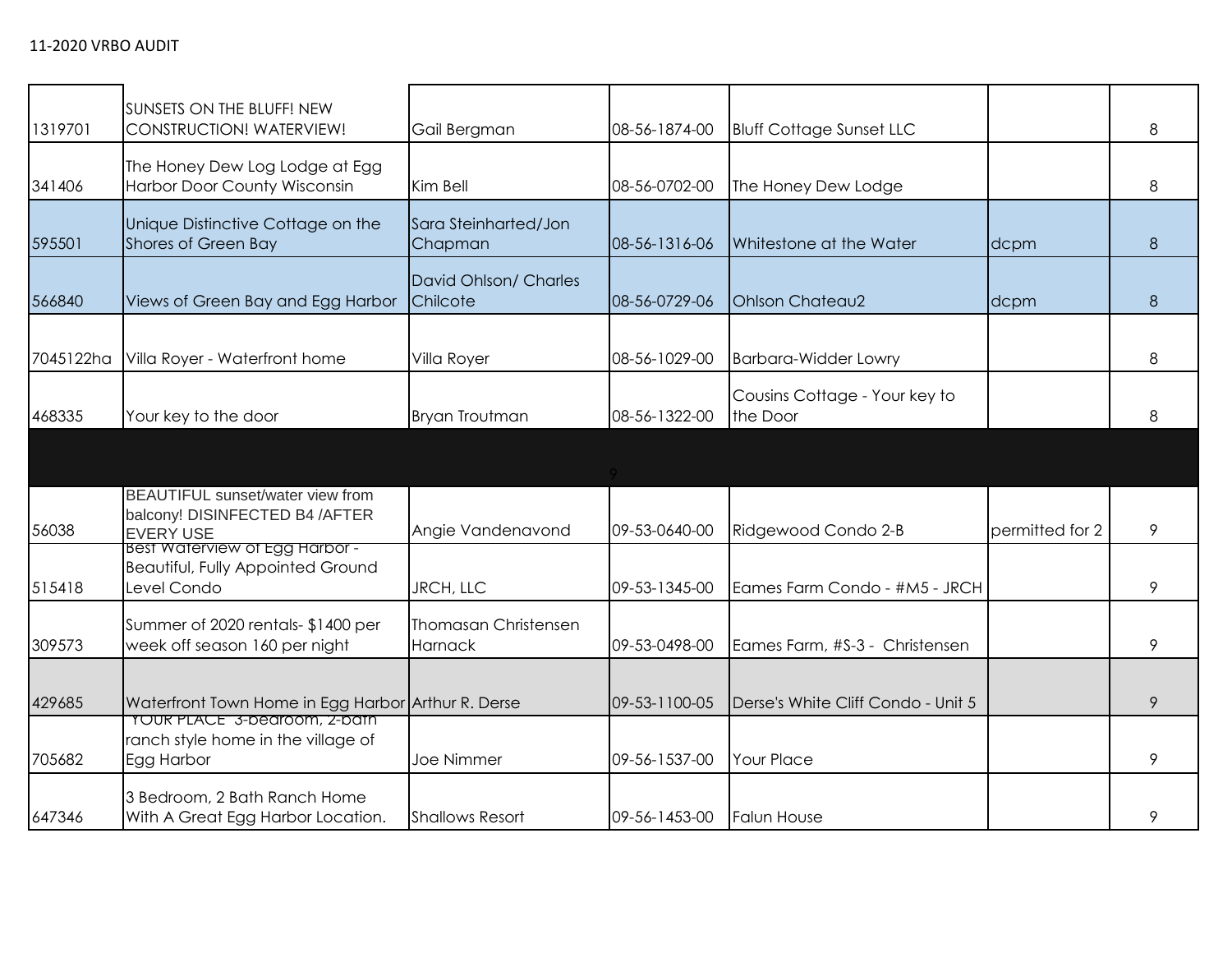| 1357071   | Breathtaking views of the bay<br>walking distance to town!                             | Massoud Maleki                        | 09-56-1086-06         | Scenic Home in Egg Harbor       | dcpm            | 9 |
|-----------|----------------------------------------------------------------------------------------|---------------------------------------|-----------------------|---------------------------------|-----------------|---|
| 1788763   | <b>Church Street House</b>                                                             | Karen Northrup -<br><b>SWNKCN LLC</b> | $09 - 56 - 1881 - 16$ | <b>Church Street House</b>      | dclighthouse    | 9 |
| 449353    | Door County three bedroom<br>vacation home                                             | Shallows, Inc.                        | 09-56-0361-00         | <b>Bluffside</b>                |                 | 9 |
| 626232    | Door County Waterfront Home with<br>Private Beach                                      | <b>RPO Holdings</b>                   | 09-56-1460-00         | <b>Mariner II</b>               |                 | 9 |
| 881025    | Egg Harbor Log Cabin, Door County                                                      | Karen Berndt                          | 09-56-1646-00         | Egg Harbor Log Cabin            |                 | 9 |
| 672228    | Large Five Bedroom on the Water in<br>Egg Harbor.                                      | <b>Bertschinger Investments</b>       | 09-55-0317-00         | <b>Bertschinger Investments</b> | permitted for 8 | 9 |
| 427036    | Larsen Log Cabin in the beautiful<br>Village of Egg Harbor                             | Paul Larsen                           | 09-55-0381-00         | Larsen Log Cabin                | permitted for 2 | 9 |
| 1341621   | Lighthouse Place is the perfect<br>place to enjoy Egg Harbor and all of<br>Door County | <b>Claire Murphy</b>                  | 09-56-1830-16         | <b>Lighthouse Place</b>         | dclighthouse    | 9 |
| 591007    | Luxurious Door County Waterfront<br>Home with Private Beach                            | <b>RPO Holdings</b>                   | 09-56-1417-00         | Mariner                         |                 | 9 |
| 1503315   | Modern Craftsman Home and Guest<br>Suite - Walk to Egg Harbor                          | <b>Robert and Suzanne</b><br>Esposito | 09-56-1780-00         | Egg Harbor Hideaway - Esposito  | permitted for 2 | 9 |
| 4916534ha | Newly Remodeled Lake Home Steps<br>From Water With Amazing Views &<br>Sunsets!         | <b>Trevor Farell</b>                  | 09-56-1897-00         | Majestic Sunsets                |                 | 9 |
| 827152    | One Bedroom Cottage Near<br>Central Egg Harbor                                         | Bertschinger Investments              | 09-55-0317-00         | <b>Bertschinger Investments</b> | permitted for 8 | 9 |
| 672229    | One Bedroom Cottage on the Water Bertschinger LLC                                      |                                       | 09-55-0316-00         | <b>Bertschinger LLC</b>         | permitted for 8 | 9 |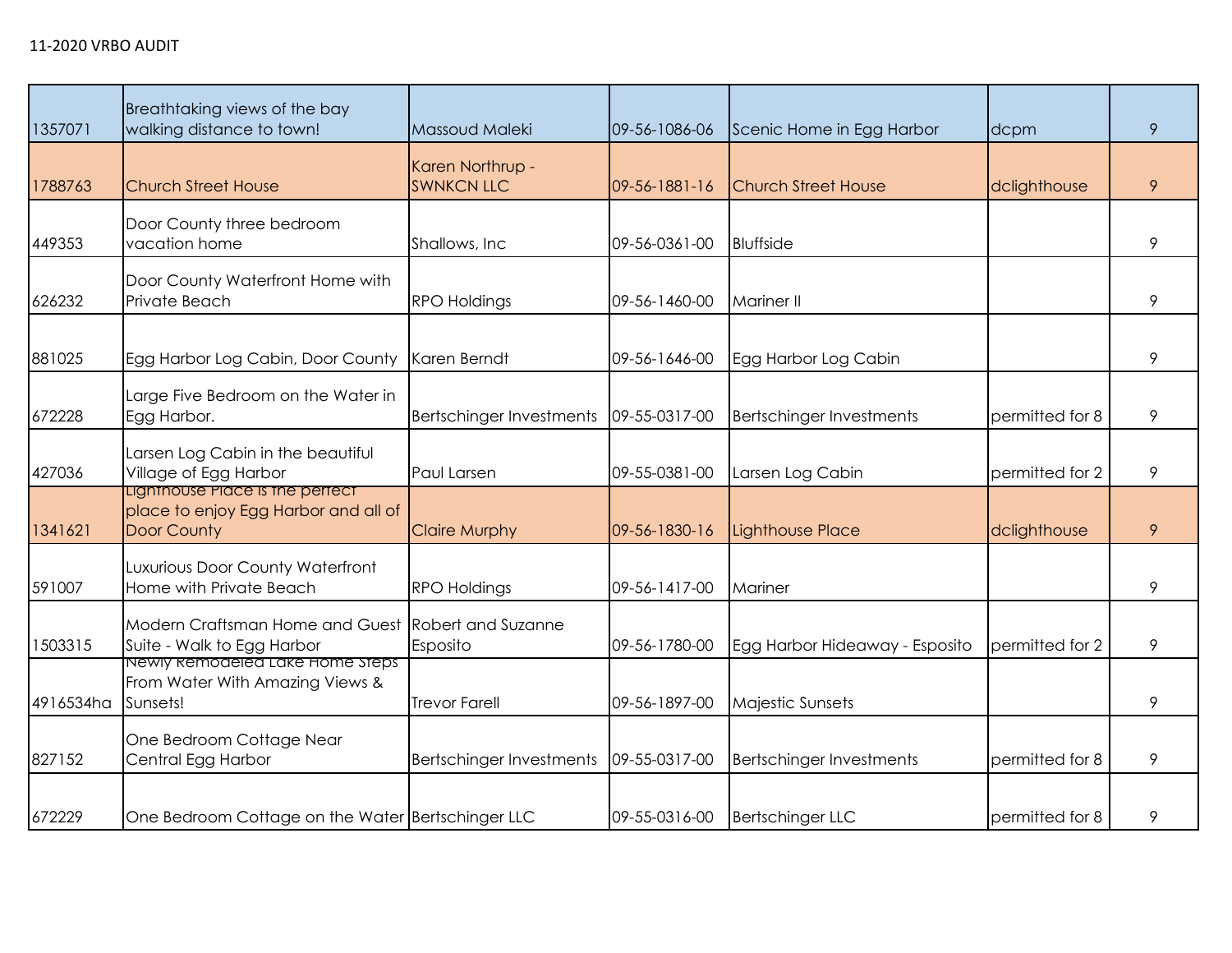| 1221143   | Roomy Two Bedroom House Near<br>Central Egg Harbor                                | <b>Bertschinger LLC</b>         | 09-55-0316-00 | <b>Bertschinger LLC</b>                              | permitted for 8 | 9 |
|-----------|-----------------------------------------------------------------------------------|---------------------------------|---------------|------------------------------------------------------|-----------------|---|
| 562683    | Roomy Two Bedroom House Near<br>Egg Harbor Marina                                 | <b>Bertschinger LLC</b>         | 09-55-0316-00 | <b>Bertschinger LLC</b>                              | permitted for 8 | 9 |
| 1221144   | Roomy Two Bedroom House Near<br>Egg Harbor Marina                                 | <b>Bertschinger LLC</b>         | 09-55-0316-00 | <b>Bertschinger LLC</b>                              | permitted for 8 | 9 |
| 1005094   | Secluded, water front home on the<br>Bay in Egg Harbor                            | Julie Kowalkowski               | 09-56-1738-00 | Secluded Waterfront Home on<br>the Bay in Egg Harbor |                 | 9 |
| 571420    | Sleepy Hollow Cottage, the Perfect<br>Location                                    | Paula W Peterson                | 09-56-1349-00 | Sleepy Hollow Cottage - Peterson                     |                 | 9 |
| 452105    | spacious tour bearoom house near<br>Alpine Golf Course and Egg Harbor<br>beach.   | <b>Bertschinger Investments</b> | 09-55-0317-00 | <b>Bertschinger Investments</b>                      | permitted for 8 | 9 |
| 1221145   | spacious four bearoom house near<br>Alpine Golf Course and Egg Harbor<br>beach.   | <b>Bertschinger LLC</b>         | 09-55-0316-00 | <b>Bertschinger LLC</b>                              | permitted for 8 | 9 |
| 899706    | Spacious four bedroom house on<br>the bay of Green Bay.                           | <b>Bertschinger LLC</b>         | 09-55-0316-00 | <b>Bertschinger LLC</b>                              | permitted for 8 | 9 |
| 4728373ha | steps from the water in Egg Harbor<br>with great views and incredible<br>sunsets. | Mary Zeller                     | 09-56-1882-00 | Point Beach House                                    |                 | 9 |
| 7081743ha | The 5th Hole- On a 36 hole golf<br>course                                         | Kevin Murphy                    | 09-55-0753-00 | The Fifth Hole                                       |                 | 9 |
| 1535497   | The Flats on Church Street - Door<br>County's Modern Vacation Rental<br>#101      | Egg Bnb LLC                     | 09-56-2071-00 | Flats on Church Street                               | permitted for 4 | 9 |
| 1546893   | The Flats on Church Street - Door<br>County's Modern Vacation Rental<br>#102      | Egg Bnb LLC                     | 09-56-2071-00 | Flats on Church Street                               | permitted for 4 | 9 |
| 1565071   | The Flats on Church Street - Door<br>County's Modern Vacation Rental<br>#103      | Egg Bnb LLC                     | 09-56-2071-00 | Flats on Church Street                               | permitted for 4 | 9 |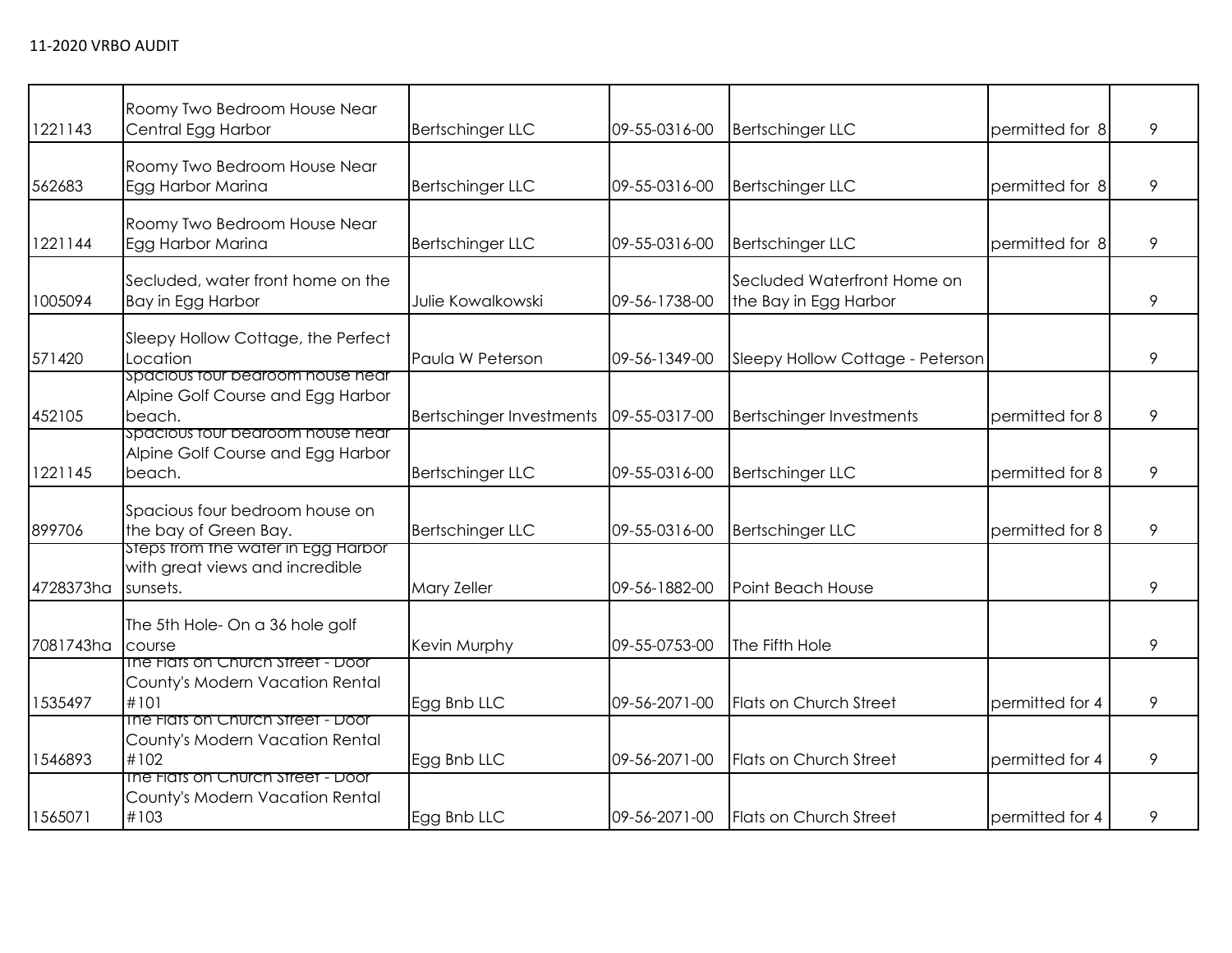|         | The Flats on Church Street - Door                                        |                                     |               |                                 |                 |                 |
|---------|--------------------------------------------------------------------------|-------------------------------------|---------------|---------------------------------|-----------------|-----------------|
|         | County's Modern Vacation Rental                                          |                                     |               |                                 |                 |                 |
| 1578249 | #104                                                                     | Egg Bnb LLC                         | 09-56-2071-00 | <b>Flats on Church Street</b>   | permitted for 4 | 9               |
|         |                                                                          |                                     |               |                                 |                 |                 |
|         | The Larsen House Outstanding                                             |                                     |               |                                 |                 |                 |
| 427037  | Location Near Excellent Attractions!<br>The Yellow House in Egg Harbor - | Paul Larsen                         | 09-55-0381-00 | Larson Log Cabin                |                 | 9               |
|         | beautifully remodeled & ready for                                        |                                     |               |                                 |                 |                 |
| 570970  | you!                                                                     | R Lynn & Sandi Rowe                 | 09-56-1404-00 | The Yellow House                |                 | 9               |
|         |                                                                          |                                     |               |                                 |                 |                 |
|         | Three bedroom cottage in Point                                           |                                     |               |                                 |                 |                 |
| 827151  | Beach area of Egg Harbor                                                 | Bertschinger Investments            | 09-55-0317-00 | <b>Bertschinger Investments</b> | permitted for 8 | 9               |
|         | Trillium Gap Cottage - Woodland                                          | Trillium Gap, LLC - Rick &          |               |                                 |                 |                 |
| 401618  | Retreat - Walk to Beach                                                  | Susie Julison                       | 09-56-1182-00 | <b>Trillium Gap Cottage</b>     |                 | 9               |
|         |                                                                          |                                     |               |                                 |                 |                 |
| 660427  | Water Front Home With Spectacular<br>Sunset View!                        | Jan and Craig Bilgen                | 09-55-0817-06 | On the Water Escape             | dcpm            | 9               |
|         | We offer "country-quiet" a short walk                                    |                                     |               |                                 |                 |                 |
|         | from the village center and town                                         |                                     |               |                                 |                 |                 |
| 889272  | dock.                                                                    | <b>Richard Woldt</b>                | 09-55-0365-00 | <b>Woldts Intowm Farmette</b>   |                 | 9               |
|         | White Cliff Water Front Home, the                                        |                                     |               |                                 |                 |                 |
| 236719  | Finest in Door County!                                                   | Michael & Dawn McCole 09-56-0894-06 |               | White Cliff Cottage             | dcpm            | 9               |
|         |                                                                          |                                     |               |                                 |                 |                 |
|         |                                                                          |                                     |               |                                 |                 |                 |
|         |                                                                          |                                     | 11            |                                 |                 |                 |
|         | Beautiful 1 bedroom unit at resort,                                      |                                     |               |                                 |                 |                 |
| 2094656 | sleeps 4                                                                 |                                     |               |                                 |                 | $\overline{11}$ |
|         | *New Listing* Adorable Pet Friendly                                      |                                     |               |                                 | permitted for 2 |                 |
| 1915341 | Cottage in the Heart of Ephraim!                                         | <b>Kim Cassidy</b>                  | 11-56-1574-07 | <b>Cassidys Cottages</b>        | SIMPLE LIFE     | 11              |
|         |                                                                          |                                     |               |                                 |                 |                 |
|         | *New Listing* Walk to Everything                                         |                                     |               |                                 | permitted for 2 |                 |
| 1915340 | Ephraim has to Offer! Pet Friendly!                                      | Kim Cassidy                         | 11-56-1574-07 | <b>Cassidys Cottages</b>        | SIMPLE LIFE     | 11              |
|         | 'Cherry Cottage' near Peninsula                                          |                                     |               |                                 |                 |                 |
|         | 7181482ha State Park!                                                    | Deborah Eckert                      | 11-55-0680-00 | <b>Park's Place Cottages</b>    | permitted for 5 | 11              |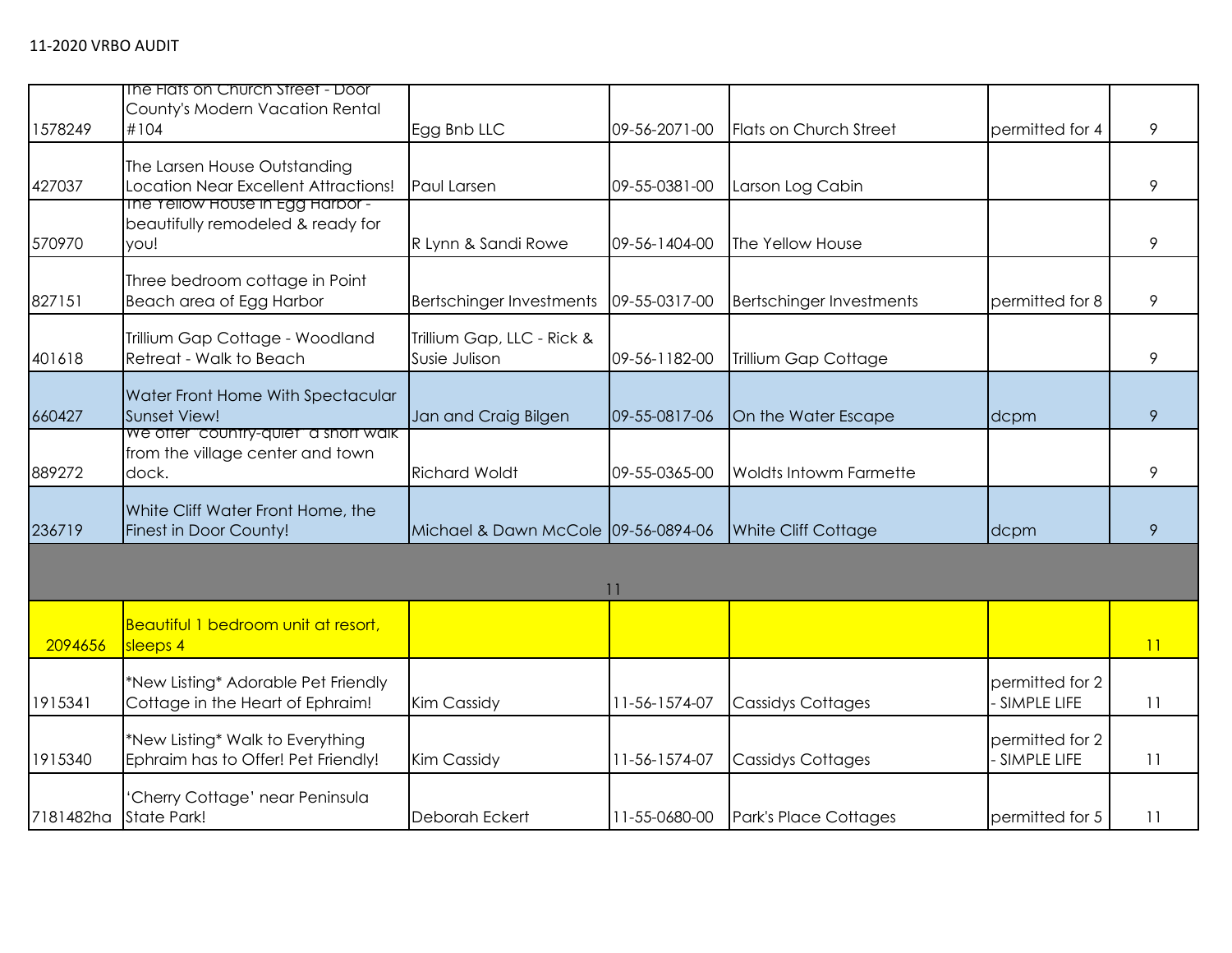| 982888    | 2BR / Harbor House Guest Cottage /<br><b>Water Access</b>                                  | <b>Elizabeth Frink</b>                 | 11-56-1383-00 | Harbor House & Guest Cottage  | permitted for 2           | 11              |
|-----------|--------------------------------------------------------------------------------------------|----------------------------------------|---------------|-------------------------------|---------------------------|-----------------|
| 1050003   | 4 bedroom home on the water with<br>westerly views of sunset                               | <b>Windsor McCutcheon</b>              | 11-56-1724-06 | Harbor View on Northshore     | dcpm                      | $\overline{11}$ |
| 555709    | Beautiful Private, Modern Home,<br>Sleeps 12                                               | Patricia Sexton                        | 11-56-1448-00 | Coral Hill Sexton             |                           | 11              |
| 1025601   | Beautifully Appointed 4+ Bedroom,<br>Waterfront Home - Sleeps 12                           | Parks Edge Lakeshore LLC 11-55-0411-06 |               | Park's Edge Cottages          | dcpm                      | 11              |
| 4712540ha | Boutique Home in Door County w/Eagle<br><b>Harbor Views</b>                                | <b>Carol Corbet</b>                    | 11-56-1806-00 | Harbor View Ephraim - Corbett | permitted for 2<br>evolve | 11              |
| 185458    | Cedar Glen, a tresh, ephraim<br>cottage, one block from water and<br>sunset                | John & Rachel Rothschild               | 11-55-0758-06 | <b>Cedar Glen</b>             | dcpm                      | 11              |
| 926758    | Charming & historic cottage - great<br>Door County location!                               | Thomas & Donna Moretti                 | 11-56-1677-00 | Moretti - 10438 Water St      |                           | 11              |
| 617107    | Comty Remodeled House a mile<br>north of downtown Ephraim on Hwy<br>42. Great Location     | Fran Richter                           | 11-56-1386-00 | <b>Tuckaway Cottage</b>       |                           | 11              |
| 7181476ha | Cozy Ephraim 'Cedar Cottage'<br>w/Private Deck!                                            | Deborah Eckert                         | 11-55-0680-00 | Park's Place Cottages         | permitted for 5           | 11              |
| 249849    | Door County Log Cabin in Ephraim,<br>#1 Small Town in Midwest                              | Steve & Susan Schroeder                | 11-56-1993-00 | Log Cabin Place               | permitted for 2           | 11              |
| 424825    | Door County Log Cabin in Ephraim,<br>#1 Small Town in Midwest                              | Steve & Susan Schroeder                | 11-56-1993-00 | Log Cabin Place               | permitted for 2           | 11              |
| 442496    | Enjoy Door County at its finest!!                                                          | PKJ2 LLC - Jim Blair                   | 11-56-1373-00 | Evans Woods                   |                           | 11              |
| 710960    | Enjoy Views Of Ephraim And Eagle<br>Harbor While Sitting On The Porch Of<br><b>Bayview</b> | Parks Edge Lakeshore LLC 11-55-0411-06 |               | Park's Edge Cottages          | dcpm                      | 11              |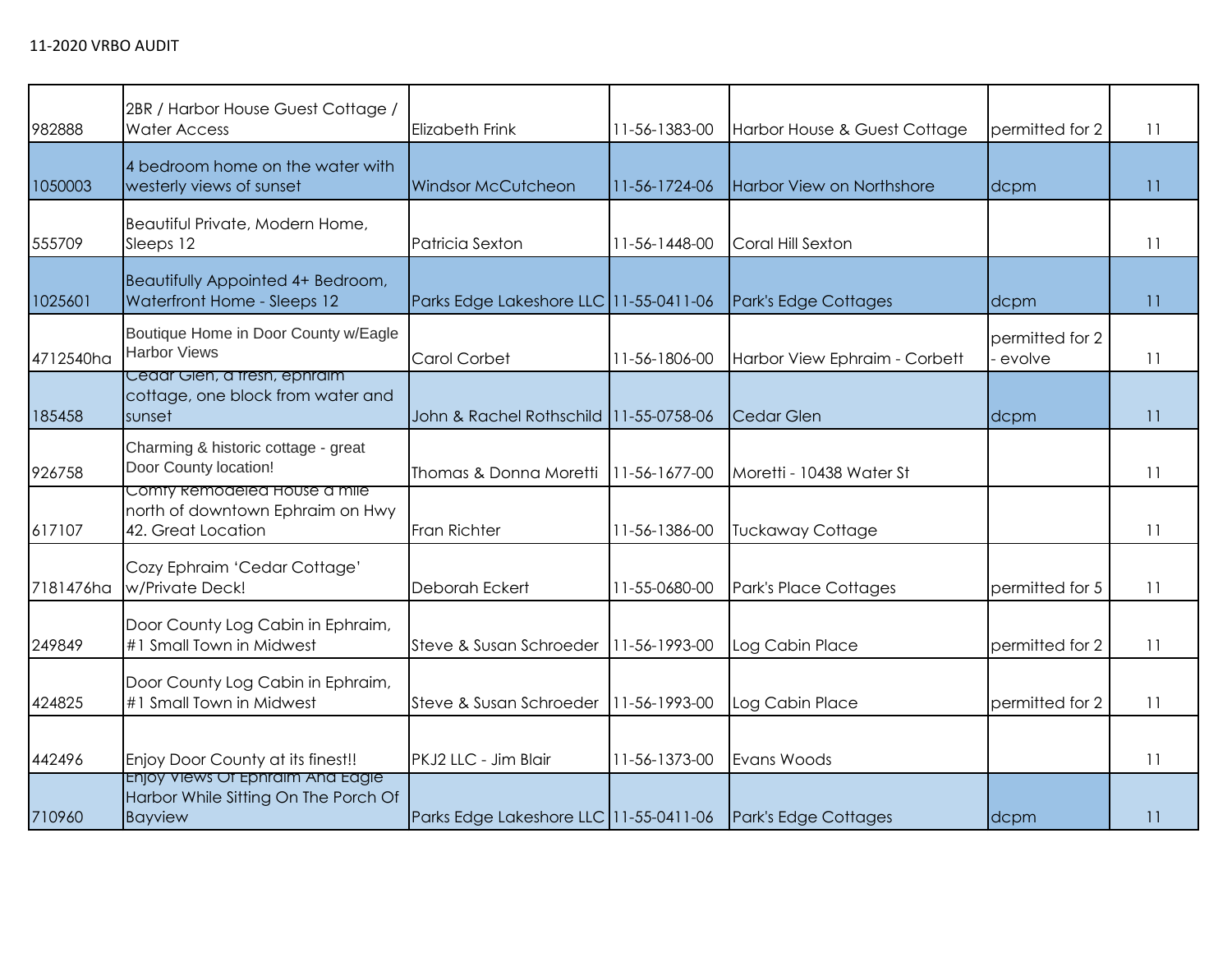| 677492    | Ephraim Home Away from Home                                                            | John Maher                              | 11-56-1528-00 | Ephraim Lodge                      |                           | 11 |
|-----------|----------------------------------------------------------------------------------------|-----------------------------------------|---------------|------------------------------------|---------------------------|----|
| 9074890ha | Ephraim Home w/ Yard - Walk to<br>Lake Michigan!                                       | <b>Carol Corbet</b>                     | 11-56-1806-00 | Harbor View Ephraim - Corbett      | permitted for 2<br>evolve | 11 |
| 1987380   | Ephraim stone Cottage and<br>Separate Back Cabin, Outstanding<br>Location! New listing | <b>Brad and Marnie Massey</b>           | 11-56-2300-00 | Ephraim Stone Cottage and<br>Cabin |                           | 11 |
| 894251    | Ephraim Waterfront Cottage With<br>Private Dock On Green Bay                           | Jaco Mgmt                               | 11-56-1662-00 | The Shore - Schmeltz               |                           | 11 |
| 1371859   | Experience the teel of staying in a<br>century old farm house with modern<br>amenities | <b>Roy Elquist</b>                      | 11-56-1069-06 | Townline - 9895 Townline Rd        |                           | 11 |
| 485111    | Experience True Door County Charm BD Thorp                                             |                                         | 11-56-0809-06 | Thorp                              | dcpm                      | 11 |
| 349721    | Family getaway by the beach in<br>beautiful Ephraim                                    | Kathy & Glenn Pentler                   | 11-56-1119-00 | Larson Lane LLC                    |                           | 11 |
| 7339901ha | Family Retreat in Heart of Door<br>County - Norra Skogen                               | Brian & Amanda Jenkins                  | 11-56-1407-00 | Norra Skogen                       |                           | 11 |
| 307617    | Historic - Waterfront - Family/Pet<br>Friendly                                         | Brad & Amy Russell                      | 11-56-1265-00 | <b>Arbor Cottage</b>               |                           | 11 |
| 990768    | Homestead Rental, Relax in<br>Ephraim. Convienent Home in<br>center of village.        | Glenn Gerdman & Diane<br>Jacobson       | 11-56-1630-00 | <b>Homestead Rental</b>            |                           | 11 |
| 836338    | Ideally located between the towns<br>of Ephraim and Sister Ba                          | Leslee and Morrie<br>Goldman            | 11-56-1258-06 | Coral Hill Cottage                 | dcpm                      | 11 |
| 2042494   | Luxurious Ephraim retreat located in<br>the heart of Door County                       | Lisa Reardon Trust                      | 11-56-2366-00 | <b>Mink House</b>                  |                           | 11 |
| 1323313   | Natures Window                                                                         | Bill and Heather Anderson 11-56-1958-00 |               | Natures Window                     |                           | 11 |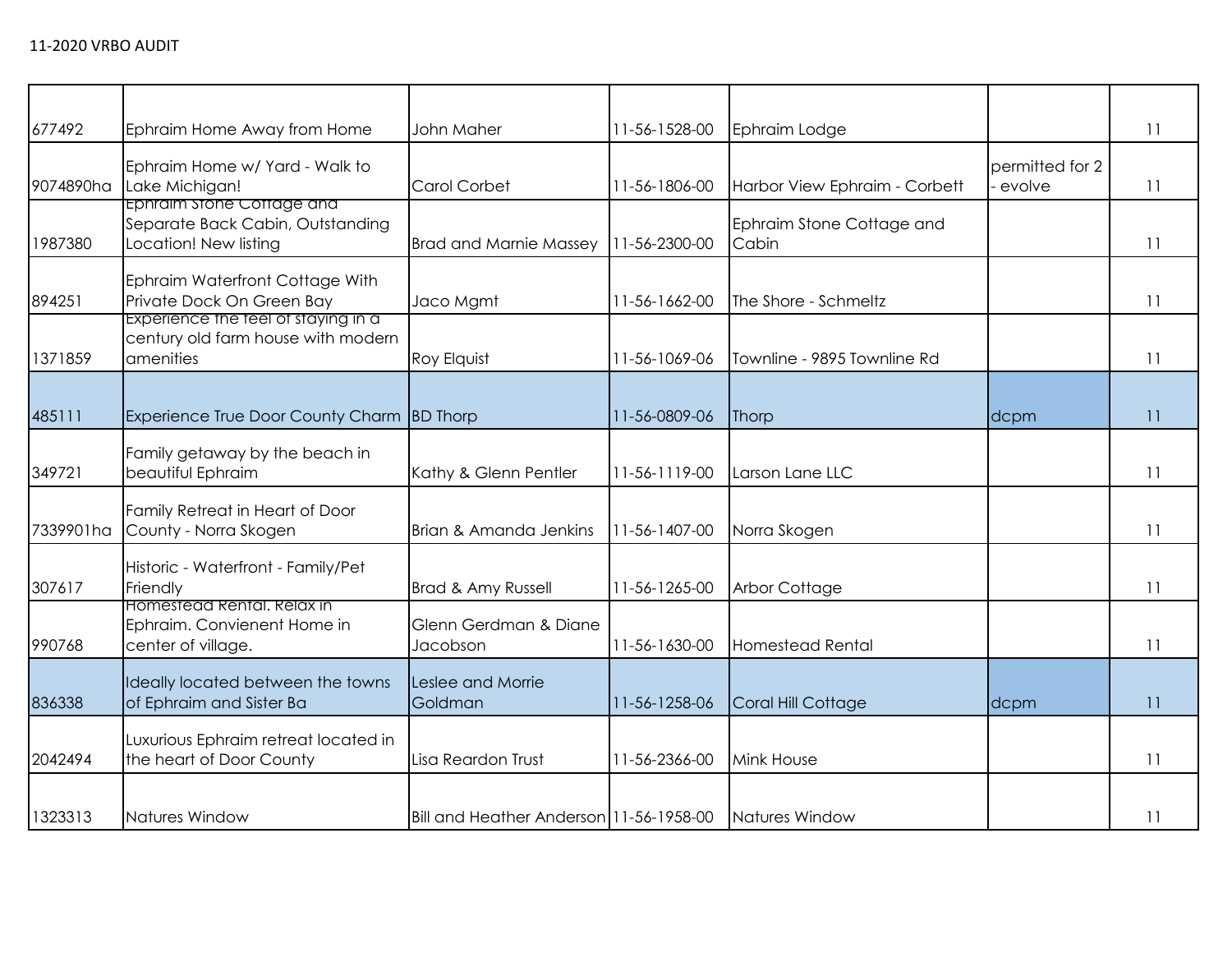| 1844687   | New Listing! Spacious-Wooded<br>Lot-Family/Pet Friendly-Short Walk to<br>Eagle Harbor        | Tim and Kristine Nelson            | 11-56-2254-22 | Norway Hus                               |                            | 11 |
|-----------|----------------------------------------------------------------------------------------------|------------------------------------|---------------|------------------------------------------|----------------------------|----|
| 1591624   | New New New WATER View View<br>View                                                          | Tim Christofferson                 | 11-56-1595-00 | Heritage House                           |                            | 11 |
| 879597    | Newly Remodeled And Only Blocks<br>From Public Beach And Town!                               | Jennifer & Bjorn Larson            | 11-56-1635-06 | Cedar Barn Rental                        | dcpm                       | 11 |
| 1427259   | Newly renovated in the heart of<br>Ephraim, one block from water!                            | <b>Robert &amp; Nicole Collins</b> | 11-56-1708-06 | Ephraim Boat House, The                  | dcpm                       | 11 |
| 7181473ha | Peaceful 'Butternut Cottage' in<br>Central Door County!                                      | Deborah Eckert                     | 11-55-0680-00 | Park's Place Cottages                    | permitted for 5            | 11 |
| 690840    | Pine Cone Cottage, Ideal Location!                                                           | Pam Mache                          | 11-56-1517-00 | Pine Cone Cottage                        |                            | 11 |
| 514956    | Private Sand Beach /5 Bedroom.<br>Harbor House & Guest Cottage                               | Randall & Elizabeth Frink          | 11-56-1383-00 | <b>Harbor House and Guest</b><br>Cottage | permitted for 2            | 11 |
| 502544    | Private Waterfront Property in the<br>Woods                                                  | Robert Beart/Beart<br>Family LLC   | 11-56-1072-00 | All American Green House                 |                            | 11 |
| 882561    | Professionally decorated home in<br>Ephraim!                                                 | Daniel & Laurel Simons             | 11-56-1656-00 | Elegant Home Ephraim                     |                            | 11 |
| 475131    | Quaint and Quiet Cottage North of<br>Ephraim, Just of HWY 42 Easy to Find                    | <b>Frances Richter</b>             | 11-56-1386-00 | <b>Tuckaway Cottage/RBs House</b>        | permitted for<br>two units | 11 |
| 2045017   | <b>Right across trom Green</b><br>Bay/Anderson Pier walking distance<br>to downtown Ephraim! | Judy and Paul Floffman             | 11-56-2337-06 | <b>Anderson House</b>                    | <b>DCPM</b>                | 11 |
| 823896    | Spacious Home On 1.5 Acres<br>Overlooking The Bay In Ephraim                                 | Sandy Van Sickle                   | 11-55-0057-00 | <b>Hobby Horse</b>                       |                            | 11 |
| 7181525ha | The Carriage House' Walk to<br>Peninsula St Park                                             | Deborah Eckert                     | 11-55-0680-00 | <b>Park's Place Cottages</b>             | permitted for 5            | 11 |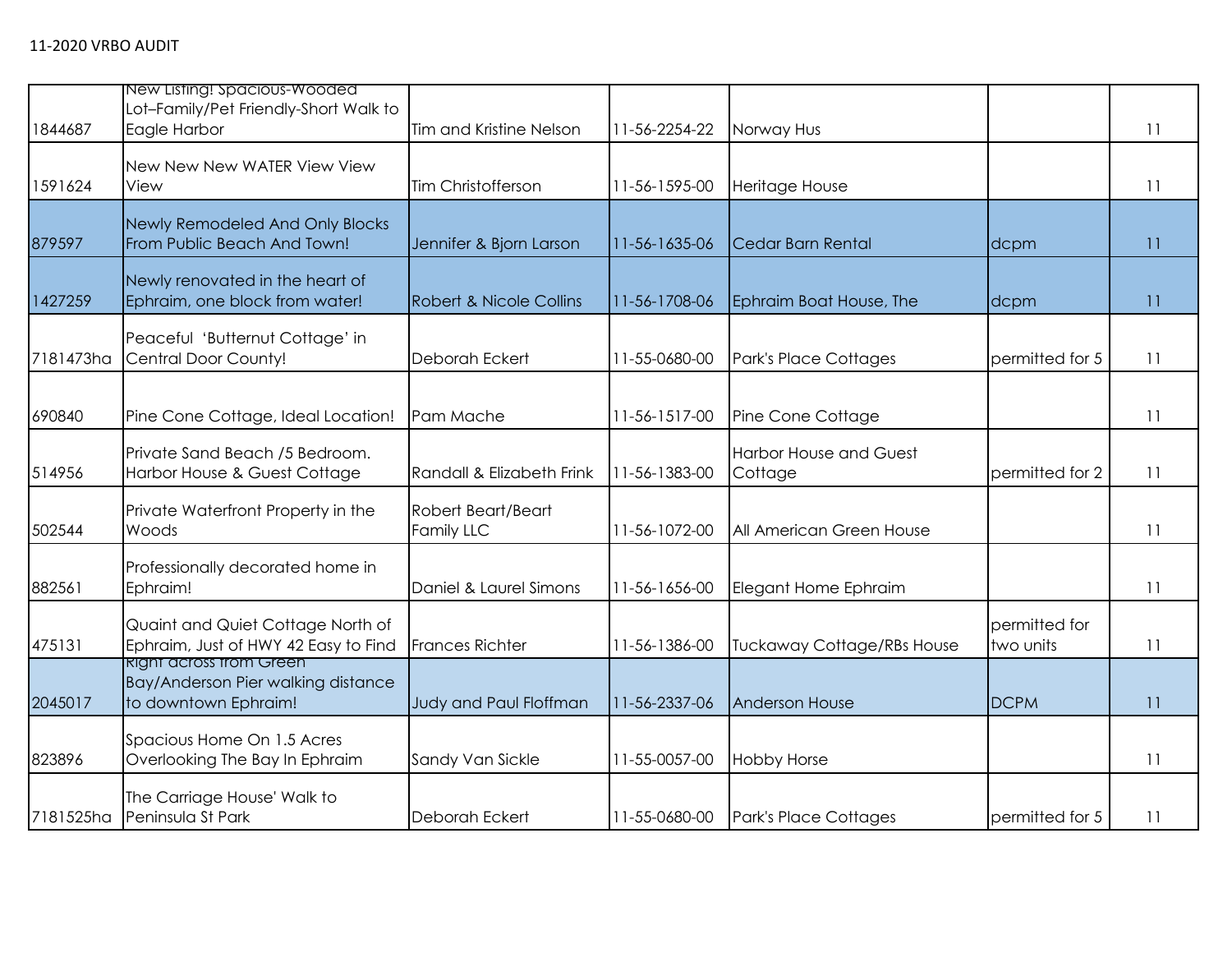| 1656219   | The House at Green Gables -<br>Nestled in the heart of Ephraim!                        | Colin Welford                                           | 11-56-2133-00 | <b>Green Gables</b>                                           | permitted for 2 | 11 |
|-----------|----------------------------------------------------------------------------------------|---------------------------------------------------------|---------------|---------------------------------------------------------------|-----------------|----|
| 1658362   | The House at Green Gables- a<br>dream retreat in the heart of<br>Ephraim!              | Colin Welford                                           | 11-56-2133-00 | <b>Green Gables</b>                                           | permitted for 2 | 11 |
| 1221684   | <b>Unequaled Door County Harborview</b><br>Location For Family Or Couples              | Tim Christofferson                                      | 11-56-1595-00 | Heritage House                                                |                 | 11 |
| 1508507   | Unique rental in Ephraim! The<br><b>Rosemailing Cottage</b>                            | <b>Cathcart Holdings LLC -</b><br><b>Elliot Taillon</b> | 11-56-2028-00 | <b>Binkhaven The Rosemaling</b><br>Cottage - 9697 Maple Grove |                 | 11 |
| 7181486ha | Updated Ephraim 'Pine Cottage' w/<br>Deck!                                             | Deborah Eckert                                          | 11-55-0680-00 | Park's Place Cottages                                         | permitted for 5 | 11 |
| 390442    | Waterfront Historic Home, Views,<br>Private Beach, Walk to Town                        | <b>Charles Falwell</b>                                  | 11-56-1185-00 | Yeoman Cottage                                                |                 | 11 |
|           |                                                                                        |                                                         |               |                                                               |                 |    |
| 7453010ha | Stunning 3800 square penthouse<br>condo                                                | Little Sweden Condo Assc 12-51-0298-00                  |               | Little Sweden Condominiums                                    |                 | 12 |
| 2038378   | 3 bea/3.5 bath Fish Creek Condo,<br>walking distance to beach/parks,<br>bars & dinning | Michael and Tracy Guiou                                 | 12-53-2272-00 | Fish Creek Fun LLC 4063                                       |                 | 12 |
| 1360182   | 4190 Cottage Row Ct. - New<br>Contruction Downtown Fish Creek -<br>Walk Everywhere!    | Kurt Doman et al                                        | 12-53-1981-00 | Cottage Row Court - Doman                                     |                 | 12 |
| 402228    | Brook Point Luxurious 2 Bedroom 2<br>1/2 Bath Home in Fish Creek                       | SMC Door County, LLC                                    | 12-53-0626-00 | Brook Point Condo #4- BRK4                                    |                 | 12 |
| 1320444   | Creekside Cottage at Peninsula Park.<br>SUPERCLEAN Off the beaten path!                | <b>Patricia Culliton</b>                                | 12-53-1890-00 | Elegant Creekside Cottage                                     |                 | 12 |
|           | 4840082ha Downtown Fish Creek with a view                                              | Downtown Fish Creek<br>with a view - Berndt             | 12-53-1855-00 | <b>Magnificent Memories - Stacey</b><br><b>Berndt</b>         |                 | 12 |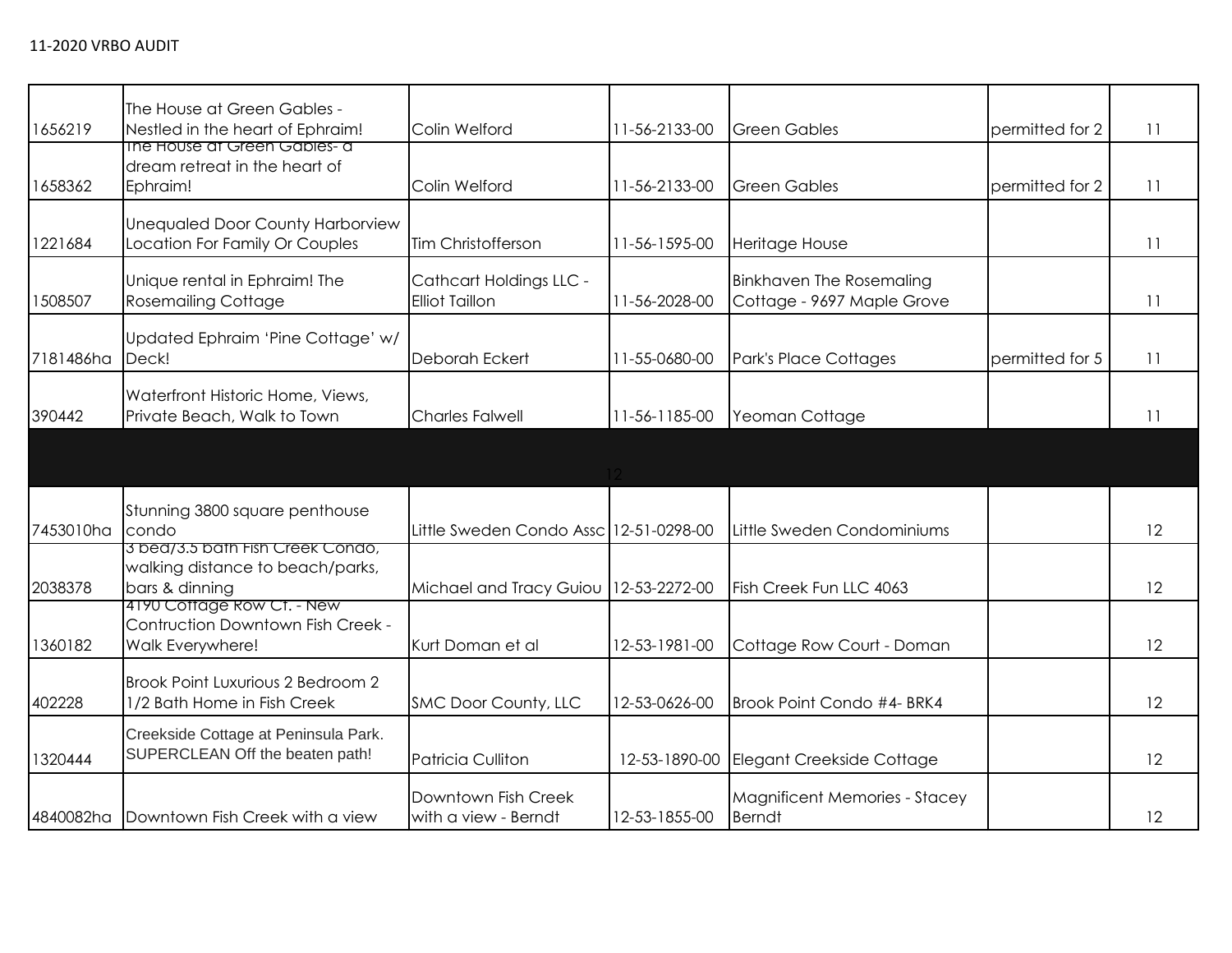| 946469    | Fish Creek Condo/Town Home at<br><b>Brook Point, Door County</b>                            | Karen Berndt                          | 12-53-1681-00 | Brook Point Condo - Unit 5 -<br><b>Berndt</b>          |                 | 12              |
|-----------|---------------------------------------------------------------------------------------------|---------------------------------------|---------------|--------------------------------------------------------|-----------------|-----------------|
| 997926    | Fish Creek/Northhaven - Beautitul,<br>newly furnished 3 bed, 2.5 bath<br>condo              | Nicholas M Peiffer                    | 12-53-1703-00 | Northhaven Condo - Peiffer                             |                 | 12              |
| 2070490   | Luxury Downtown Fish Creek<br>Townhome 3BR / 2.5 Bath                                       | <b>Patricia Renkier Trust</b>         | 12-53-2362-00 | Luxury Downtown Fish Creek<br>Townhome                 |                 | 12              |
| 1151019   | Luxury Tri-Level Condo Downtown<br><b>Fish Creek</b>                                        | Jon and Katie Glapa                   | 12-53-1791-00 | Luxury Tri-Level Fish Creek - Glapa                    |                 | 12              |
| 1564582   | NEW!!! Spacious 3BR, 3 bath, 2<br>balconies on Main Street! Walkable<br>to everything!      | <b>Bob and Laurie Zanotti</b>         | 12-53-2092-00 | Creekside Cove #3 Zanotti                              |                 | 12              |
| 882273    | Northhaven - Great Family Value<br>Retreat! Free WiFi                                       | Carolyn Ahmad                         | 12-53-1643-00 | Northhaven Fountain View                               |                 | 12              |
| 1444754   | Pristine Home in Fish Creek! Quiet<br>Family Friendly Getaway with<br>Access to It All!     | Leslie Vogel                          | 12-53-2070-00 | Quiet Family Friendly Getaway<br>with Access to it all |                 | 12              |
| 1080095   | Private 3 BR 3 Bath condo on the<br>Fish Creek, overlooking private<br>harbor               | Peter C Diltz, Sole<br>Member         | 12-53-1712-00 | Creekside Cove Unit 11 - RRRP<br><b>LLC</b>            |                 | 12              |
| 920769    | Walking distance to downtown Fish<br>Creek and Minutes From Peninsula<br><b>State Park!</b> | Jack & Diane Holzman                  | 12-53-1687-00 | Top of the Hills Shops - Holzman                       |                 | 12              |
| 1595723   | Walking distance to downtown Fish<br>Creek, DC Auditorium and Peninsula<br>State Park.      | William and Kathleen<br>Kunst         | 12-53-2082-00 | Top of the Hill Shops - Kunst                          |                 | 12              |
| 7633541ha | Wonderful downtown Fish Creek<br>townhome.                                                  | Scott Schmitz & Karin<br><b>Skare</b> | 12-53-1764-00 | <b>Fish Creek Beach House, The</b>                     | permitted for 3 | 12 <sup>°</sup> |
| 469264    | Irish Hospitality In County Door!                                                           | Megan O'Meara                         | 12-54-0685-00 | O'Meara's Cottage Loft                                 |                 | 12              |
| 1060002   | Retro, Cozy Cottage - Peninsula St.<br>Park, Family/Pet Friendly - Open year Brad Russell   |                                       | 12-56-1744-00 | Lille Cottage                                          |                 | 12              |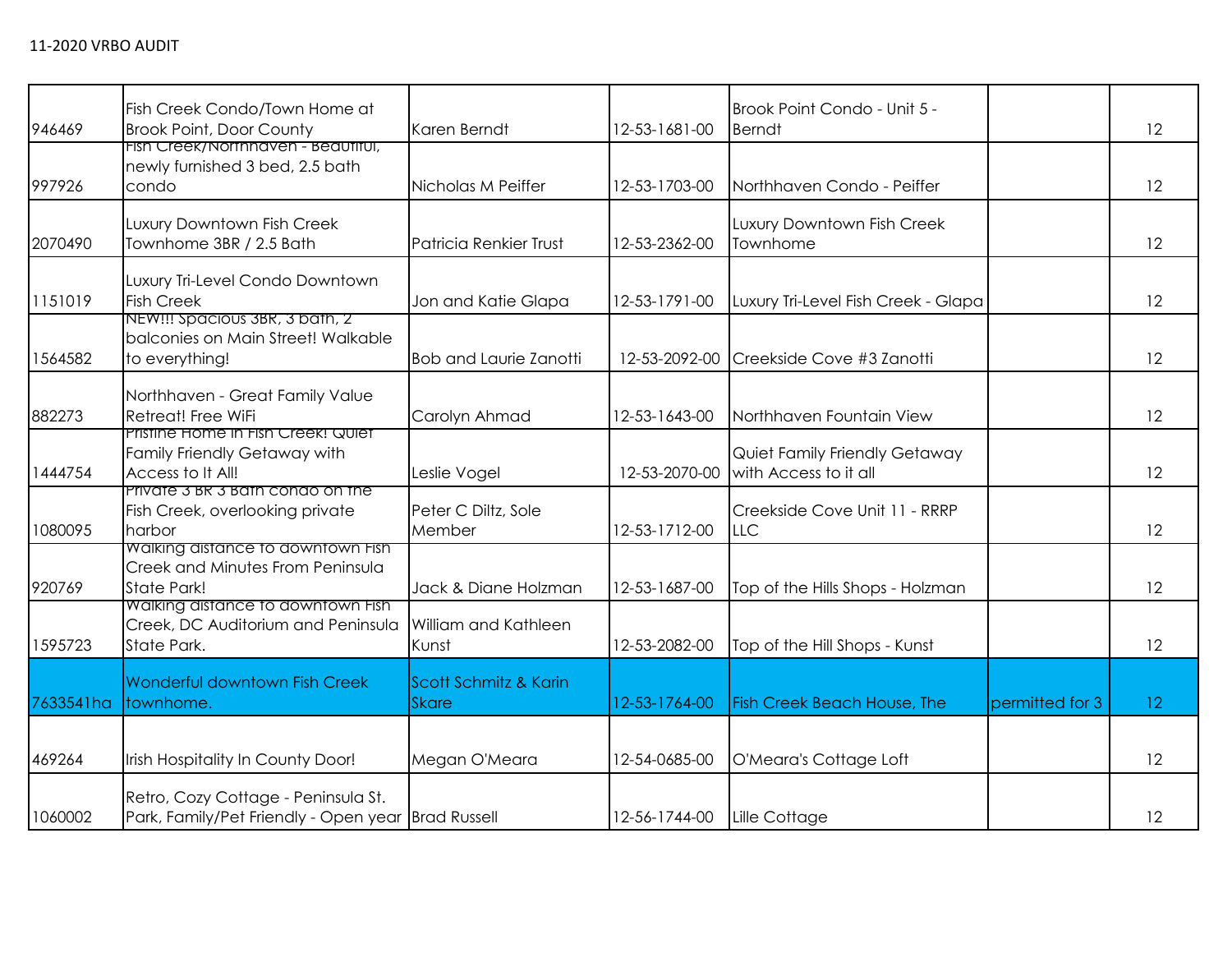| 2078232   | (NEW listing!) Beautiful, Spacious,<br>Spoltless, & Private Cabin in the<br>Woods.       | NICHOLAS J & CARRIE A<br>SERBIAN       | 12-56-2258-00 | Cedar Cabin - 9199 Silk Road            |                          | 12 |
|-----------|------------------------------------------------------------------------------------------|----------------------------------------|---------------|-----------------------------------------|--------------------------|----|
| 4961062ha | 'Cliff Cottage' Door County Home -<br>Walk to Bay!                                       | Jennifer Ciesar                        | 12-56-1979-00 | Cliff Cottage LLC                       | Evolve                   | 12 |
| 619373    | 2 bedroom, Across from the YMCA                                                          | Troy and Carolee Lasecki               | 12-56-1450-00 | The Treeport                            | permitted for 3<br>units | 12 |
| 1361191   | 4188 Cottage Row Ct. - Beautiful<br><b>New Construction Condo</b><br>Downtown Fish Creek | Kurt Doman et al                       | 12-56-0898-00 | Cottage Row Bluff House                 | permitted for 2          | 12 |
| 144492    | A deluxe vacation rental home in<br>fish creek area open all year                        | Leon Hasenjager                        | 12-56-0588-00 | <b>Hasenjagers Country Home</b>         |                          | 12 |
| 1351038   | A Truly Luxurious Door County Retreat Carraig Cottages LLC                               |                                        | 12-56-1277-00 | Carruag Nua                             |                          | 12 |
| 453464    | As seen in Door County Magazine!<br>Private, Family Friendly, Sat TV, WIFI               | Todd and Lisa Mion                     | 12-56-1261-00 | <b>Five Birches</b>                     |                          | 12 |
| 431472    | Bay View Lodge - Log Home<br>Overlooking Harbor                                          | <b>Bay Breeze Resort Deb</b><br>Krause | 12-56-0476-00 | <b>Bayview Lodge</b>                    |                          | 12 |
| 2011886   | Built in 2020 this 4 bedroom<br>Farmhouse is close to it all!                            | David Thorp                            | 12-56-2295-06 | Apple Orchard House                     |                          | 12 |
| 182426    | Cedarwood, Rent 3 Nights & Get<br>One Night Free through June 1                          | Carla Marr                             | 12-55-0778-00 | Cedarwood Marr                          |                          | 12 |
| 1987844   | Centrally Located DoCo Oasis                                                             | <b>Troy Tauber</b>                     | 12-56-2077-00 | Centrally Located Fish Creek<br>Cottage |                          | 12 |
| 118184    | Country Chalet, Sleeps 6 Adults,<br><b>Book Your Mid-week Getaway!!</b>                  | Dennis & Marla Sunstrom                | 12-55-0830-00 | <b>Country Chalet</b>                   |                          | 12 |
| 1669804   | Country Farm House - Fish Creek                                                          | Roger and Jeni Ripley                  | 12-56-2164-00 | Gibraltar Road Farm House               |                          | 12 |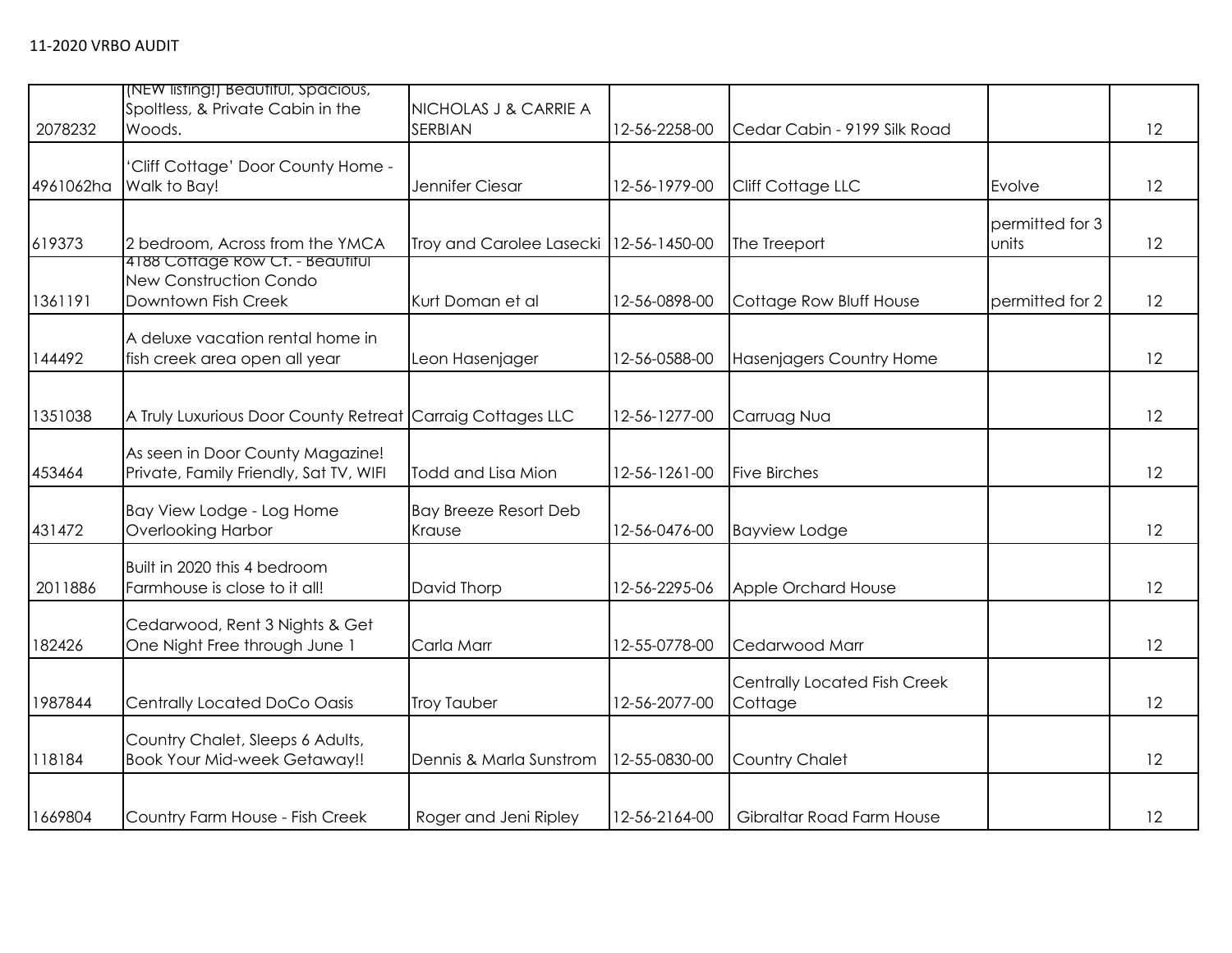| 396135    | Cozy Cabin in the Woods: Between<br>Fish Creek and Ephraim-- Perfect<br>location!      | Michelle and Kurt Van<br><b>Thiel</b>     | 12-56-1206-00 | Cozy Cabin in the Woods           |                             | 12 |
|-----------|----------------------------------------------------------------------------------------|-------------------------------------------|---------------|-----------------------------------|-----------------------------|----|
| 642394    | Cozy, Comfortable, Quiet Cottage<br>in Fish Creek                                      | Pam Olafsson/Beth<br>Collins              | 12-56-1275-00 | Little Spring Cottage             |                             | 12 |
| 1508518   | Cozy, Tranquil Home Minutes Away<br>from the Heart of Fish Creek                       | Paul and Tricia Kaye                      | 12-56-2054-00 | Kayes Hideaway                    |                             | 12 |
| 976203    | <b>DOOR COUNTY HOME RETREAT IN</b><br><b>FISH CREEK</b>                                | Steven and Lisa<br>Pachonphai             | 12-56-1692-00 | DC Home - Pachonphai              |                             | 12 |
| 503970    | <b>Excellent Location for Family,</b><br>spotlessly clean sleeps 18 friendly<br>owners | Michael Servais                           | 12-56-1357-00 | Cedar Creek Lodge II              |                             | 12 |
| 1351075   | Exceptional Home in Tranquil Door<br>County Setting                                    | Carraig Cottages LLC                      | 12-56-1276-00 | <b>Carriag Dale</b>               |                             | 12 |
| 896105    | Family Frienaly Cabin With Modern<br>Kitchen, Working Fireplace, Wrap<br>Around Porch! | Eric Simonson                             | 12-56-1572-00 | <b>DC</b> Thunder                 |                             | 12 |
| 7181479ha | Family-Friendly Fish Creek 'Cape<br>House' w/Yard                                      | <b>Eckert Vacation Home</b><br>Cape House | 12-56-0679-00 | Deb Eckert                        | duplicate<br>listing evolve | 12 |
| 1497755   | <b>FANTASTIC WATER VIEWS, Newly</b><br>Renovated, Secluded, Pet-Friendly               | Jennifer Ninivaggi                        | 12-56-1748-00 | Casita Vistas                     |                             | 12 |
| 813262    | Fish Creek- Gibraltar Rd.- Near YMCA Roger & Jeni Ripley                               |                                           | 12-56-1618-00 | Gibraltar Road Ripley             |                             | 12 |
| 503056    | Fish Creek- Near Peninsula State Park Rick Ripley                                      |                                           | 12-56-1114-00 | Ripley - 3802 & 3806 Gibraltar Rd | permitted for 2             | 12 |
| 347567    | Fish Creek, 4 Bed, Near Ymca/<br>Peninsula State Park.                                 | <b>Ripley Properties, LLC</b>             | 12-56-1114-00 | Ripley - 3802 & 3806 Gibraltar Rd | permitted for 2             | 12 |
| 42183     | Gingerbread Cottage - Forest<br>Setting - Available Winter Too!                        | Daryle Capelle                            | 12-56-1266-00 | Gingerbread Cottage               |                             | 12 |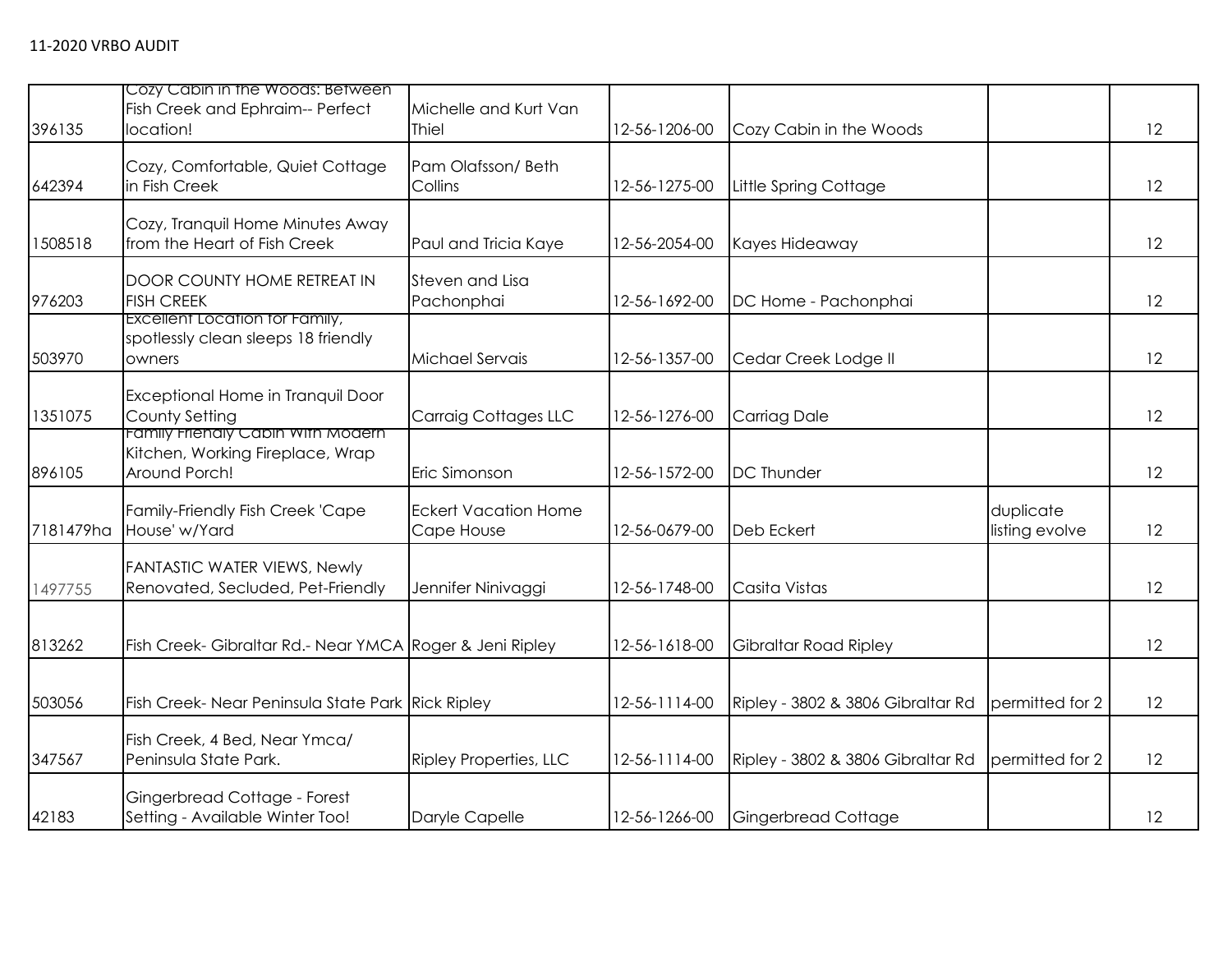|         | Great Family Vacation Spot! Across<br>from Fish Creek Beach. Sept/Oct                         | Marlin Volz Jr.-Karen Volz                  |               |                                              |                          |    |
|---------|-----------------------------------------------------------------------------------------------|---------------------------------------------|---------------|----------------------------------------------|--------------------------|----|
| 385243  | Available!                                                                                    | Campbell                                    | 12-56-0321-00 | Louisvilla                                   |                          | 12 |
| 602669  | Great Location! Close to downtown<br>Fish Creek and Peninsula State Park                      | Troy and Carolee Lasecki   12-56-1450-00    |               | The Treeport                                 | permitted for 3<br>units | 12 |
| 1328037 | Guest Bedroom at the Quarry House                                                             | Mitchel & Mary Heinrichs                    | 12-56-0805-00 | <b>Quarry House</b>                          | permitted for 2          | 12 |
| 257802  | <b>Heart of Fish Creek!- Newer</b><br>Construction - 4BR, 4.5BA Condo-<br>Sleeps 8-10         | Doman                                       | 12-56-0898-00 | <b>Bluffs at Cottage Row Court</b>           |                          | 12 |
| 1906185 | Historic Cabin on the Juddville<br>Riviera                                                    | Door County Retreats<br>LLC - Peggy Reineck | 12-56-2251-00 | Door County Retreats LLC -<br><b>Reineck</b> |                          | 12 |
| 614537  | Home on 5 acres just 1 mile from<br>ltown.                                                    | Paul & Amy Devine                           | 12-56-1439-06 | <b>Gibraltar House</b>                       | dcpm                     | 12 |
| 1671663 | In town, on the water, dock, sleeps<br>12, brand new construction!                            | <b>Wickman LLC</b>                          | 12-56-2142-06 | <b>Fish Creek Beach House</b>                | dcpm                     | 12 |
| 833837  | Large Guest House located within<br>the town of Fish Creek                                    | <b>Greg Lawler</b>                          | 12-56-1573-00 | Lawler Guest House Blue                      |                          | 12 |
| 1868302 | Lawier Guest House - Green - within<br>walking distance of everything in<br><b>Fish Creek</b> | <b>Greg Lawler</b>                          | 12-56-2218-00 | Lawler Guest House Green                     |                          | 12 |
| 1680472 | Located on the northside of town,<br>walking distance to beach,<br>shopping and more!         | <b>Brett Lecy</b>                           | 12-56-2147-06 | <b>Fish Creek Central Home</b>               | dcpm                     | 12 |
| 426335  | Log Retreat At Fish Creek                                                                     | <b>Bill Anderson</b>                        | 12-56-1225-06 | Log Retreat at Fish Creek                    | dcpm                     | 12 |
| 348054  | Modernized Classic Log Home Close<br>to Shopping and Sunset Walks                             | James Graham                                | 12-56-1294-00 | Modern Classic Log Home                      |                          | 12 |
| 1216466 | New Home - 2 Story - 4 bedroom, 3.5 DCLife LLC - Pamela<br>bath                               | Hoppe                                       | 12-56-1840-00 | <b>DCLife LLC</b>                            |                          | 12 |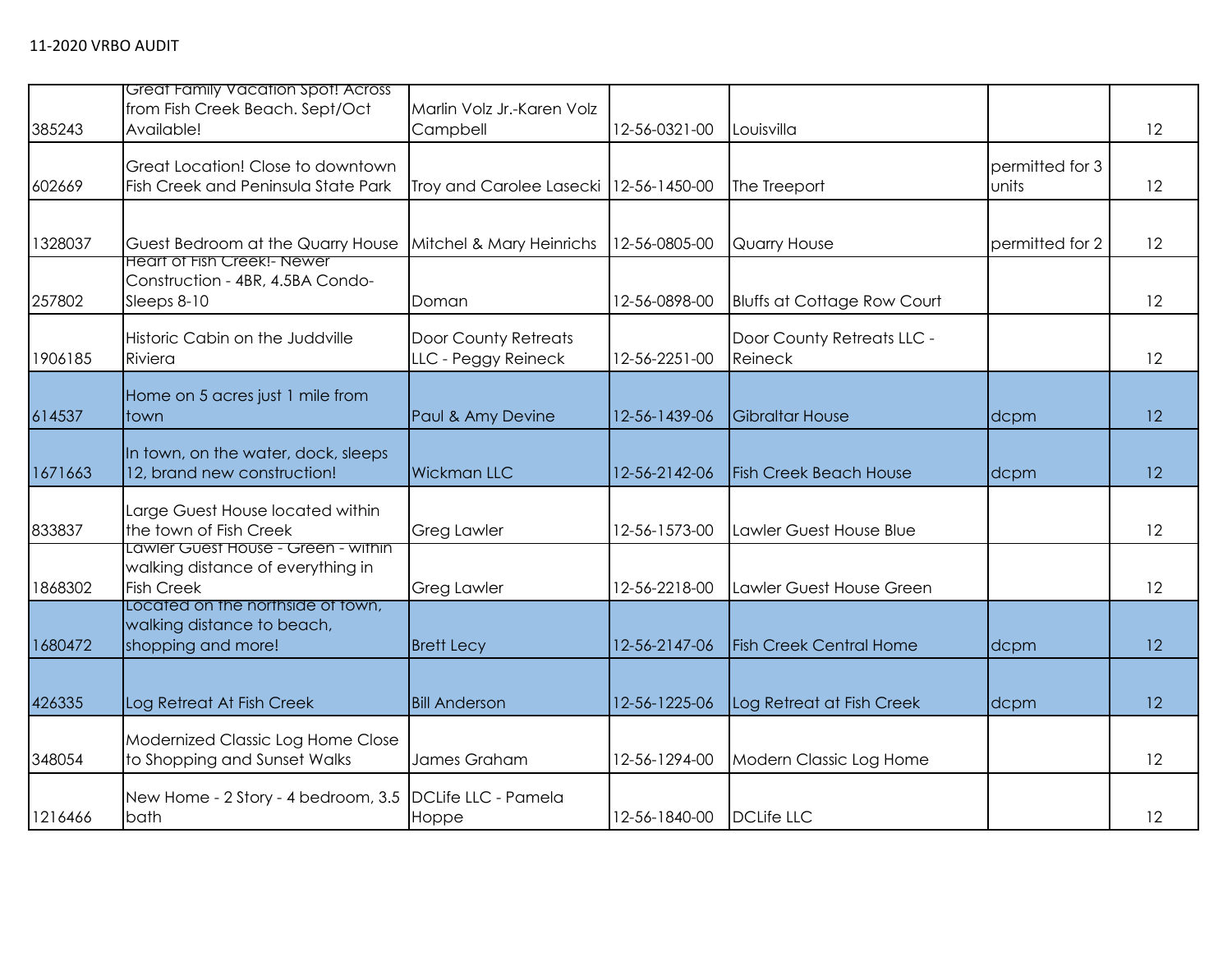| 1671773   | New home sleeps 10 downtown Fish<br>Creek!                                                              | <b>Wickman LLC</b>                                    | 12-56-2141-06 | The Road House                              | dcpm                     | 12 |
|-----------|---------------------------------------------------------------------------------------------------------|-------------------------------------------------------|---------------|---------------------------------------------|--------------------------|----|
| 1127055   | NEW home. GREAT location across<br>from YMCA. Can accommodate<br>LARGE groups                           | The Treeport                                          | 12-56-1450-00 | Troy and Carolee Lasecki                    | permitted for 3<br>units | 12 |
| 1898332   | NEW LISTING! Manistique Stone<br>Cottage - Lovely retreat in Fish<br>Creek next to Peninsula State Park | <b>Ryan and Karilyn Dayton</b>                        | 12-56-1743-07 | Manistique Stone Cottage                    | Simple Life              | 12 |
| 4713533ha | NEW-GREAT LOCATION-SLEEPS 14-<br><b>INDOOR &amp; OUTDOOR POOLS</b>                                      | <b>Park House</b>                                     | 12-56-1801-00 | <b>PDW Rentals LLC</b>                      |                          | 12 |
| 7680927ha | Newly renovated farmhouse in Fish<br>Creek!                                                             | <b>JJ JETTS LLC</b>                                   | 12-56-2078-00 | Triangle Farmhouse                          |                          | 12 |
| 1444826   | Nicely located Near Fish Creek,<br>Ranch home, 4 bedroom, 2 bath.<br>NEW OWNERSHIP.                     | Klems Investment<br>Properties LLC - Mary<br>Klimczyk | 12-56-2027-00 | Klems Investments - Klimczyk<br>8580 STH 42 |                          | 12 |
| 365869    | PEACE AND TRANQUILITY SETTING IN<br>THE WOODS                                                           | Allen & Emelie Franke                                 | 12-55-0021-00 | <b>High Ridge Chalet</b>                    | Charnetski               | 12 |
| 418193    | Perfect for Family Reunions &<br>Weekend Getaways, sleeps 12                                            | Kenneth and Maxine<br>Riche                           | 12-56-1241-00 | Riche - 9419 Tree Top                       |                          | 12 |
| 723814    | Pine Cone Guest House                                                                                   | Minerva & Armando<br>Mejia                            | 12-56-0525-00 | Pine Cone Guest House                       |                          | 12 |
| 354913    | Pristine condo! Walking distance to<br>everything in Heart of Fish Creek!<br>3BR/4BA Sleeps 8-1         | Martone                                               | 12-56-1989-00 | <b>Bluffs at Cottage Row Court</b>          |                          | 12 |
| 223983    | Quiet Cottage in the Woods - Door<br>County Remote Seclusion                                            | Charlie Eckhardt                                      | 12-56-0910-00 | Eckhardt - 3003 Sugar Bush Rd               |                          | 12 |
| 410989    | Remodeled Cottage in Downtown<br>Fish Creek-the Cookery's Lodging                                       | <b>Richard Skare</b>                                  | 12-55-0122-00 | Cookery Suites & Cottages                   | permitted for 2          | 12 |
| 997318    | Spacious Custom 4bedroom a Mile<br>from Fish Creek                                                      | Ross Lunn                                             | 12-56-1033-00 | Gibraltar Lodge                             |                          | 12 |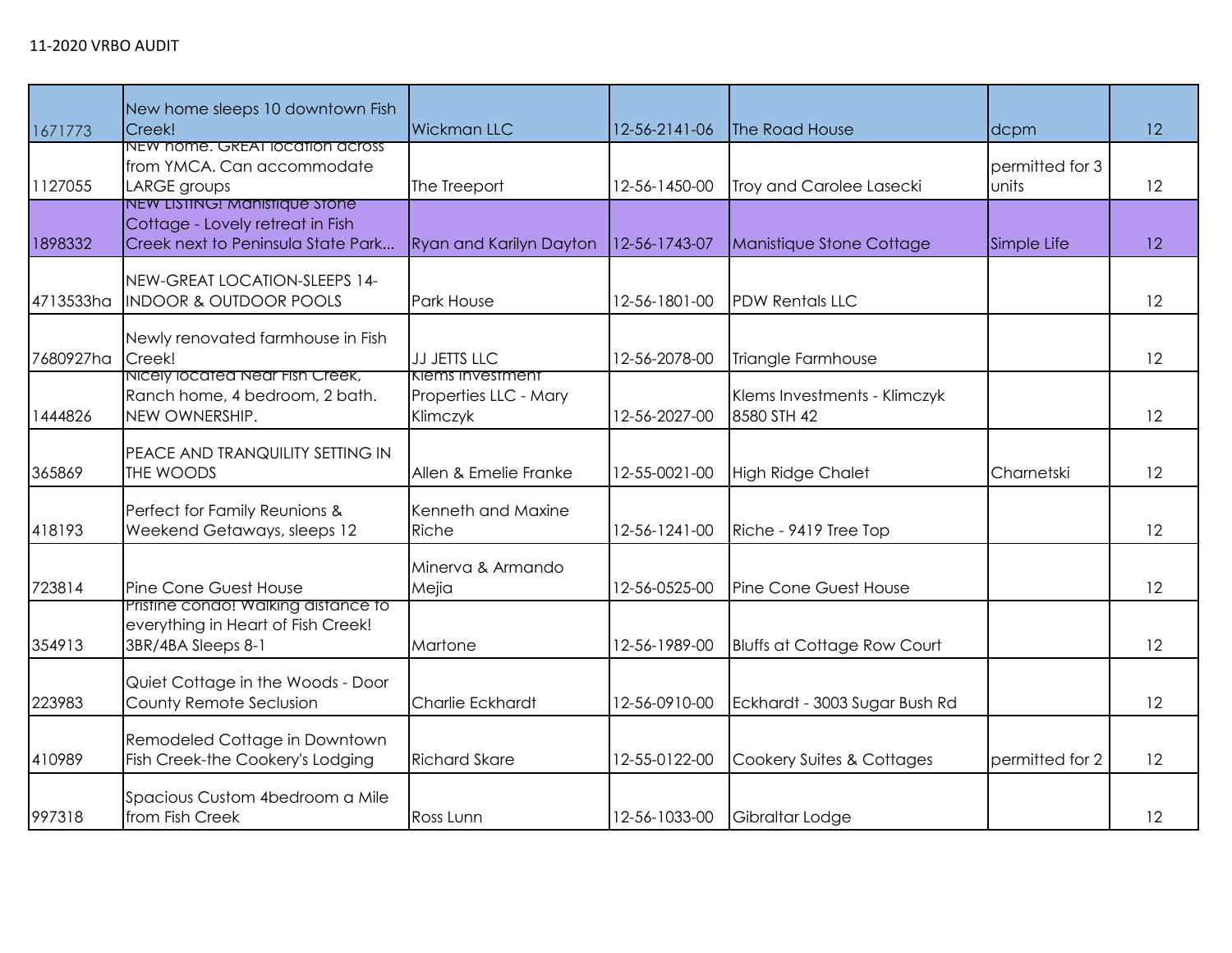| 824134  | Spectacular Views of Eagle Harbor<br>and Ephraim                                       | Nancy Claypool                                                                      | 12-56-1570-06 | Eagle Harbor View            | dcpm              | 12 |
|---------|----------------------------------------------------------------------------------------|-------------------------------------------------------------------------------------|---------------|------------------------------|-------------------|----|
| 473918  | SPRING ROAD HOME, JUST MINUTES<br>FROM FISH CREEK                                      | <b>Jeff Herbst</b>                                                                  | 12-56-1318-00 | <b>Herbst Spring Road</b>    |                   | 12 |
| 424315  | The Java Hut, a cottage with 'perks'                                                   | Coffee & Crossbones<br>LLC/Carina Helm                                              | 12-56-1188-00 | Java Hut, The                |                   | 12 |
| 272736  | The Log Home at Fish Creek-In the<br><b>Heart of Door County</b>                       | David & Linda Horne                                                                 | 12-56-1023-00 | The Log Home at Fish Creek   |                   | 12 |
| 2065986 | Tucked Away---Newly renovated 3<br>bedroom Door County escape.                         | <b>Jon and Lucy Murphy</b>                                                          |               |                              | <b>Fish Creek</b> | 12 |
| 238110  | Unique Setting - Built on Quarry Bed                                                   | Mitchel & Mary Heinrichs                                                            | 12-56-0805-00 | Quarry House                 | permitted for 2   | 12 |
| 569210  | updated ketro ketreat! Indoor &<br>Outdoor Fireplace, Backyard Oasis<br>With Waterfall | Mark Schneider                                                                      | 12-56-1719-00 | <b>Fish Creek Beginnings</b> |                   | 12 |
| 587050  | Walk to downtown Fish Creek and<br>Peninsula State Park!                               | Michael & Diane Cotter                                                              | 12-56-1410-00 | Birch Grove II - Unit #2     |                   | 12 |
| 391901  | Water View in Downtown Fish Creek<br>- The Cookery's Lodging.                          | Cookery Inc                                                                         | 12-55-0122-00 | Cookery Suites & Cottages    | permitted for 2   | 12 |
| 90461   | Welcome to Your 3+ Bed Fish Creek<br>Retreat, Close to It All                          | Donald Rubin                                                                        | 12-56-0645-00 | <b>Fish Creek Retreat</b>    |                   | 12 |
| 715374  | Woodlands 3 Bedroom, 1 1/2 Bath<br>Fish Creek, Vacation Getaway                        | Tim & Bonnie Mirkiewicz                                                             | 12-56-1363-00 | Woodlands                    |                   | 12 |
| 559794  | 30+ day rental - no permit needed                                                      | <b>Tucker's Retreat-Now</b><br>booking Summer 2021!                                 |               |                              |                   | 12 |
| 993369  | 30+ day rental - no permit needed                                                      | <b>WAIERFRONT COTTAGE</b><br><b>ROW CONDO IN THE</b><br><b>HEART OF FISH CREEK!</b> |               |                              |                   | 12 |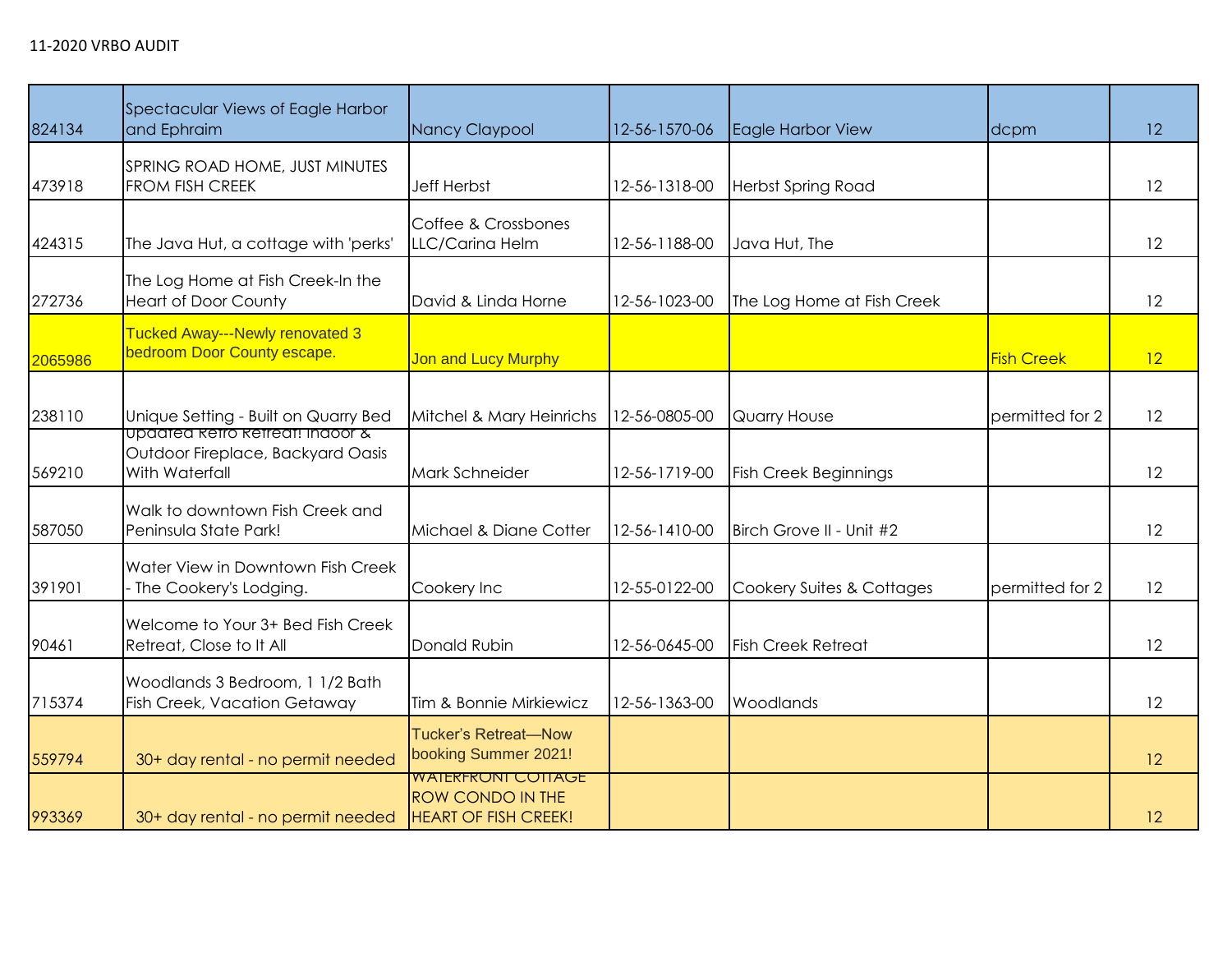| 585337  | 4 Bedroom, 4 Bath, 2 Story Home,<br>Sand Beach, Handicapped Access,<br>Wifi, sleeps 12           | Sunrise Shores #7 -<br><b>DCRMAALLC</b>       | 15-53-1431-00 | <b>DCRMAALLC</b>                              |                                 | 15 |
|---------|--------------------------------------------------------------------------------------------------|-----------------------------------------------|---------------|-----------------------------------------------|---------------------------------|----|
| 505152  | Fantastic Sandy Beach Condo for<br>Family and Friends. Spectacular<br>Sunrises!                  | Sanata & Catherine Lau                        | 15-53-1362-00 | Sunrise Shores #6 - Lau                       |                                 | 15 |
| 1730634 | Gorgeous Sandy Beach Condo                                                                       | Sunrise Shores #2 - Tiedke                    | 15-53-2210-04 | <b>Gary Tiedke</b>                            | switching from<br>2 to 04 Zeile | 15 |
| 125749  | Lake Michigan Sand Beach Front,<br>CLEAN, Quiet, 2 Bdrm, 2 bath<br>Lake Michigan Sand Beachtront | Sunrise Shores ASH                            | 15-53-0492-00 | Mark Ash                                      |                                 | 15 |
| 171303  | Condo, Spectacular Views, Sunrise<br>Shores, WiFi                                                | Sunrise Shores #4                             | 15-53-1153-00 | Jeanne & Paul Wiesner                         |                                 | 15 |
| 1847094 | 5☆Modern Waterfront Lake Cabin<br>in Door County <sup>3</sup>                                    | Jeremy and Caitlyn<br>Jeffery                 | 15-56-2215-00 | The Bay on Clark Lake                         |                                 | 15 |
| 1775519 | The Quilted Log, a Cozy, Compact,<br>Welcoming Cabin In The Woods ~<br>Perfect For 4-6 People!   | <b>Fran Richter</b>                           | 15-56-2230-00 | The Quilted Log                               |                                 | 15 |
| 352035  | Beachfront Cottage, Spring 2018<br>Special 3 nights w/ 4th night free                            | Quietside Leadership LLC                      | 15-55-0398-00 | Quietside Cottages "the beach<br>house"       | permitted for 2                 | 15 |
| 1432604 | <b>Beautiful Clark Lake Cottage</b>                                                              | Scot and Kerri Hunt                           | 15-56-1998-00 | Beautiful Waterfront Cottage on<br>Clark Lake |                                 | 15 |
| 1887006 | Beautiful Cottage! Short Drive To<br>Sand Beach - Jacksonport                                    | Dan Rehberg - Rehberg<br><b>Boathouse LLC</b> | 15-56-1593-00 | Cottage at Trails End                         |                                 | 15 |
| 744695  | <b>Beautiful Sunsets On Clark Lake</b><br>Located in Door County, Wi                             | Kaufman                                       | 15-56-1536-00 | Kaufman - 5543 Clark Lake Dr                  |                                 | 15 |
| 216654  | CEDAR SHORES IS EXPANDING !- ON<br>SCHEDULE!1 Aug Wk Open. Book<br><b>CHOICE FALL DATES.</b>     | Linda Schaap                                  | 15-55-0831-00 | Cedar Shores - Beach Front                    |                                 | 15 |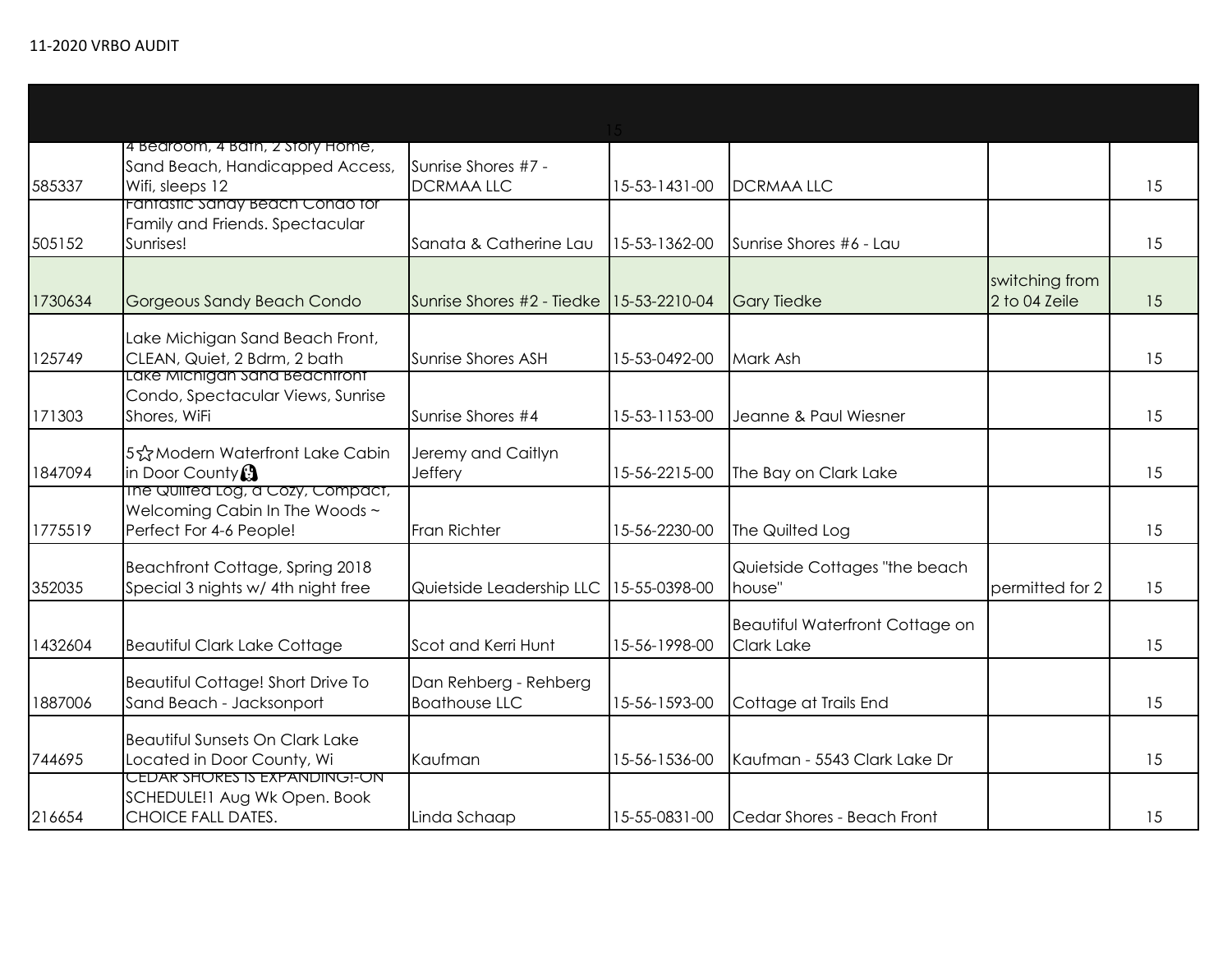| 1961877 | Cozy Log Cabin on 4 Acres in<br>Jacksonport. Walk to town center<br>and beach.                      | Christie Skogg                             | 15-56-2237-00 | <b>Recently Renovated Cozy Log</b><br>Cabin on 4 Acres  |                                           | 15 |
|---------|-----------------------------------------------------------------------------------------------------|--------------------------------------------|---------------|---------------------------------------------------------|-------------------------------------------|----|
| 852534  | Lake Michigan Beachfront Cottage<br>Springl Special 3 Nights/4th free                               | Quietside Leadership LLC                   | 15-55-0398-00 | Quietside Cottages "the beach<br>house"                 | permitted for 2                           | 15 |
| 997026  | Lake Michigan Waterfront Summer<br>House                                                            | Mary Jo Jump                               | 15-56-1263-04 | Jump Inn                                                | permitted for<br>2- Zeile                 | 15 |
| 848144  | Lakefront Cottage with Sensational<br>Sunsets!                                                      | Paul & Tricia Kaye                         | 15-56-1621-00 | Kaye Cottage                                            |                                           | 15 |
| 244227  | Lakefront Home, Architect Designed<br>for His Family and Friends                                    | Janet Slater                               | 15-56-1085-00 | Lakeside Paradise - Slater                              |                                           | 15 |
| 1665895 | Logan Creek Cottage - Jacksonport                                                                   | <b>Rob Geitner</b>                         | 15-56-2105-00 | Logan Creek Cottage                                     |                                           | 15 |
| 746483  | Neat Cottage getaway on the Lake<br>Michigan Rugged Shore=Relax-<br>Romantic-Restore-ah             | Sommer Property Mgmt<br>LLC                | 15-56-0023-00 | All about the lake shore Door<br><b>County Cottages</b> | permitted for<br>3: 1)Shadow<br>$\circ$ f | 15 |
| 1055782 | Neat Cottage Getaway On The<br>Lake Michigan Rugged Shore=relax-<br>romantic-restore-ah             | Sommer Property Mgmt<br><b>LLC</b>         | 15-56-0023-00 | All about the lakeshore Door<br><b>County Cottages</b>  |                                           | 15 |
| 1943899 | Exceptional Home, Beautiful Lake<br>Shore on 1+ Acre - 2021 Dates Going DGRE, LLC - Andrea<br>Fast! | Dalton Wroblewski                          | 15-56-2280-04 | Lakeview Retreat                                        | zeile                                     | 15 |
| 1361580 | NEW LISTING: Spacious Cottage<br>Close to Lake Michigan with Heated<br>Pool!                        | Michael and Amanda<br>Warecki              | 15-56-1948-00 | Cottage at Cave Point, The                              |                                           | 15 |
| 1697009 | Rustic Charm - Book Now for 2021<br>Prime Time!                                                     | Tamara Faulkner Milgen<br><b>Woods LLC</b> | 15-56-2086-04 | Milgen Woods LLC - Rustic Charm zeile                   |                                           | 15 |
| 1621220 | NEW! Door County Lake Cabin on<br>Private Peninsula with an East &<br><b>West Facing Dock</b>       | Jeremy and Caitlyn<br>Jeffery              | 15-56-2060-00 | The Point on Clark Lake                                 |                                           | 15 |
| 333509  | Newer Log Home on Clarks Lake<br>with Dock and Boats                                                | Vans Log Home on Clark<br>Lake             | 15-56-0308-06 | Vans Log Home                                           | dcpm                                      | 15 |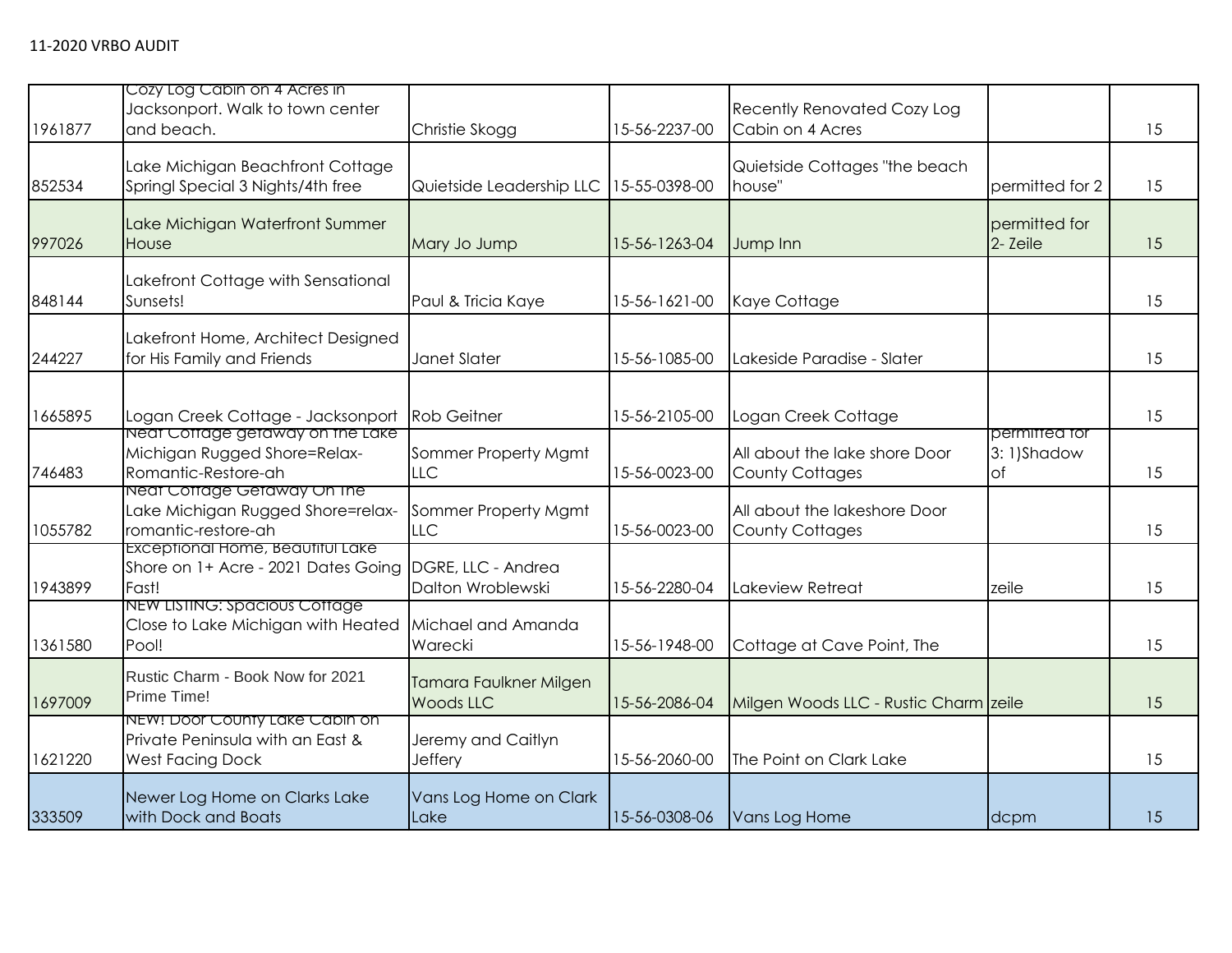| 34399   | Quintessential Door County Cabin<br>on Lake Michigan                          | Carolyn Brzezinski                    | 15-56-0713-00 | Killasonna Lodge - Brzezinski                           |                                             | 15 |
|---------|-------------------------------------------------------------------------------|---------------------------------------|---------------|---------------------------------------------------------|---------------------------------------------|----|
| 1055804 | Romantic Classic Cedar Cottage-<br>door-county-rentals.com//-<br>Brochure.pdf | Sommer Property Mgmt<br><b>LLC</b>    | 15-56-0023-00 | All about the lakeshore Door<br><b>County Cottages</b>  |                                             | 15 |
| 1765230 | Sand Beach for 14 on Lake<br>Michigan!                                        | Carrington Family Trust<br>c/o Fergus | 15-56-2209-04 | Sandy Shores Beach House -<br><b>Shoreline Ventures</b> | zeile                                       | 15 |
| 2668196 | <b>Smitty's Beach House</b>                                                   |                                       | 15-56-2208-00 |                                                         | listing not<br>active yet -<br><b>WATCH</b> | 15 |
| 432667  | Stella Vista Beach House                                                      | Michael & Valerie Schierl             | 15-56-1170-00 | Stella Maris Beach House/Stella<br>Vista Beach House    | permitted for 2                             | 15 |
| 414043  | Sunrises and S'Mores, Book Fall 2020<br>and Prime Time 2021 Now!              | Kris Zeile et al & Mary Jo<br>Jump    | 15-56-1263-04 | Shoreline Ventures Inc & Jump<br>llnn.                  | permitted for 2<br>- zeile                  | 15 |
| 1900670 | The Beach at Lakeside Park,<br>Jacksonport, Door County, USA                  | Les Kiehnau                           | 15-56-1531-00 | The Beach at Lake Side Park                             |                                             | 15 |
|         |                                                                               |                                       |               |                                                         |                                             |    |
| 921026  | Beach Harbor Resort - Beach House<br>Cottage                                  | <b>Beach Harbor Resort</b>            | 27-51-0807-00 | Jon Hanson                                              |                                             | 27 |
| 1913719 | Beach Harbor Resort - Deluxe<br>Apartment                                     | <b>Beach Harbor Resort</b>            | 27-51-0807-00 | Jon Hanson                                              |                                             | 27 |
| 921123  | Beach Harbor Resort - Studio<br>Cottage                                       | <b>Beach Harbor Resort</b>            | 27-51-0807-00 | Jon Hanson                                              |                                             | 27 |
| 1938011 | 3 Bedroom Home on the Water in<br>Quiet Southern Door County                  | Lynn and Ron's                        | 27-56-2265-00 | Marilyn Nelson Family Trust -<br>Diana Haberkamp        |                                             | 27 |
| 112606  | Country setting just outside the city!!! Terry Kinney                         |                                       | 27-55-0737-00 | Door County Country Home                                |                                             | 27 |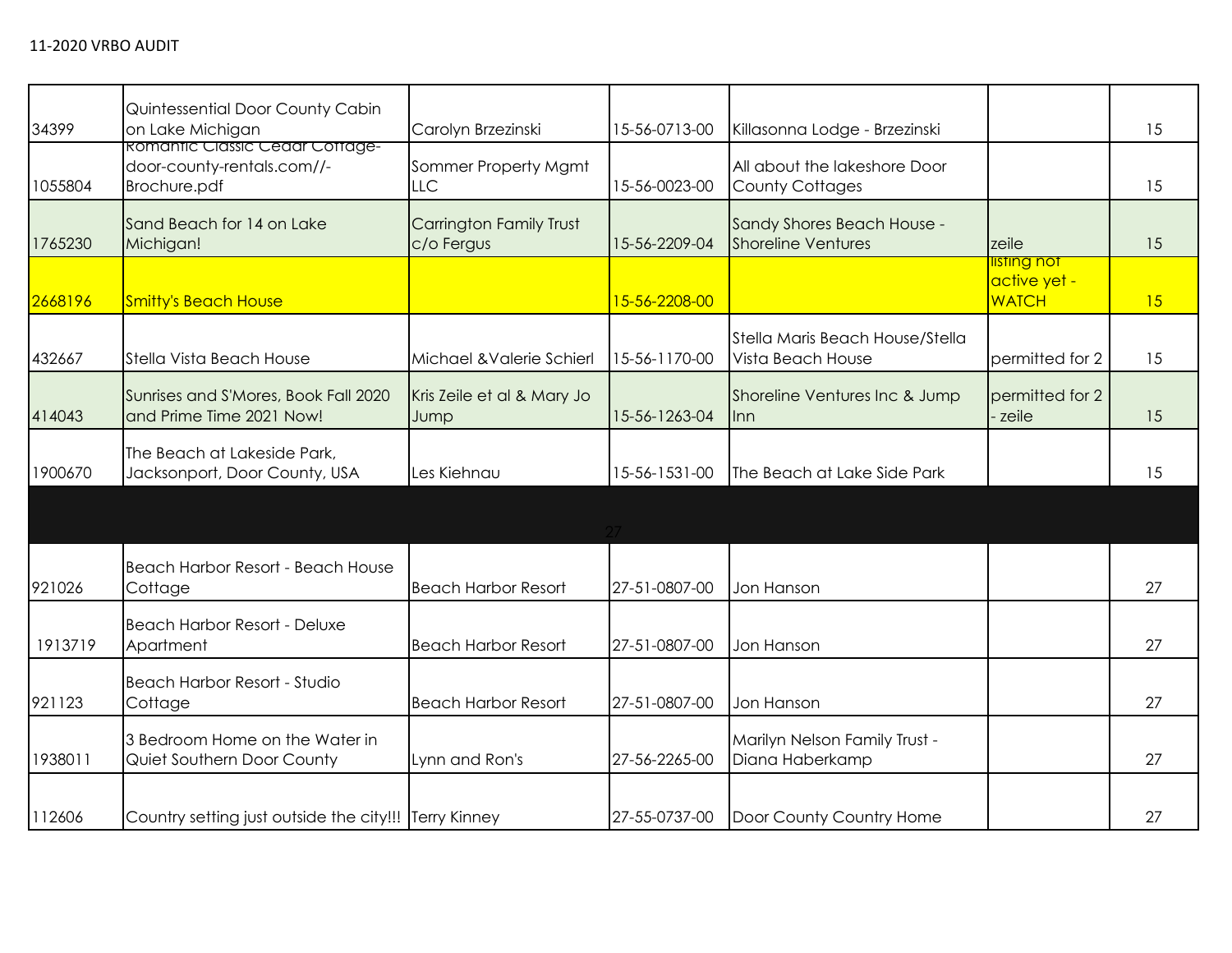| 747958    | Cozy retreat Off the beaten path.                                                            | <b>Hideaway Cottage</b><br>Smola                                       | 27-56-1542-00 | Connel Smola                            | 27 |
|-----------|----------------------------------------------------------------------------------------------|------------------------------------------------------------------------|---------------|-----------------------------------------|----|
| 1405853   | Family friendly updated home in<br>Idlewild Peninsula, Door County, WI                       | Richard and Judith<br>Laessig                                          | 27-56-1995-00 | Uncle Bob's Guest House                 | 27 |
| 1802819   | Holiday Lodge on Green Bay-<br><b>GRAND OPENING!</b>                                         | Fred and Nacy Mahaffey 27-56-2276-00                                   |               | <b>Holiday Lodge</b>                    | 27 |
| 9448269ha | <b>Idlewild Golf Getaway</b>                                                                 | <b>Idlewild Golf Getaway -</b><br>Alexander                            | 27-56-2308-00 | Jon Alexander                           | 27 |
| 1688165   | Log Cabin House on the Water<br>(Waterfront)                                                 | <b>Rachel Messner</b>                                                  | 27-56-2184-00 | Log Cabin House on the Water            | 27 |
| 1368363   | Nasewaupee Trail Log Home                                                                    | Nasewaupee Trail Log<br>Home react 5/29/18                             | 27-56-1841-00 | <b>Terry Kinney</b>                     | 27 |
| 1449030   | <b>Great Getaway with Lots of Comfort</b><br>and Charm!                                      | Steve and Joan Rockwell 27-56-2008-00                                  |               | The Doorstop - Rockwell                 | 27 |
| 1450867   | Newly updated cottage on 12 acres Bungalow at<br>only minutes from Potawatomi State<br>Park! | Potawatomi Park-<br>Isaacson                                           | 27-56-2011-00 | Andrew and Erin Isaacson                | 27 |
| 267726    | One of a Kind Door County<br><b>Boathouse Waiting for Your Visit</b>                         | Deb Robinson                                                           | 27-56-1050-00 | One of a kind Door County Boat<br>House | 27 |
| 1944682   | Open Door Oasis - Door County - A<br>spacious home located on a<br>peninsula                 | White Slope Hospitality<br>Partners LLC-Przemyslaw<br>(Peter) Szewczyk | 27-56-2204-00 | Open Door Oasis                         | 27 |
| 902029ha  | <b>Outback Cottages in Door County -</b><br>near beach, modern, private,<br>peaceful         | <b>Outback Cottages</b>                                                | 27-56-1143-00 | Galen & Pam Carpenter                   | 27 |
| 312662    | Sand Bay Lodge And Cottages<br><b>Waterfront Sleeps 23</b>                                   | Sand Bay Lodge                                                         | 27-55-0667-00 | Dan Farah                               | 27 |
| 1629251   | <b>Irillium Cottage - Family Friendly</b><br>Retreat on Sand Bay Point in Door<br>County     | Trillim Cottage - 4088<br>Snake Island Road                            | 27-56-2118-00 | Andrew Swartz and Kristin Long          | 27 |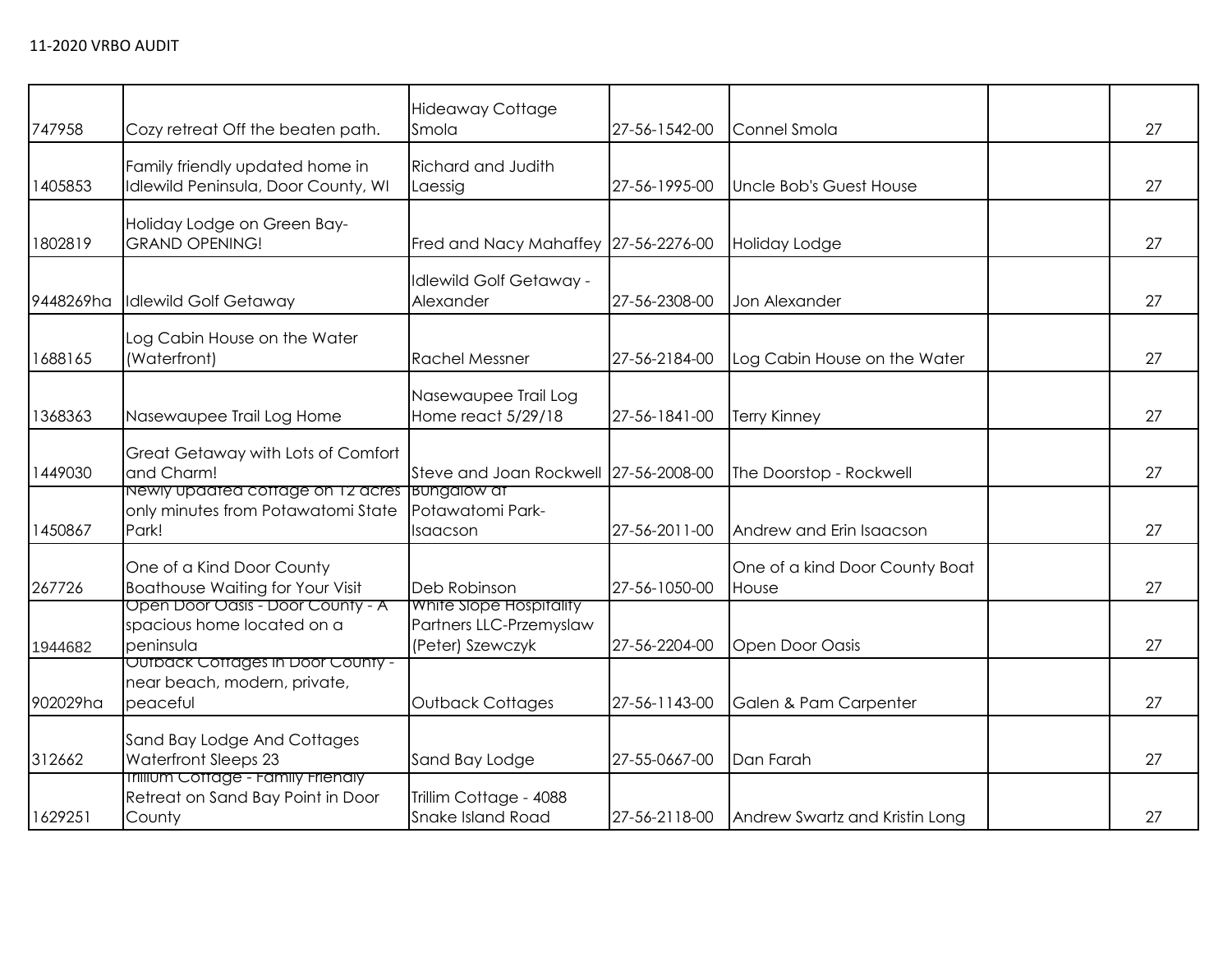|         | Very Rustic, Dog Frienaly, Door                 |                         |               |                            |    |
|---------|-------------------------------------------------|-------------------------|---------------|----------------------------|----|
|         | County Cottage - 100ft From the                 | John Yount Jr and Sarah |               |                            |    |
| 1773717 | Water's Edge <sub>111</sub>                     | <b>B</b> Yount          | 27-56-2153-00 | <b>Robertsons Cottages</b> | 27 |
|         | Very Rustic, Dog Frienaly, Door                 |                         |               |                            |    |
|         | County Cottage - Close to the                   | John Yount Jr and Sarah |               |                            |    |
| 1766707 | Water's Edge <sup>14</sup>                      | <b>B</b> Yount          | 27-56-2153-00 | <b>Robertsons Cottages</b> | 27 |
|         | Very Rustic, Dog Frienaly, Door                 |                         |               |                            |    |
|         | County Cottage - Overlooks Sawyer               | John Yount Jr and Sarah |               |                            |    |
| 1780536 | Harbor <b>fff</b>                               | <b>B</b> Yount          | 27-56-2153-00 | <b>Robertsons Cottages</b> | 27 |
|         | Very Rustic, Dog Frienaly, Door                 |                         |               |                            |    |
|         | County Cottage - Right on the                   | John Yount Jr and Sarah |               |                            |    |
| 1878869 | Water's Edge <sup>14</sup>                      | <b>B</b> Yount          | 27-56-2153-00 | <b>Robertsons Cottages</b> | 27 |
|         | Very Rustic, Dog Frienaly, Door                 |                         |               |                            |    |
|         | County Cottage - Right on the                   | John Yount Jr and Sarah |               |                            |    |
| 1879325 | Water's Edge <sup>14</sup>                      | <b>B</b> Yount          | 27-56-2153-00 | Robertsons Cottages        | 27 |
|         | Very Rustic, Dog Frienaly, Door                 |                         |               |                            |    |
|         | County Cottage ~ 200ft From the                 | John Yount Jr and Sarah |               |                            |    |
| 1879414 | Water's Edge <sup>14</sup>                      | <b>B</b> Yount          | 27-56-2153-00 | <b>Robertsons Cottages</b> | 27 |
|         | <del>very Rushc, סטע רוופוזמון, סטטו</del>      |                         |               |                            |    |
|         | County Cottage ~ 250ft From the                 | John Yount Jr and Sarah |               |                            |    |
| 1879482 | Water's Edge <sup>11</sup>                      | <b>B</b> Yount          | 27-56-2153-00 | <b>Robertsons Cottages</b> | 27 |
|         | Watertront 2 b.r. Bay View                      |                         |               |                            |    |
|         | Cottage/sunsets/wineries/lighthouses            |                         |               |                            |    |
| 642597  | /beaches/fishing                                | Sand Bay Lodge          | 27-55-0667-00 | Dan Farah                  | 27 |
|         | Waterfront 4 b.r./3                             |                         |               |                            |    |
|         | ba/beaches/fishing/sunsets/wineries             |                         |               |                            |    |
| 642598  | /lighthouses/state parks                        | Sand Bay Lodge          | 27-55-0667-00 | Dan Farah                  | 27 |
|         |                                                 |                         |               |                            |    |
|         | Waterfront Cottage: 2 bedroom, 1.5              | McComb's= 4143 Snake    |               |                            |    |
| 802382  | bathrooms<br>Watertront Swedish-style Log Cabin | <b>Island Road</b>      | 27-56-1598-00 | John McCombs               | 27 |
|         | on Sand Bay, Door County -                      |                         |               |                            |    |
| 135683  |                                                 |                         | 27-56-1014-00 |                            | 27 |
|         | Moonlight Magic                                 | Tammy M Leemon          |               | Moonlight Magic            |    |
|         | Waterside Retreat -- Swedish Stuga              |                         |               |                            |    |
| 154010  | (Cottage)                                       | Barbro & Glen Wilson    | 27-56-0948-00 | Wilson Sherwood Point      | 27 |
|         |                                                 |                         |               |                            |    |
|         |                                                 |                         |               |                            |    |
|         |                                                 |                         |               |                            |    |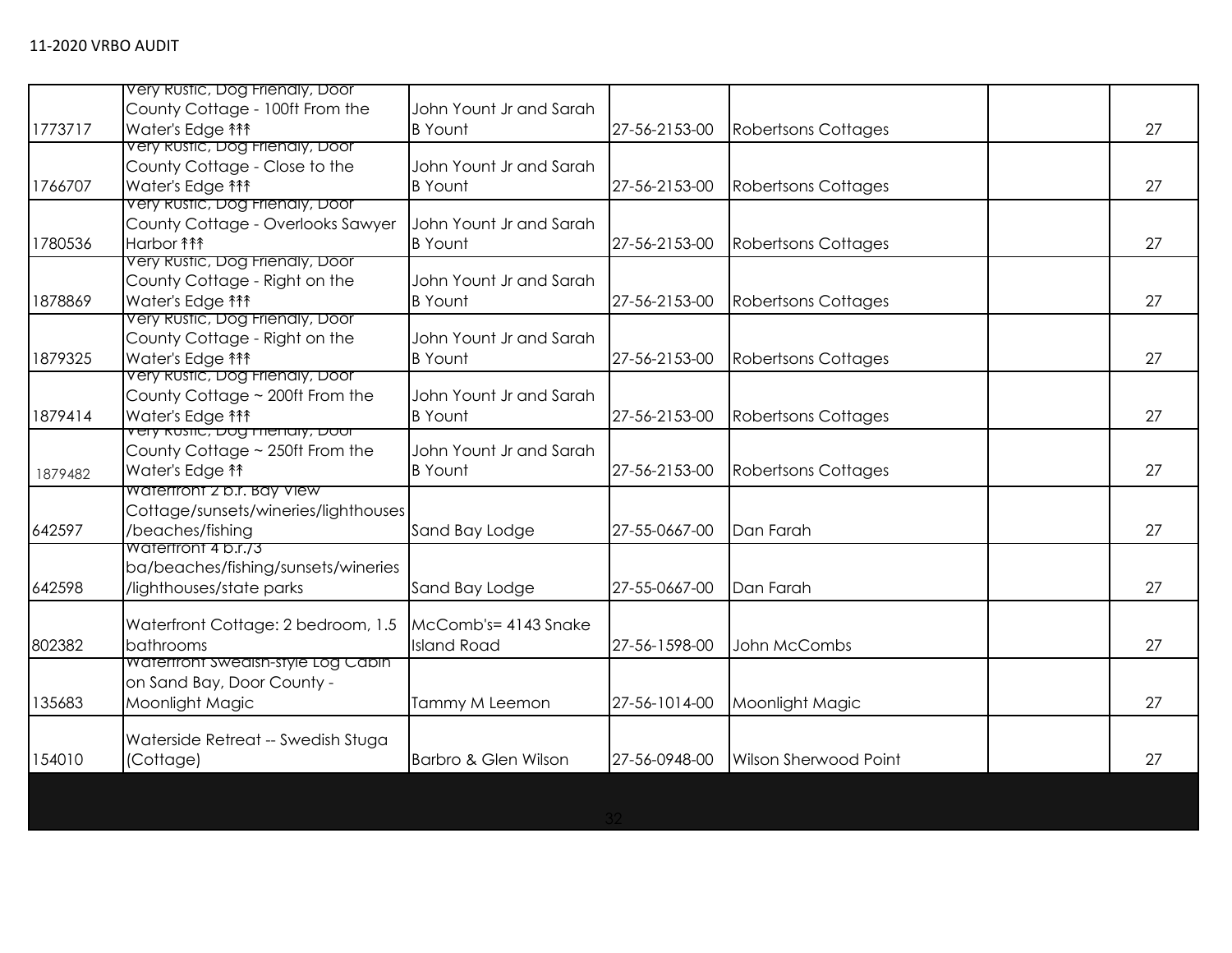| 1936999 | Maple Grove House (B) Handicap /<br>Wheel Chair Accessible Rental!                   | John Nolte                            | 32-50-2223-00 | Maple Grove Motel LLC                   |                 | 32 |
|---------|--------------------------------------------------------------------------------------|---------------------------------------|---------------|-----------------------------------------|-----------------|----|
| 1883604 | Winter / Summer House w/fireplace -<br><b>Experience Original Door County</b>        | John Nolte                            | 32-50-2223-00 | Maple Grove Motel LLC                   |                 | 32 |
| 1576440 | <b>Beautiful Shoreline Condominium</b>                                               | Shoreline Resort and<br>Condos        | 32-51-0796-00 | Rockton-Shoreline LLC                   |                 | 32 |
| 84278   | Great Waterview Home in Door<br>County. Fabulous Home Sleeps 14!!                    | Hale - 1615 Big Pine Ln               | 32-53-0717-00 | Lyn Hale                                |                 | 32 |
| 340966  | The Hideaway: New Construction<br>walk to Beach and Town                             | <b>Hideaway the Herman</b>            | 32-53-0955-06 | <b>Greg Herman</b>                      | dcpm            | 32 |
| 254081  | Historic Log Cabin by the Bay (Lake<br>Views & Access)                               | Docs Hideaway                         | 32-56-2311-00 | Greg Bott                               |                 | 32 |
| 567511  | 2500 sq ft open floor plan short walk<br>to water!                                   | <b>Arnies Sanctuary</b>               | 32-56-1352-06 | <b>James Arneson</b>                    | dcpm            | 32 |
| 1161665 | 4 Bearm, 3 Bath! Between Sister Bay<br>& Ellison Bay. New on VRBO, Spring,<br>2018.  | <b>Woodfield House</b>                | 32-56-1710-00 | Susanne Beaumont                        |                 | 32 |
| 1691117 | 4 bedroom countryside home yet<br>close to town!                                     | Greg & Suzanne Sunstrom 32-56-2144-06 |               | Counry Lane Home                        | dcpm            | 32 |
| 2002691 | 4 Bedroom home right on the shores<br>of Rowleys Bay!                                | House 21 at Rowleys Bay               | 32-56-2304-06 | Charles Kraemer Trust C/O Sarah<br>Mohr | dcpm            | 32 |
| 1739000 | 4 bedroom waterfront home on 100<br>feet of shorefront!                              | <b>Krause Cottage</b>                 | 32-56-1466-06 | Douglas & Elln Krause                   | dcpm            | 32 |
| 1140156 | Beautiful 3 Bearoom Door County,<br>Heavily Wooded, Pet Friendly, NOW<br>OFFERS WIFI | Door Stop                             | 32-56-1612-00 | <b>Terrence Rogers</b>                  | permitted for 2 | 32 |
|         | 4039459ha Beautiful Bayfront Sunset Views                                            | On the Rocks - Gills Rock-<br>Steeno  | 32-56-1464-00 | David and Susan Steeno                  |                 | 32 |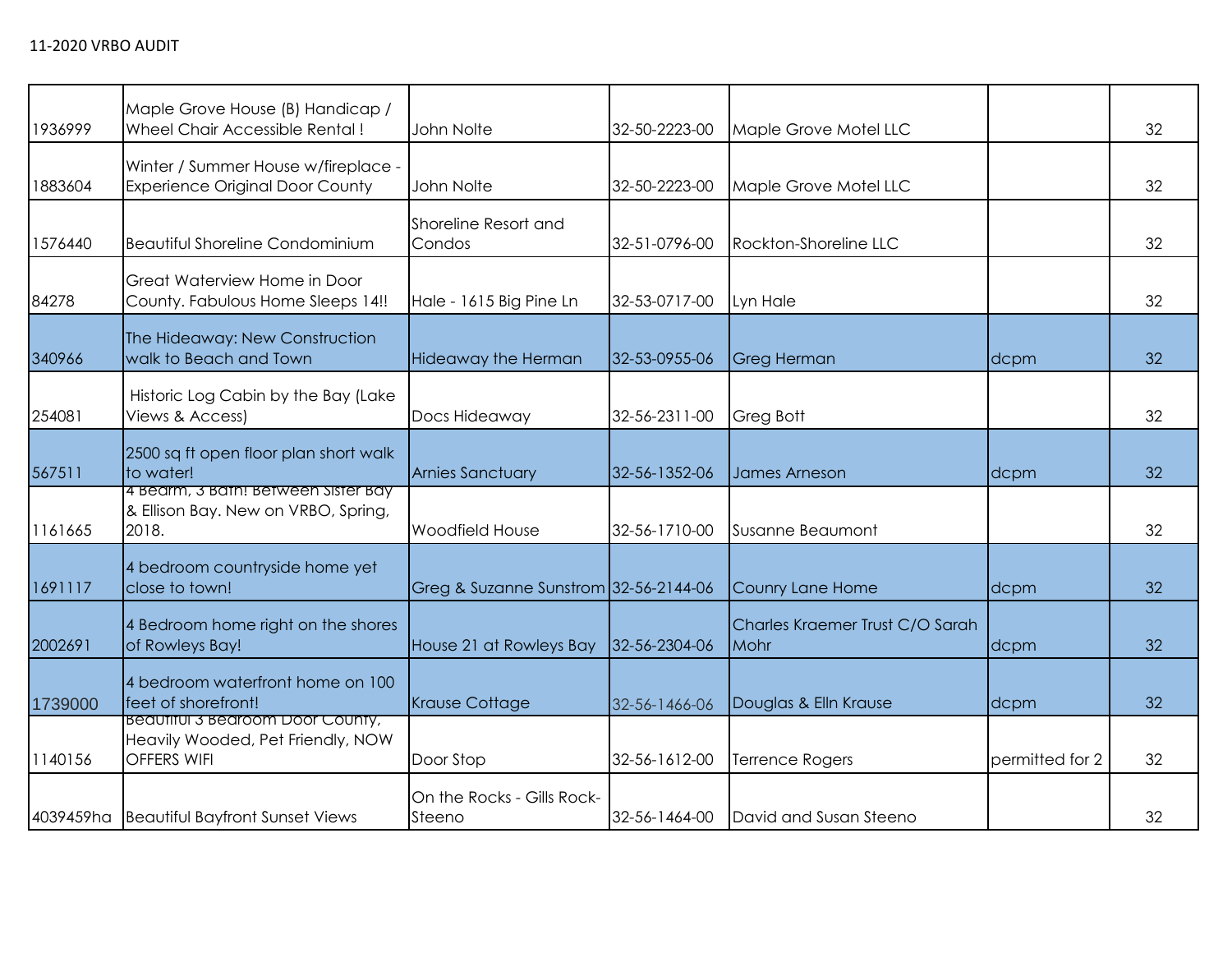| 133165  | Beautiful Cottage on the Green Bay<br>Waterfront                                 | Schwandt Cottage                                    | 32-55-0177-00 | Georgina Schwandt                           |                 | 32 |
|---------|----------------------------------------------------------------------------------|-----------------------------------------------------|---------------|---------------------------------------------|-----------------|----|
| 880863  | <b>Beautiful Home with specatcular</b><br>views of Garrett Bay and Gills Rock!   | <b>Garret Bay Bluff</b>                             | 32-56-1641-06 | <b>William Berry</b>                        | dcpm            | 32 |
| 996903  | Beautiful Home With Water Views in<br><b>Peaceful Gills Rock</b>                 | <b>Hedgehog Harbor House</b><br>& Cottage           | 32-56-1506-00 | David & Patricia Bernhard                   |                 | 32 |
| 659326  | Beautiful log home on 5 acres just<br>steps away from Lake Michigan              | Hoffmans Up North                                   | 32-56-1463-06 | Hoffman's Up North LLC - Matthel<br>Hoffman | dcpm            | 32 |
| 116351  | Beautiful Log Home on 5 quiet acres                                              | The Refuge/Appleport<br><b>Enterprises</b>          | 32-55-0623-00 | Marc & Lori Maillefer                       |                 | 32 |
| 2091596 | Beechwood Cottage - Secluded A-<br>Frame in Sister Bay                           | <b>Beechwood Cottage</b>                            | 32-56-2342-00 | Megan Welter                                |                 | 32 |
| 601468  | Cedar Dell Chalet is the<br>quintessential Door county cabin                     | Cedar Dell Chalet                                   | 32-56-1203-06 | <b>Vicky Kalscheur</b>                      | dcpm            | 32 |
| 1217459 | Charming cedar log cabin nestled<br>in the woods, footsteps from<br>Rowley's Bay | Wagon Trail Dombrowski -<br>Unit 1                  | 32-56-1831-00 | Edward and Jill Dombrowski                  |                 | 32 |
| 482895  | Charming Cottage On The Shore Of<br>Lake Michigan!                               | <b>Appleport Sunrise</b>                            | 32-56-1913-06 | Kathleen & Edward Callahan                  | dcpm            | 32 |
| 343690  | <b>Charming Traditional Cottages</b><br>Affordable and Travel Green              | Terra Cottages                                      | 32-55-0124-00 | Deborah Taubert Gehan                       | permitted for 5 | 32 |
| 706539  | Charming, Warm, and Naturally Well-<br>Lit with Wooded Privacy                   | Wagon Trail #26 Lengh-<br>Little House in the Woods | 32-56-1589-00 | Carolyn Lengh                               |                 | 32 |
| 1603939 | 165 feet of Shore Front, Sunset Views!<br>Sleeps 20.                             | <b>Shadow Lawn</b>                                  | 32-56-0190-06 | John Peterson                               | dcpm            | 32 |
|         | 7064918ha Country Haven on Mink River Road                                       | Country Haven                                       | 32-55-0329-00 | Myron & Andrea Beard                        | permitted for 2 | 32 |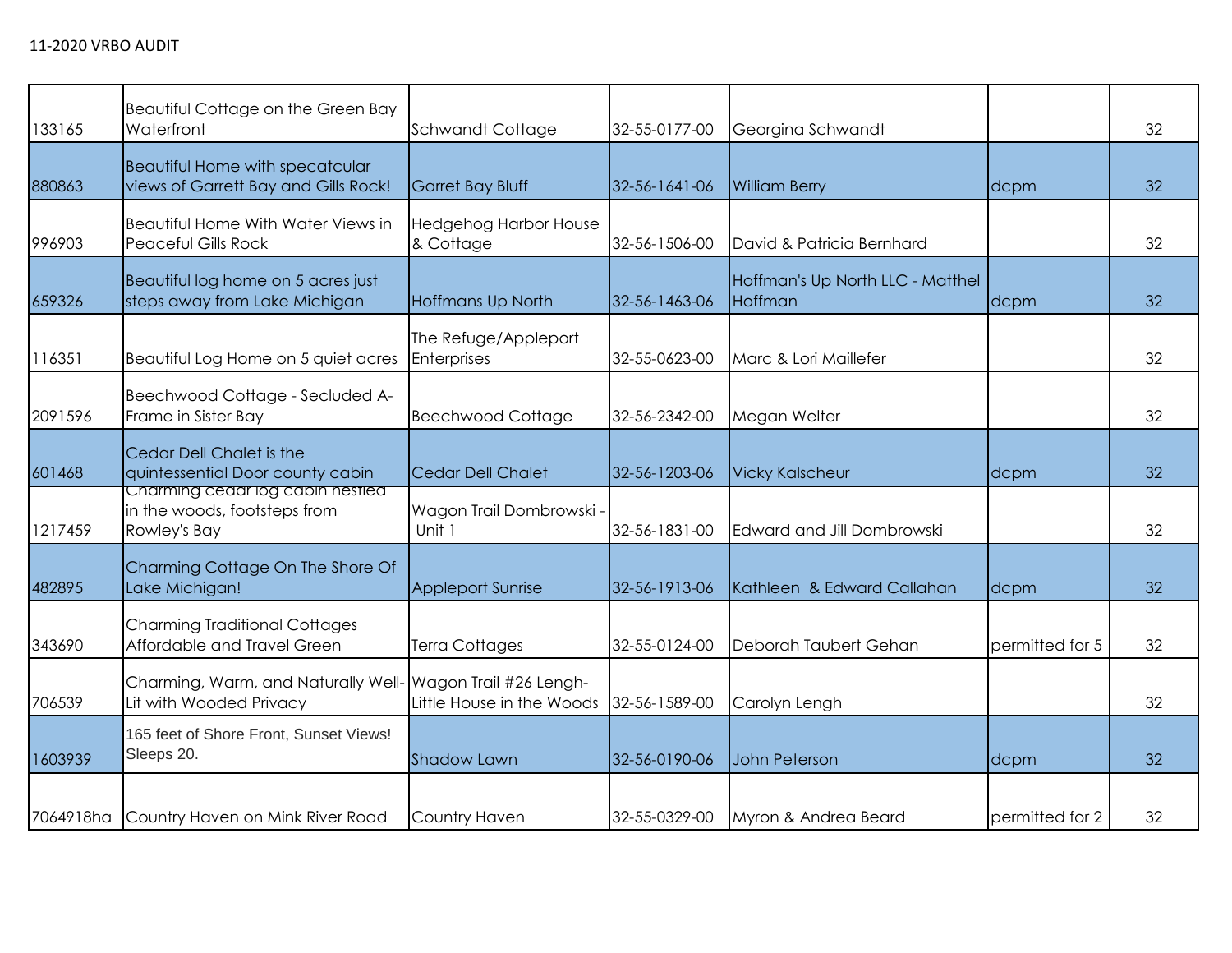| 9173517ha | Cro's Nest Watertront Home on the<br>Edge of Baylake Bluff. Amazing<br>water views!     | Cro's Nest                                | 32-56-2270-00 | Donald "Lee" Buckingham         |                 | 32 |
|-----------|-----------------------------------------------------------------------------------------|-------------------------------------------|---------------|---------------------------------|-----------------|----|
| 571451    | Ellison Bay bluff retreat with water<br>views                                           | The Refuge/Appleport<br>Enterprises       | 32-55-0623-00 | Marc & Lori Maillefer           |                 | 32 |
| 4555418ha | Ellison Bay tranquility close to Europe<br>Lake and Newport State Park!                 | Country Comfot                            | 32-56-1753-00 | Daniel & Valerie Austgen        |                 | 32 |
| 724130    | Enjoy Your Own Private View Of<br>Sister Bay Sunsets on the Waterfront                  | The Nest                                  | 32-56-1514-06 | Paul O'Keeffe & Tiffany Hubbard | dcpm            | 32 |
| 1022944   | Family Retreat Lake Front Wifi Bikes<br><b>Grill Lakeshore Fire Pits</b>                | <b>Sunset Shore Cottages</b>              | 32-56-1720-00 | David & Deborah Cresto          | permitted for 2 | 32 |
| 1036054   | Family Refreat Lake View Wifi Cable<br>Tv Grill Lakeshore Fire Pits Dog<br>Friendly     | <b>Sunset Shore Cottages</b>              | 32-56-1720-00 | David & Deborah Cresto          | permitted for 2 | 32 |
| 998960    | Great water view in peaceful<br>Northern Door                                           | <b>Hedgehog Harbor House</b><br>& Cottage | 32-56-1506-00 | David & Patricia Bernhard       | permitted for 2 | 32 |
| 1896787   | LUXUrious Laketront Home!<br>Convenient Location, Unrivaled<br>Privacy                  | <b>Waterfront Bruckner</b>                | 32-56-1865-00 | Dan Bruckner                    |                 | 32 |
| 821538    | Located in Ellison Bay, less than 1⁄4<br>mile from a public boat launch on<br>beautiful | <b>Beechers Cabin</b>                     | 32-56-1571-06 | Susan Szabo & Mark Beecher      | dcpm            | 32 |
| 181532    | Marina Breeze, Spectacular Ellison<br>Bay View & Dbl Master Suites                      | Marina Breeze                             | 32-55-0759-00 | Robert & Sherry Stein           |                 | 32 |
| 1185191   | Murphy's "KipDee" Cottage                                                               | Murphy's Kipdee Cottage 32-56-1827-00     |               | Jon Murphy                      |                 | 32 |
| 7921159ha | Cottage in Roweleys Bay w/Deck &<br>Grill!                                              | <b>Rowleys Bay Cabins</b>                 | 32-55-0014-00 | <b>Mary Cole</b>                | evolve          | 32 |
| 1409799   | DOOR 42- minutes away from the<br>hustle and bustle of Sister Bay!                      | Door 42                                   | 32-56-1976-00 | Shawn and Kim Marshall          |                 | 32 |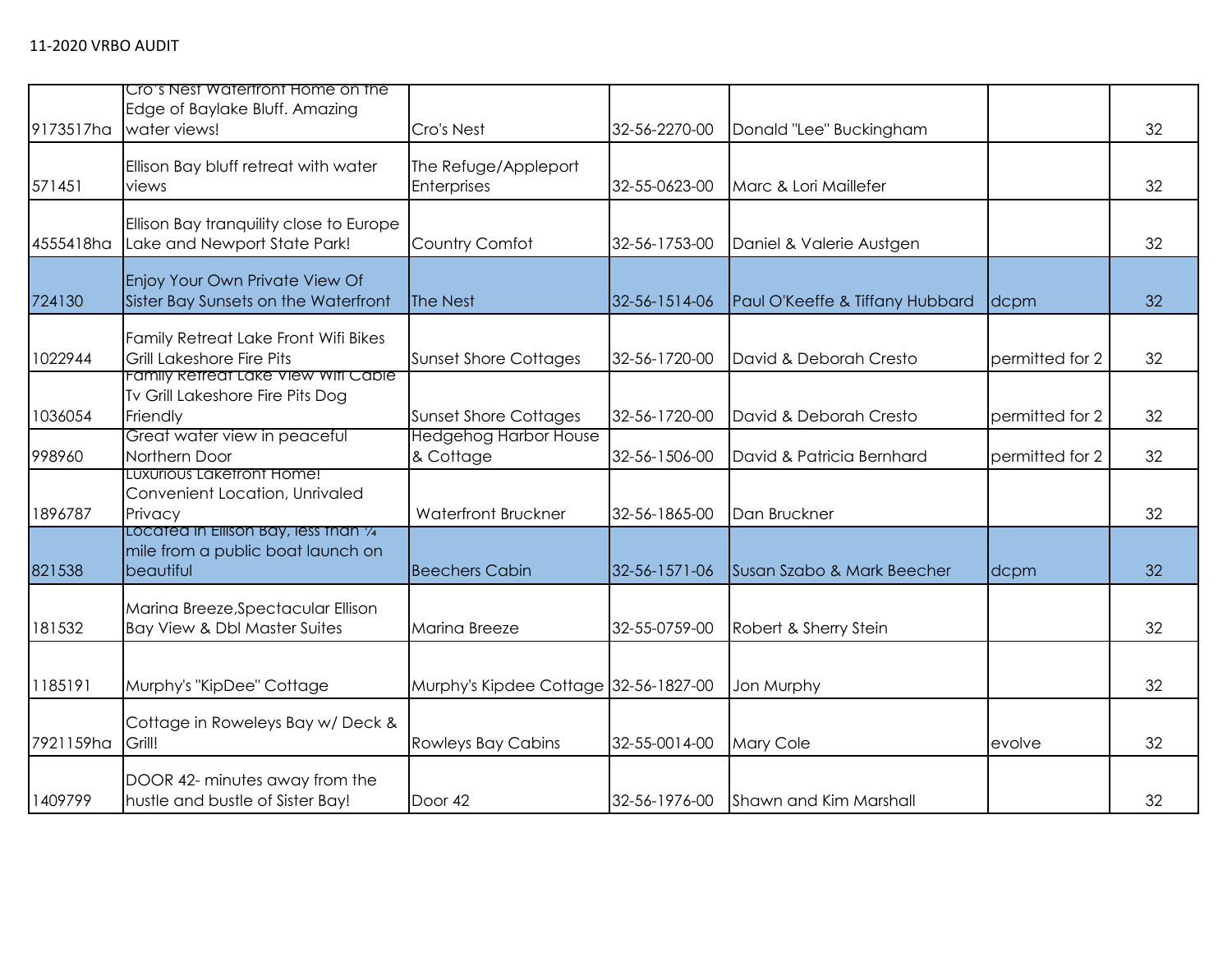| 9470717ha | NEW! Door County Retreat ~3 Mi to<br>Sister Bay Beach                                  | Lovely Apartment in<br>Sister Bay - Dimitrov                   | 32-56-2006-00 | Stoyan Dimitov                         | evolve          | 32 |
|-----------|----------------------------------------------------------------------------------------|----------------------------------------------------------------|---------------|----------------------------------------|-----------------|----|
| 9127709ha | Updated Home w/Deck, 2 Mi to<br>Sister Bay Beach                                       | <b>Beach Road Cottage -</b><br>Schwalbach                      | 32-56-2200-00 | <b>Brian and Alissa Schwalbach</b>     | evolve          | 32 |
| 2651218   | Picturesque, Wooded Privacy,<br>Retreat                                                | Wagon Trail #24 - The<br>Cedar House                           | 32-56-0447-00 | Wess Vogt                              | duplicate       | 32 |
| 886997    | Porcupine Shores Has An Elevated<br><b>View And Access To The Water</b>                | Porcupine Shores                                               | 32-56-1603-06 | <b>Brian Bartell &amp; Kim Winburn</b> | dcpm            | 32 |
| 1177141   | Premier Vacation Rental Just a Short<br>Walk to The Heart of Sister Bay!!              | Sister Bay Respite                                             | 32-56-1838-00 | <b>Todd and Michelle Cox</b>           |                 | 32 |
| 835033    | Premier Vacation Rental, Pet<br>Friendly, Walk to Water, Restaurant,<br>Shopping, WiFi | Door Stop                                                      | 32-56-1612-00 | <b>Terrence Rogers</b>                 | permitted for 2 | 32 |
| 1711483   | Romantic getaway for 2 With all the<br>charm & comfort for an<br>unforgettable getaway | Forget me not cottage                                          | 32-56-2177-00 | Darla Yanny                            |                 | 32 |
| 403817    | Romantic Waterfront Suite with<br>amazing water views (Cherry)                         | Dan's Fish, Inc. d/b/a<br>Hedgehog Harbor Rental 32-56-1195-00 |               | Daniel and Sherrie Schwarz             |                 | 32 |
| 9472591ha | Secluded Door County home within<br>minutes to everything!                             | The Cottage Retreat at<br><b>Birch Cove</b>                    | 32-56-2320-00 | Brandon & Tonya Buchner                |                 | 32 |
| 1362190   | serendipity Meadow: Family-friendly,<br>7-acre oasis                                   | Serendipity Meadow                                             | 32-56-1963-00 | Cecilia & Dennis Lindell               |                 | 32 |
| 59435     | <b>Sister Bay Door County Private</b><br><b>Vacation Paradise</b>                      | Dovetail Acres                                                 | 32-55-0422-00 | Terry Wurster                          |                 | 32 |
| 1601979   | Spacious Family-Friendly Cottage in<br>peaceful woods                                  | Wagon Trail #33 - Wald<br>Haus                                 | 32-56-0451-00 | Merven Smucker & Ann Hostetler         |                 | 32 |
| 1153343   | Spacious Lakefront Home Minutes<br>From Sister Bay                                     | Wagon Trail #20 - DiSalvo 32-56-1786-00                        |               | Michah & August DiSalvo                |                 | 32 |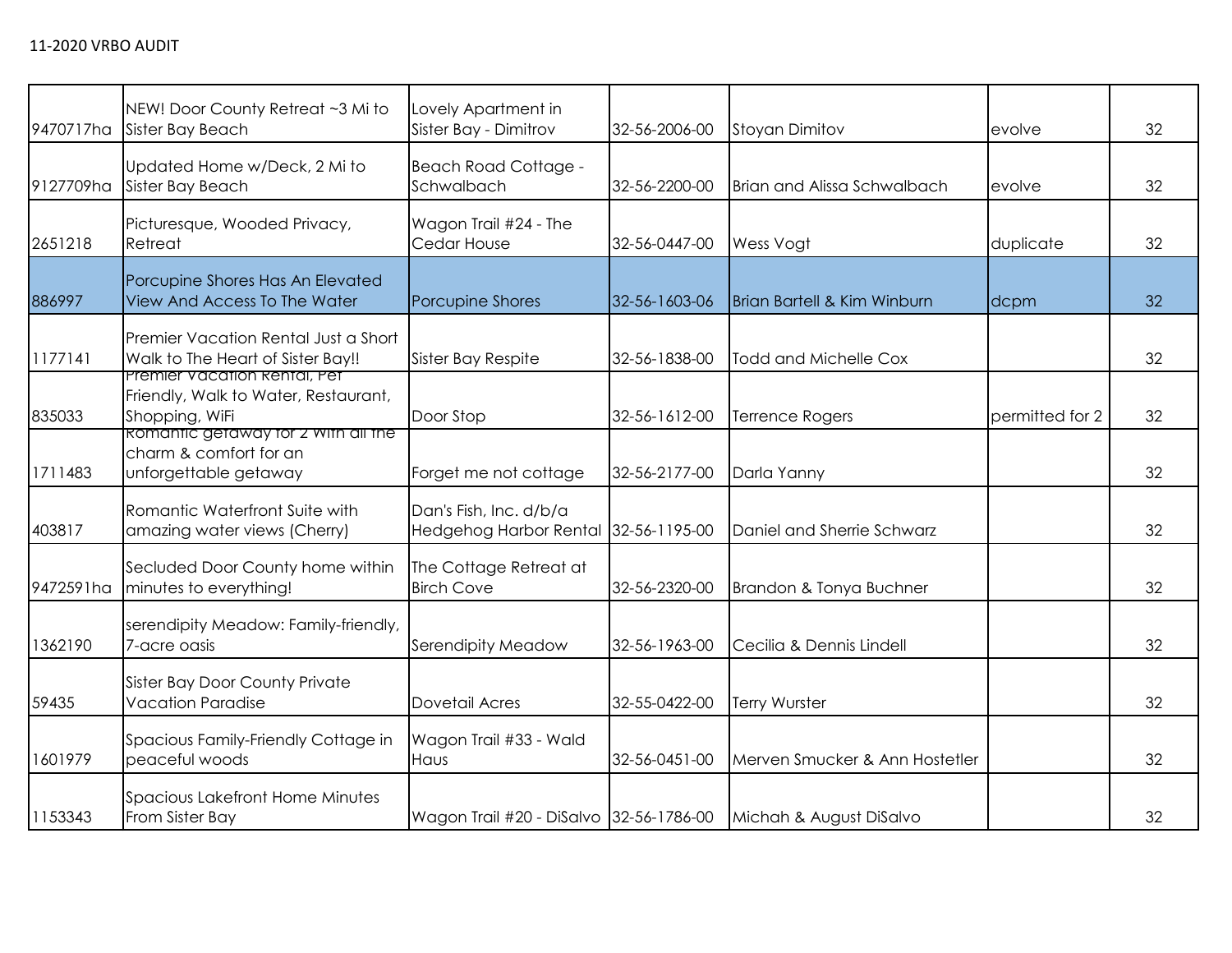| Sunny Cottage in Ellison Bay                                        | <b>Terra Cottages</b>                                                              | 32-55-0124-00 | Deborah Taubert Gehan                | permitted for 5 | 32 |
|---------------------------------------------------------------------|------------------------------------------------------------------------------------|---------------|--------------------------------------|-----------------|----|
| Swerdish Orchard Farm                                               | Swedish Orchard Farm                                                               | 32-56-2083-00 | Peder Nelson                         |                 | 32 |
| a quiet, spacious relaxation haven<br>to unwind                     | <b>Three Sisters Farm</b>                                                          | 32-56-1523-00 | Tim and Kathleen Kay                 |                 | 32 |
| Totally Remodeled 2012 Brenner<br>Tower!                            | <b>Brenner Tower</b>                                                               | 32-56-1227-06 | <b>Brenner Tower, LLC</b>            | dcpm            | 32 |
| Two person efficiency cottage on<br>green bay                       | Door County Vacation<br>Cottage                                                    | 32-56-0932-00 | John Finn & Carol Molepske           | permitted for 2 | 32 |
| Water Front Log Cabin!                                              | East Haven                                                                         | 32-56-1592-06 | <b>Barbara Moline</b>                | dcpm            | 32 |
| cottage with small private pier on<br>900879 Garrett Bay            | Jen Hanrahan                                                                       | 32-56-2293-00 | Hanrahan - 1230 Garrett Bay<br>Road  |                 | 32 |
| waterfront 3 bedroom cottage with<br>2021994 dock and amazing views | Mary Ann Rademacher                                                                | 32-56-0455-00 | Fleetwing                            |                 | 32 |
| Waterfront Cottage Nestled in<br>Picturesque Setting, Gills Rock    | Teskies Cottage                                                                    | 32-56-0962-00 | Lyle Teskie                          |                 | 32 |
| Waterfront Cottage with Views of<br>Deaths Door, New Kitchen        | Bells Cottage - 12748 N<br>Port Des Mortes                                         | 32-56-1131-06 | Matt & Ryan Bell                     | dcpm            | 32 |
| Waterfront Dream Cottage with a<br>Million Dollar View (Apple)      | Dan's Fish, Inc. d/b/a                                                             |               | Daniel and Sherrie Schwarz           |                 | 32 |
| Your own sandy shore on the most<br>pleasant bay in Door County!    | <b>Vandelay Shore</b>                                                              | 32-56-1870-06 | Matthew P Shumway                    | dcpm            | 32 |
|                                                                     | <b>Inree Sisters Meadow Sweet Retreat-</b><br><b>Watertront I bearcom and lott</b> |               | Hedgehog Harbor Rental 32-56-1195-00 |                 |    |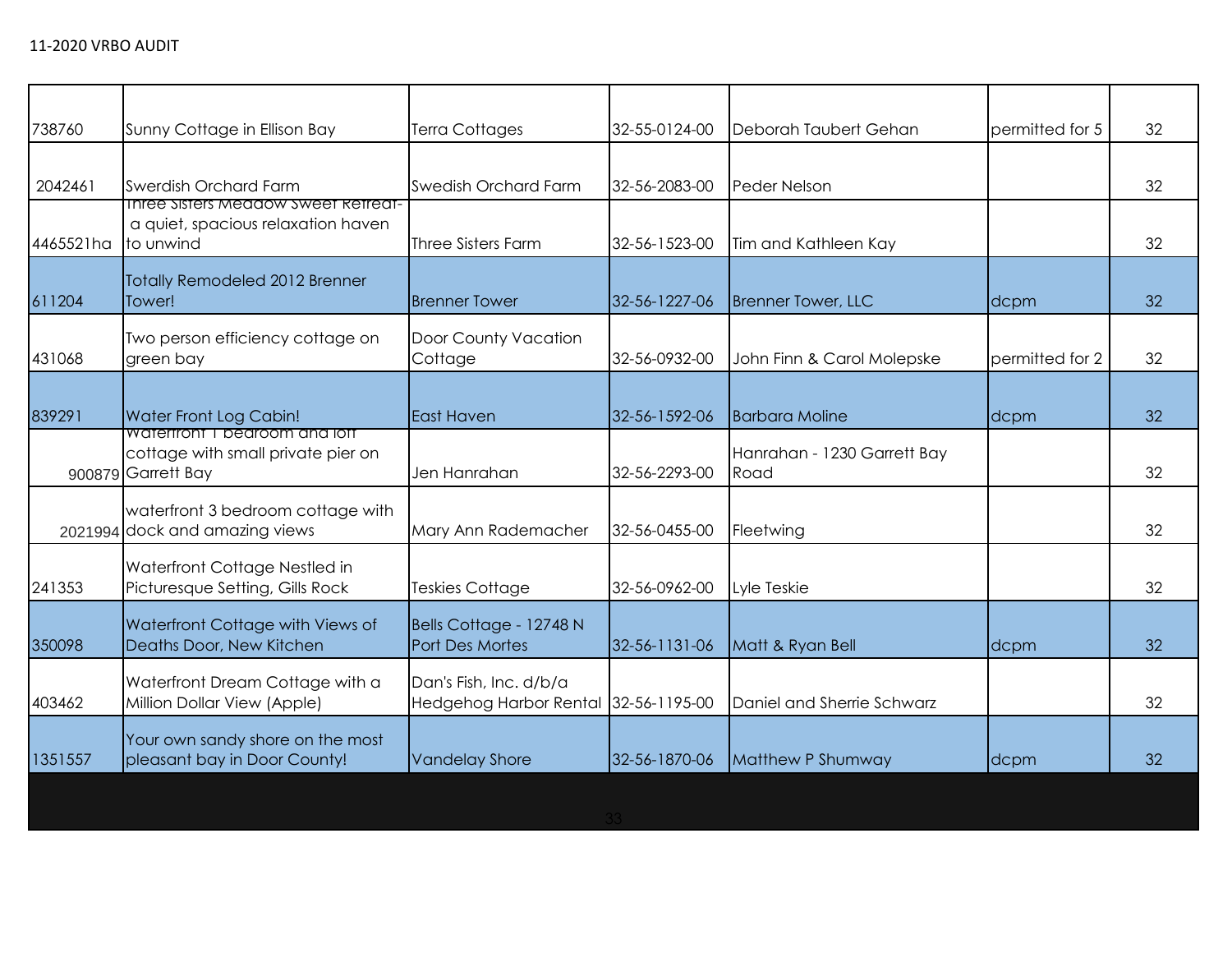| 130307ha  | 8 miles of Sand Beach and 1/2 price<br>rates Monday - Thurs                                  | Mary Spangler                         | 33-56-0400-00 | Mary's Beach House                                 |                      | 33 |
|-----------|----------------------------------------------------------------------------------------------|---------------------------------------|---------------|----------------------------------------------------|----------------------|----|
| 137311    | A Waterfront Home for All-Seasons in<br>Door County!                                         | Killkare                              | 33-55-0483-00 | Tom Nebel                                          | 369083ha             | 33 |
| 369083ha  | <b>Beautiful Multi-Family Door County</b><br><b>Waterfront Home</b>                          | Killkare                              | 33-55-0483-00 | <b>Tom Nebel</b>                                   | duplicate<br>listing | 33 |
| 1331712   | Amazing views of Lake Michigan                                                               | Sand Beach Cottage -<br>Anderson      | 33-56-1942-00 | Greg, Mary, Nick and Jennelle<br>Anderson          |                      | 33 |
| 371719    | At-The-Lake Lake Michigan Cape<br>Cod Home with Sand Beach Access<br>to Lake Mich.           | At the Lake                           | 33-56-0350-00 | Sally Jilot                                        |                      | 33 |
| 114234    | <b>Beachfront Cottage with Rustic</b><br>Charm and Beautiful Sunsets                         | BayShore Sunset Cottage 33-55-0240-00 |               | Paul Peot                                          |                      | 33 |
| 330470    | ON THE BEACH. borders Whitefish<br>Dunes State Park                                          | William Thornton                      | 33-56-2075-00 | Door County Beach Home                             |                      | 33 |
| 3554564ha | BIG SUIIY's Bay Shore House! July is<br><b>Booked. August Has Limited</b><br>Availability.   | <b>Tim Sullivan</b>                   | 33-55-0829-00 | <b>Hidden Gem Cottages</b>                         |                      | 33 |
| 327497ha  | <b>Borders the Whitetish Dunes State</b><br>Park, Private Sand Beach - Best<br>Beach in Dc!! | <b>William Thornton</b>               | 33-55-0726-00 | Door County Beach Retreat                          |                      | 33 |
| 1024399   | Camelot Cliffs- Making Magical<br>Memories                                                   | <b>Brian Dougal</b>                   | 33-56-1740-00 | <b>Camelot Cliffs</b>                              |                      | 33 |
| 1154220   | Clean Cozy Cottage On Waterfront<br>Property Privacy Yet Close To Town                       | Andrew J & Annette J<br>Andropolis    | 33-55-0030-00 | Andropolis Waterfront Cottages -<br>4309 Bay Shore | permitted for 4      | 33 |
| 1154198   | Clean Cozy Door County Cottage<br>On A Quiet Resort Property                                 | Andropolis Waterfront<br>Cottages     | 33-55-0030-00 | Andrew J & Annette J Andropolis permitted for 4    |                      | 33 |
| 1123981   | Clean Cozy Door County Cottage.<br>Waterfront Property, Free row boat<br>use + WiFi.         | Andropolis Waterfront<br>Cottages     | 33-55-0030-00 | Andrew J & Annette J Andropolis Permitted for 4    |                      | 33 |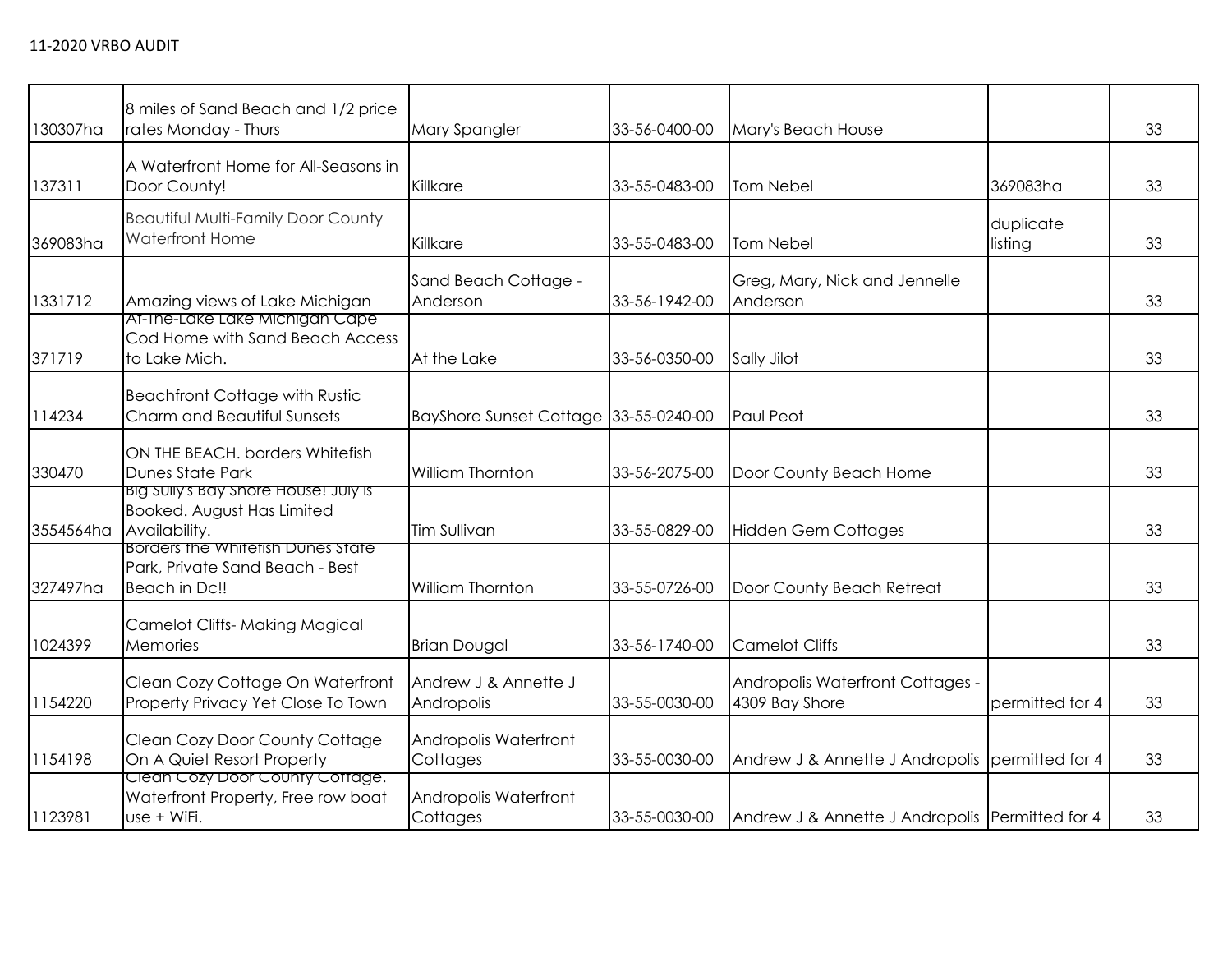|          | Coastal Cottage Resort. Comty                                                      |                                                       |               |                                                 |            |    |
|----------|------------------------------------------------------------------------------------|-------------------------------------------------------|---------------|-------------------------------------------------|------------|----|
| 1108105  | Cozy Cottage. Sleeps upto 5, Free<br>WiFi, secluded                                | Andropolis Waterfront<br>Cottages                     | 33-55-0030-00 | Andrew J & Annette J Andropolis permitted for 4 |            | 33 |
| 569474   | Country Charm-North Of Sturgeon<br>Bay On Hwy 42                                   | Country Charm                                         | 33-56-1436-00 | Nancy Raye                                      |            | 33 |
| 26252    | Cozy Cottage Newly Available for<br>Winter and All 2020 Dates!                     | Kevin & Laura Forrest                                 | 33-55-0619-00 | Hidden Glidden                                  |            | 33 |
| 1370751  | Door County Bayside Waterfront<br>Home                                             | Scott & Tammy Duncan                                  | 33-56-2018-00 | Duncan - 5092 Bay Shore Dr                      |            | 33 |
| 1469978  | <b>Door County Waterfront</b>                                                      | Polly and Doug Kerkman<br><b>Shirley Becker Trust</b> | 33-56-1492-17 | Lodge on Laurie Lane                            | restassure | 33 |
| 235306ha | 'Dream Home' Borders Whitefish<br>Dunes Park, Private Sand Beach - Wifi Fred Suchy |                                                       | 33-56-0695-00 | Door County Dream Home                          |            | 33 |
| 813345   | Enjoy beautiful sunset on the bay in<br>this large lakefront family retreat        | Ian & Lindsey Kazian                                  | 33-56-1584-00 | Camp Sunset                                     |            | 33 |
| 433696   | Enjoy the best of Door County with<br>waterfront Lake Michigan Views               | Lakeside Haven                                        | 33-56-1240-06 | <b>Kathy Richmond</b>                           | dcpm       | 33 |
| 567961   | Family Friendly Glidden Drive Beach<br>Retreat on Lake Michigan                    | Glidden Drive Beach<br>Retreat                        | 33-56-1405-00 | Jill Parak & Ryan Cantzler                      |            | 33 |
| 194419   | Fantastic Family Cottage on Sand<br>Beach                                          | Nicola Kaftan                                         | 33-55-0777-00 | Kaftan                                          |            | 33 |
| 113217   | Featured in Door County Magazine<br>Luxuy                                          | Travis & Jolyn Boland                                 | 33-56-0620-00 | <b>Boland</b>                                   |            | 33 |
| 1995510  | Glidden Beach Cottage ** New<br>Listing**                                          | Jenelle Anderson                                      | 33-56-2316-00 | Glidden Beach Cottage - 4336<br>Glidden         |            | 33 |
| 705536   | Just a short walk or bike ride to<br>downtown Sturgeon Bay.                        | The Green House                                       | 33-56-1493-06 | A&J Properties, LLC                             | dcpm       | 33 |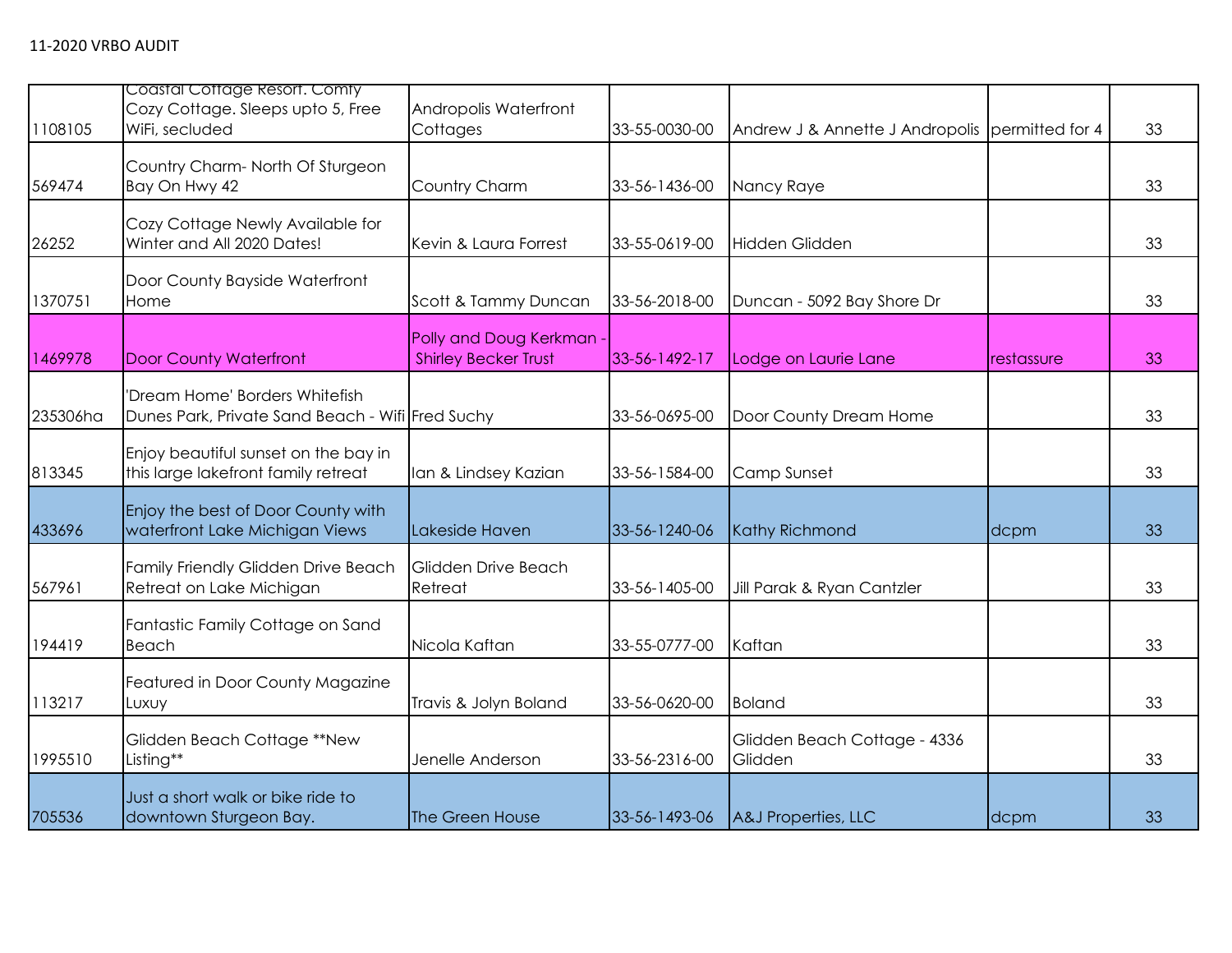| 241956ha | Log Cabin on the Water-Best Beach<br>in Door County - Wifi                               | <b>Fred Suchy</b>                            | 33-56-1447-00 | Log Cabin on the Water        |                | 33 |
|----------|------------------------------------------------------------------------------------------|----------------------------------------------|---------------|-------------------------------|----------------|----|
| 1695687  | Private Interactive Animal<br>Experience * Equestrian Estate *<br>Beautiful * Romantic   | Estes Equestrian - 4606<br><b>Bechtel Rd</b> | 33-56-2172-00 | <b>Tammy Estes</b>            |                | 33 |
| 1352380  | Sensational Sand Beach - Spacious<br>and Comfortable!                                    | Sunrise Cove - Cecchini                      | 33-56-1871-04 | <b>Jill and Tony Cecchini</b> | zeile          | 33 |
| 1610629  | NEW LISTING - Thenell Cottage -<br>Rustic Charm just steps from the Bay!                 | <b>Thenells Cottage</b>                      | 33-55-0063-07 | John Thenell                  | simplelife     | 33 |
| 2012122  | NEW - Stunning Bluff Views of Bay!<br>Game room w/ Golf Simulator and<br>Bar             | Hendrickson Trust - Terese<br>Hendrickson    | 33-56-2236-07 | <b>Baydream Believer</b>      | simplelife     | 33 |
| 476585   | On the Water. In the Woods. Close<br>to Everything. Perfect for Two.                     | <b>Gmamas Place</b>                          | 33-56-1246-00 | Diane Knutson                 |                | 33 |
| 676548   | Prancing Pony - Norwegian<br>Timberframe Home in Whitefish<br><b>Bay/Family Friendly</b> | Laura Siebert                                | 33-56-0283-00 | <b>Prancing Pony</b>          |                | 33 |
| 847672   | Seciuded Home right on Lake<br>Michigan! The quiet side is a<br>wonderful place to be!   | Linzmeier's on Glidden                       | 33-56-1604-00 | Mark & Margaret Linzmeier     |                | 33 |
| 580389   | Snug Harbor Inn - Midship Cottage                                                        | Jon Hanson / Snug<br>Harbor                  | 33-56-0906-00 | <b>Little Harbor Cottages</b> |                | 33 |
| 579668   | Snug Harbor Inn - Port Cottage                                                           | Jon Hanson / Snug<br>Harbor                  | 33-56-0906-00 | Little Harbor Cottages        |                | 33 |
| 580438   | Snug Harbor Inn - Starboard Cottage Harbor                                               | Jon Hanson / Snug                            | 33-56-0906-00 | Little Harbor Cottages        | pemitted for 3 | 33 |
| 1326854  | spectacular Lake Michigan<br>Waterfront on Glidden Drive - Sleeps<br> 12                 | Garth Kolterjahn & Greg<br>Powlowski         | 33-56-1380-04 | Lake House                    | zeile          | 33 |
| 236281ha | The Cottage on Lake<br>Michigan-sand beach, wooded lot,<br>family friendly               | <b>Stehling Cottage</b>                      | 33-56-0970-00 | Susan M Stehling              |                | 33 |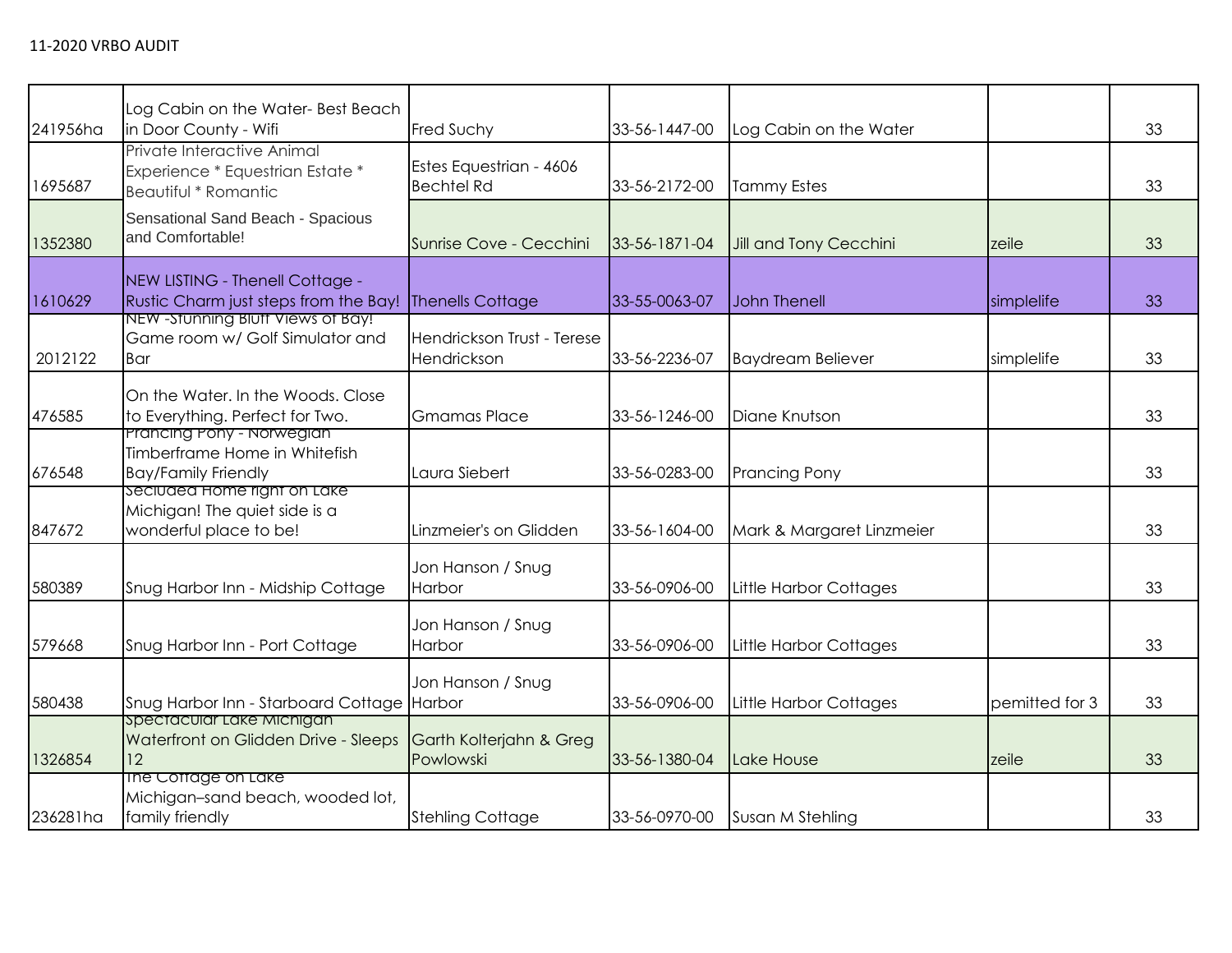| 1835135   | The Forrest - Newly Available!                                                                                      | The Forrest                          | 33-56-2238-00 | Kevin Forrest- Bernard Forest Trust     |      | 33 |
|-----------|---------------------------------------------------------------------------------------------------------------------|--------------------------------------|---------------|-----------------------------------------|------|----|
|           |                                                                                                                     |                                      |               |                                         |      |    |
| 4884541ha | Scandinavian Loage - Near<br>Waterfront Park - Studio Suite, 1 King<br><b>Bed</b>                                   | Scandinavian Lodge<br>COA, Inc       | 34-51-0036-00 | Scandinavian Lodge                      |      | 34 |
| 7931748ha | 101: Downtown Sister Bay, Door<br>County, Wisconsin                                                                 | Mary Erickson                        | 34-53-2150-00 | Marina View Condominium #101            |      | 34 |
| 347875    | Amazing winter deals!!! Thanksgiving<br>4 nights for the price of 3 nights!!                                        | <b>Richard &amp; Ellen Weber</b>     | 34-53-0392-00 | <b>Skogland Weber</b>                   |      | 34 |
| 297305    | Beautiful and Cozy Condo in Sister<br>Bay!                                                                          | Sarah George                         | 34-53-1039-00 | George's Getaway                        |      | 34 |
| 1647494   | Water View Condo across from<br>marina and walk to everything in<br>town!                                           | <b>Max McCormick</b>                 | 34-53-2023-06 | Marina View Condo #104                  | dcpm | 34 |
| 1166404   | Downtown Sister Bay!                                                                                                | Susan Schlieble                      | 34-53-1795-00 | Harborview Condo - Schieble             |      | 34 |
| 1434839   | Downtown, luxury unit! Water View,<br>Walking Distance to all of Sister Bay!                                        | Marina Development LLC 34-53-2021-18 |               | Marina View Condominium #102 Northpoint |      | 34 |
| 1477900   | Marina View 203! Water View<br>Downtown New Construction Now<br>Renting Summer 2019!<br>Marina View 204! Water View | Marina Development LLC 34-53-2025-18 |               | Marina View Condominium #203 Northpoint |      | 34 |
| 1468836   | Downtown New Construction Now<br>Renting Summer 2019!                                                               | Marina Development LLC 34-53-2026-18 |               | Marina View Condominium #204 Northpoint |      | 34 |
| 1432397   | Marina View 302! Water View<br><b>Downtown New Construction Now</b><br><b>Renting Summer 2019!</b>                  | Marina Development LLC 34-53-2213-18 |               | Marina View Condominium #302 Northpoint |      | 34 |
| 1647469   | Newly built Excecutive Condo<br>located in heart of Sister Bay!                                                     | <b>Patrick Quinn</b>                 | 34-53-2072-06 | Mill Road Place 1                       | dcpm | 34 |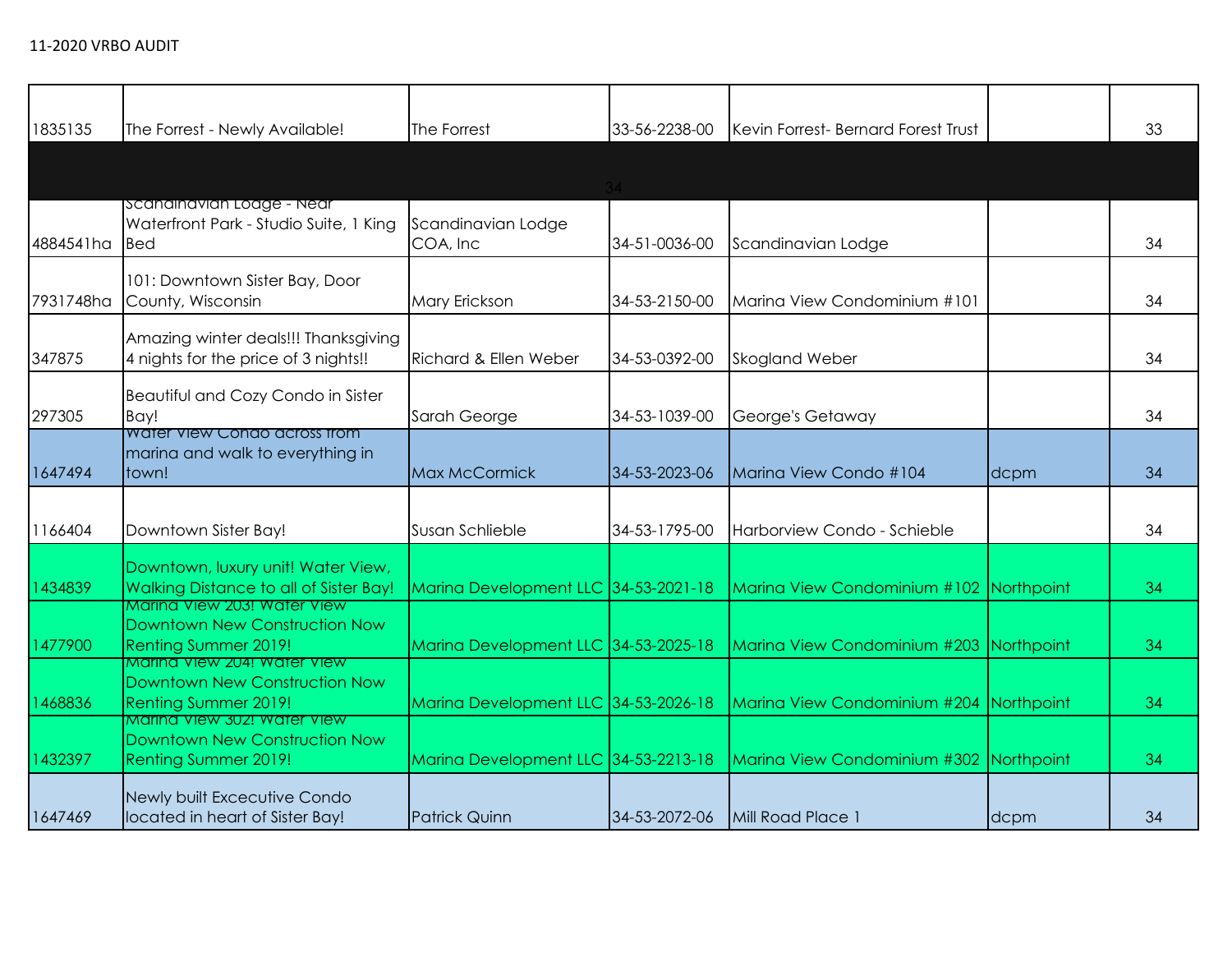|           | Newly constructed Condo in town                                            |                                      |               |                              |      |    |
|-----------|----------------------------------------------------------------------------|--------------------------------------|---------------|------------------------------|------|----|
| 1669304   | only a block from Sister Bay Beach!                                        | Kevin and Vicki Quinn                | 34-53-2120-06 | Mill Road Place 2            | dcpm | 34 |
|           | Newly constructed Condominium in                                           | Ken Larsen - Mill Road               |               |                              |      |    |
| 1680444   | the heart of Sister Bay!                                                   | Place LLC                            | 34-53-2112-06 | Mill Road Place 3            | dcpm | 34 |
|           | Newly constructed Mill Road Place is Ken Larsen - Mill Road                |                                      |               |                              |      |    |
| 1658821   | in heart of downtown Sister Bay!                                           | Place LLC                            | 34-53-2113-06 | Mill Road Place 4            | dcpm | 34 |
|           | 3 bearoom home walking distance<br>to beach, park, marina, restaurants     |                                      |               |                              |      |    |
| 1913142   | and shopping                                                               | <b>Charles Raymond</b>               | 34-56-2260-06 | Pheasant Court Near the Bay  | dcpm | 34 |
|           | 3800 Sq Ft Home On Wood Lot,                                               |                                      |               |                              |      |    |
| 482635    | <b>Walking Distance To Town!</b>                                           | Jack and Teresa Wall                 | 34-56-1335-06 | <b>Wall to Wall Retreat</b>  | dcpm | 34 |
|           | 4 bedroom, remodeled kitchen,<br>new flooring throughout, and              |                                      |               |                              |      |    |
| 1747178   | updated bathrooms!!                                                        | <b>Kevin Schuhart</b>                | 34-56-1291-06 | Abode on Spring              | dcpm | 34 |
|           | Social distancework remoteamazing                                          |                                      |               |                              |      |    |
| 1585184   | views HOT TUB!                                                             | Lynn and Jason Gilroy                | 34-56-2102-00 | Sunny Bluff - Gilroy         |      | 34 |
|           |                                                                            |                                      |               |                              |      |    |
| 854329    | <b>Beach Views, Waterfront Park</b><br>Access, Downtown Convenience!       | Dawn and Walter Nawrot 34-56-1620-00 |               | The Sister Bay Getaway       |      | 34 |
|           |                                                                            |                                      |               |                              |      |    |
| 188785    | Copper Moon Cottage                                                        | Donald & Linda Denny                 | 34-55-0761-06 | Copper Moon Cottage          | dcpm | 34 |
|           |                                                                            |                                      |               |                              |      |    |
|           | Door County Church Restored to a                                           |                                      |               |                              |      |    |
| 299942    | <b>Beautiful Home</b>                                                      | <b>Gary Polipnick</b>                | 34-56-2050-00 | Maple Manor                  |      | 34 |
|           |                                                                            |                                      |               |                              |      |    |
| 1282834   | Door County Farm House Sister Bay                                          | Dorin Colcer                         | 34-56-1945-00 | My Door County Home - Colcer |      | 34 |
|           | Downtown Sister Bay Cottage (walk)<br>to everything), Sleeps 15, Open Year |                                      |               |                              |      |    |
| 4941549ha | Round.                                                                     | <b>Brandon Cotter</b>                | 34-56-1885-00 | Cotter Cottage               |      | 34 |
|           | Downtown-Walking Distance to                                               |                                      |               |                              |      |    |
| 788504    | Everything                                                                 | Alma Vaicekauskas                    | 34-56-1597-00 | <b>Parkview Rental</b>       |      | 34 |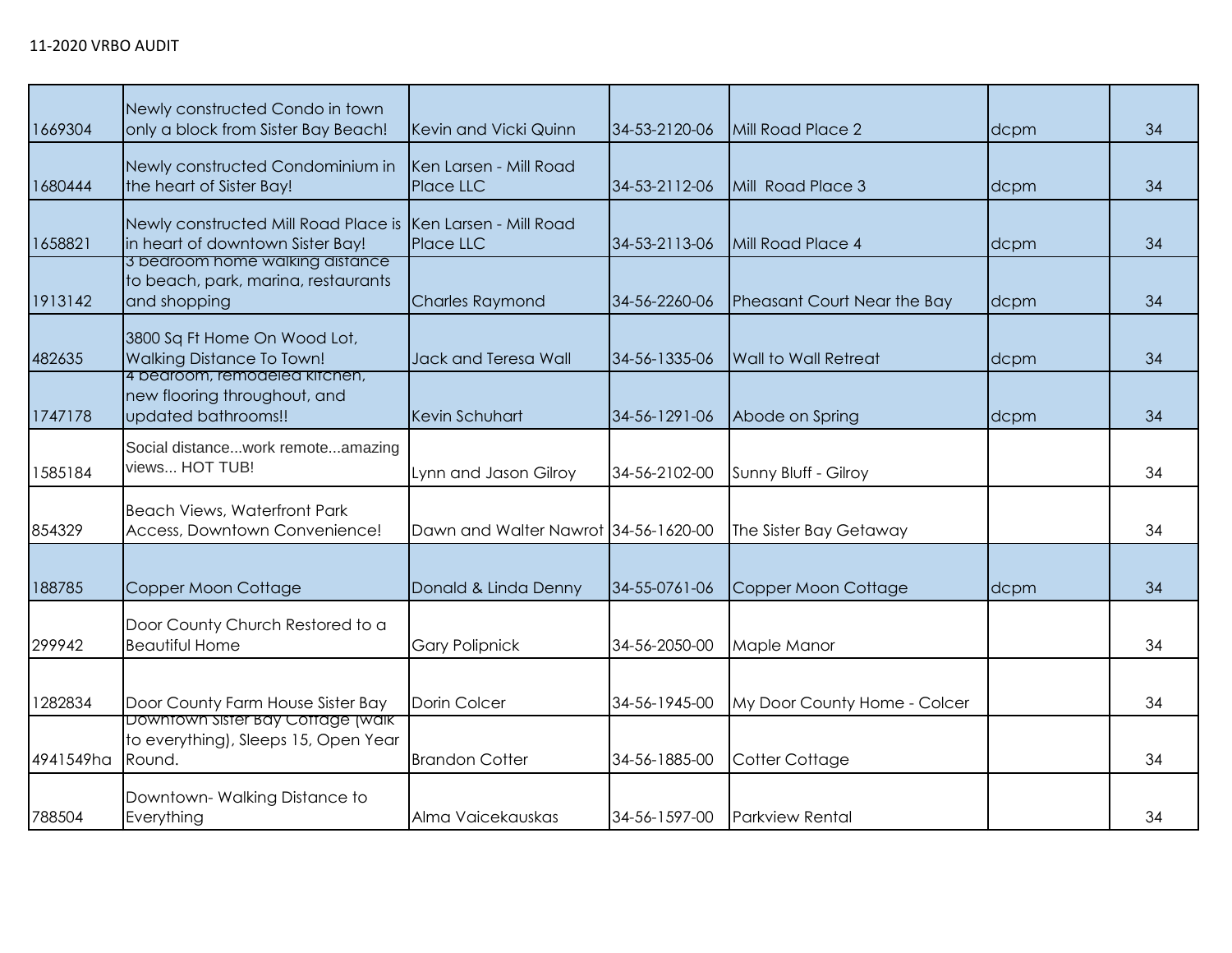| 1098719   | Enjoy the holidays in the heart of<br>Sister Bay.                                         | David and Karen Bushre                               | 34-56-1771-00 | Sunset Drive - Bushre                           |                 | 34 |
|-----------|-------------------------------------------------------------------------------------------|------------------------------------------------------|---------------|-------------------------------------------------|-----------------|----|
| 1359639   | Enjoy this restored, old log home<br>with recently completed renovations David R Peterson |                                                      | 34-56-1805-06 | <b>Another Thyme</b>                            | dcpm            | 34 |
| 4444671ha | Family Friendly Retreat in the Heart<br>of Sister Bay                                     | Pam Schmitz                                          | 34-56-1695-00 | <b>Sister Bay Chalet</b>                        |                 | 34 |
| 1996553   | Fresh & Charming Vintage DC Log<br>Cabin - June 2020 Remodel                              | Scott and Michelle<br>Thompson - Matthew<br>Thompson | 34-56-2341-00 | A Door Away                                     |                 | 34 |
| 1201340   | IN THE HEART OF SISTER BAY!!!<br>In Town Sister Bay, Completely                           | Dan and Chris Murphy<br>Jett & Alicia Wiswell -      | 34-56-1289-00 | <b>Waterview Place</b>                          | permitted for 3 | 34 |
| 810432    | Renovated In 2015 With Excellent<br><b>Upgrades</b>                                       | <b>Wiswell Property Group</b><br><b>LLC</b>          | 34-56-1888-06 | <b>High Garden Wiswell</b>                      | dcpm            | 34 |
| 1983538   | Large Classic Cottage in Heart of<br><b>Sister Bay</b>                                    | <b>ASHLEY PRANGE ET AL</b>                           | 34-56-1985-00 | Large Classic Cottage in Heart<br>of Sister Bay |                 | 34 |
| 1624727   | Mid-Century Home Close to the<br>Beach                                                    | Louis J Wuollett                                     | 34-56-2106-00 | Mid Century on Forest                           |                 | 34 |
| 7625994ha | Minutes away from downtown Sis                                                            | Enza Piech                                           | 34-56-2064-00 | Piech -10873 N Spring                           |                 | 34 |
| 1551169   | Modern Dörr   Brand NEW Downtown VandenLangenberg                                         | Sarah                                                | 34-56-2196-00 | <b>Modern Dorr</b>                              |                 | 34 |
| 1239848   | New 2018 Condo - Water View -<br>Walk To Everything                                       | Dan & Chris Murphy                                   | 34-56-1289-00 | <b>Waterview Place</b>                          | permitted for 3 | 34 |
| 1215728   | New Condo in the heart of Sister Bay<br>- Waterview!!!                                    | Chris and Dan Murphy                                 | 34-56-1289-00 | <b>Water View Place</b>                         | permitted for 3 | 34 |
| 849698    | New for 2016, Luxuriously<br>Renovated, Walk to the Beach &<br>Downtown Sister Bay        | <b>Wiswell Property Group</b><br>LLC                 | 34-56-1602-06 | Kings Landing                                   | dcpm            | 34 |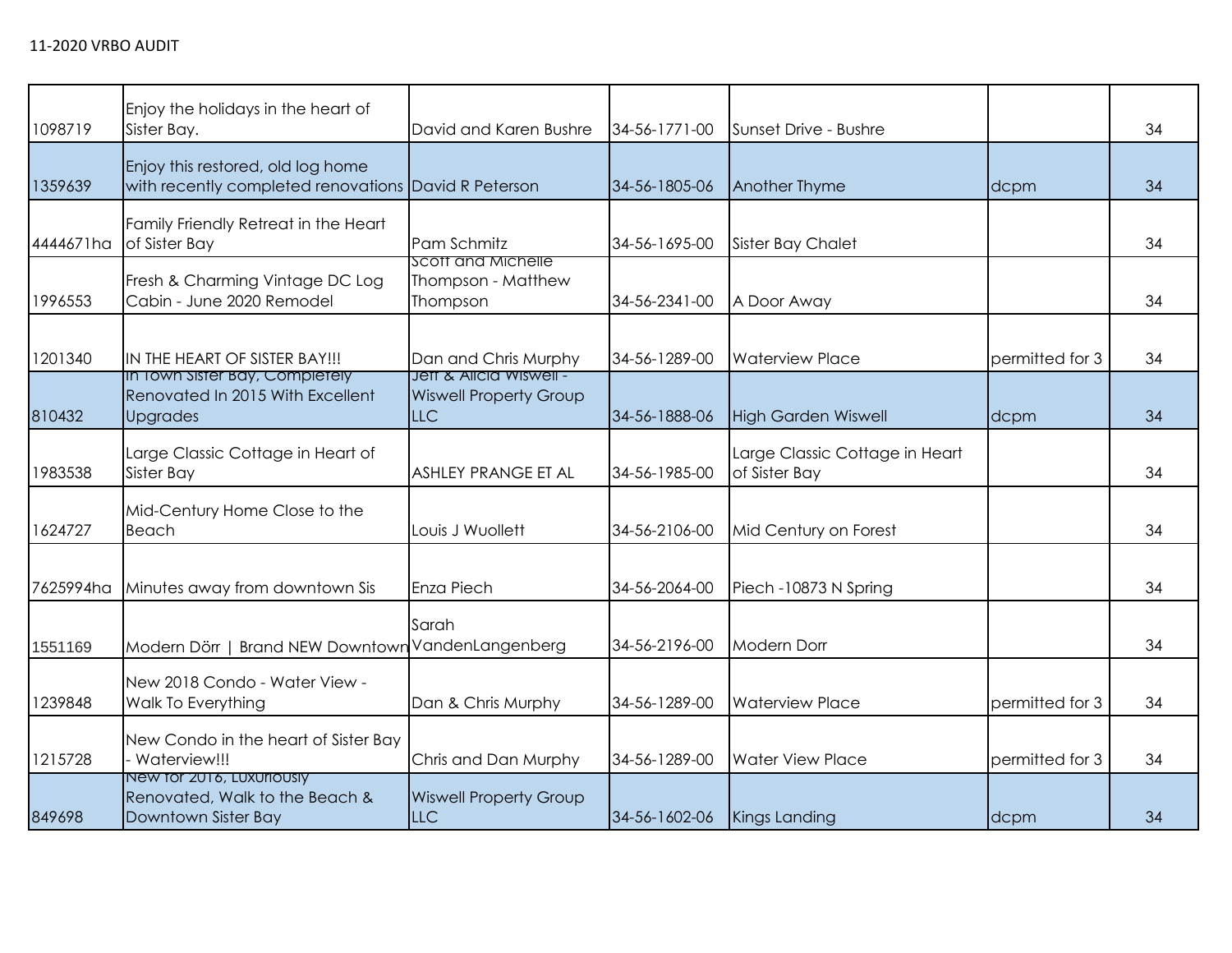| 1635434 | Luxury house 3/4 mile to downtown<br>Sister Bay                                    | Daniel & Laurel Simons                              | 34-56-2173-00 | Treetops in Sister Bay        |                 | 34 |
|---------|------------------------------------------------------------------------------------|-----------------------------------------------------|---------------|-------------------------------|-----------------|----|
| 2003945 | Newly remodeled coffage walking<br>distance to shopping, beach,<br>marina and food | <b>Jack and Teresa Wall</b>                         | 34-56-2306-06 | <b>Wall to Wall Cottage</b>   | <b>DCPM</b>     | 34 |
| 2082885 | Open Concept Home with Gas<br>Fireplace a Short Walk to Sister Bay<br>Fun!         | <b>EKJ Ventures -Beth</b><br>Anderson               | 34-56-2294-00 | <b>Sunset Drive Getaway</b>   |                 | 34 |
| 286713  | Port New, One Block from<br>Downtown and Public Beach                              | Andrew Boockmeier                                   | 34-56-0075-06 | Port New                      | dcpm            | 34 |
| 1359612 | Remodeled Cottage only steps<br>away from Sister Bay!                              | <b>Jim Sailinsky</b>                                | 34-56-1757-06 | Salinsky's Domicile - Cottage | dcpm            | 34 |
| 1335838 | Sister Bay Condo, Walk to the Beach<br>and Village                                 | Jean Rosio                                          | 34-56-1941-00 | Rosio Condo                   |                 | 34 |
| 1158494 | Sister Bay Cozy Cottage                                                            | Karen Berndt                                        | 34-56-1788-00 | Sister Bay Cottage - Berndt   |                 | 34 |
| 1631282 | Sister Bay Modern Farmhouse on<br>Northwoods                                       | Louis J Wuollett                                    | 34-56-2080-00 | Farmhouse on Northwoods       |                 | 34 |
| 1208896 | Sister Bay Parkview Beach Cottage<br>#1                                            | Kim Erzinger                                        | 34-56-1385-00 | Parkview Beach Cottage        | permitted for 2 | 34 |
| 1218114 | Sister Bay Parkview Beach Cottage<br>#2                                            | Kim Erzinger                                        | 34-56-1385-00 | Parkview Beach Cottage        | permitted for 2 | 34 |
| 1891154 | Spectacular view just minutes away<br>from the Marina and beach.                   | Joan Chapeau Irust -<br>Roberta Champeau<br>Trustee | 34-56-2282-00 | Cape Cod on the Shore         | charnetski      | 34 |
| 1360790 | Trillium Retreat is conveniently<br>located in the Village of Sister Bay           | Dennis & Maribeth Dorn                              | 34-56-0495-06 | <b>Trillium Retreat</b>       | dcpm            | 34 |
| 1022700 | Walk to town! Newly furnished 4<br>bedrooom home in Sister Bay                     | Julie & Nathan Slovin                               | 34-56-1702-06 | Hidden Gem on Trillium        | dcpm            | 34 |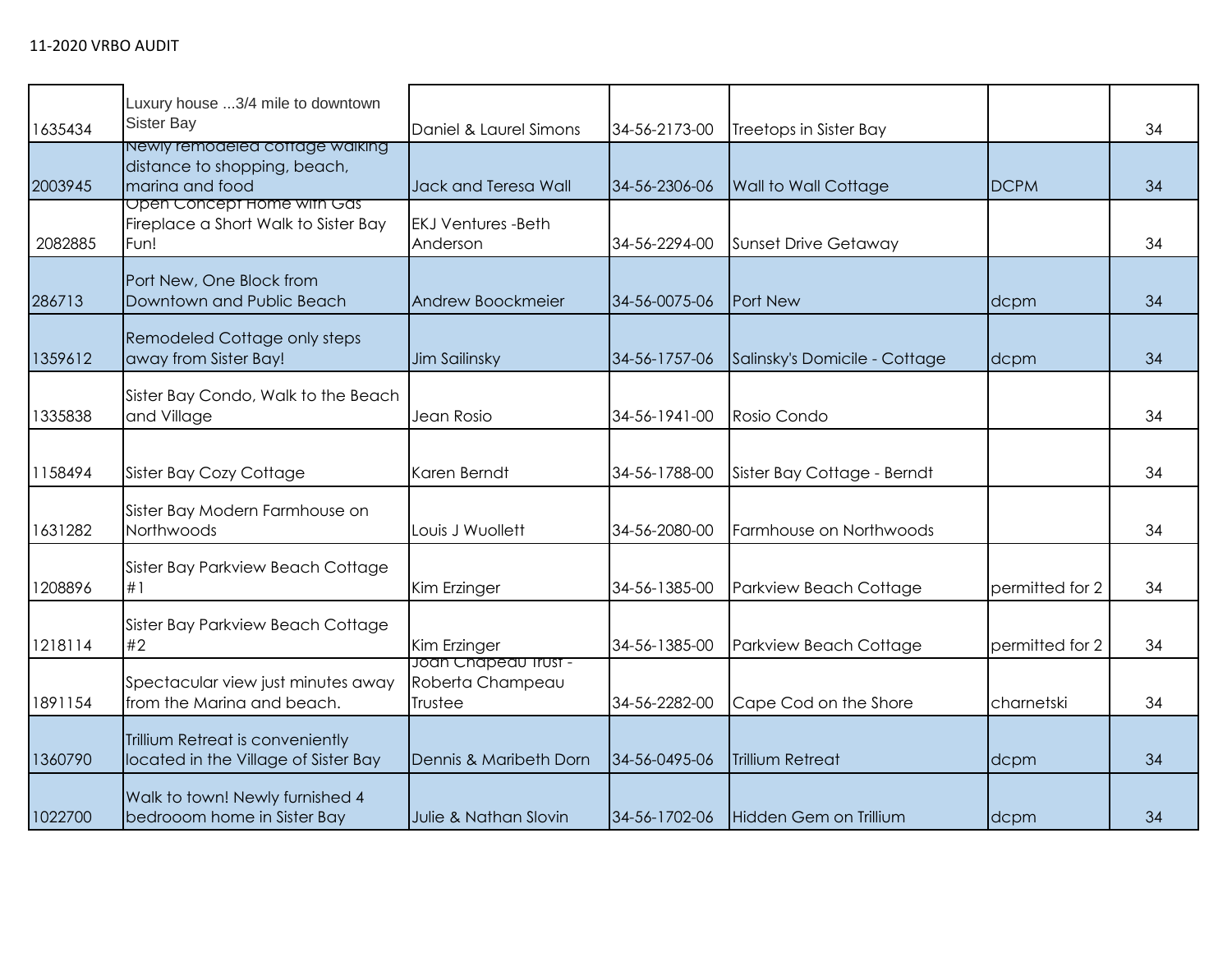| 7465774ha | Walk to Town, Quiet, Wooded<br>Neighborhood                           | Pam Schmitz                                             | 34-56-2051-00 | Hillside Hideaway                        |                 | 34 |
|-----------|-----------------------------------------------------------------------|---------------------------------------------------------|---------------|------------------------------------------|-----------------|----|
| 1357055   | <b>Walking Distance to beach, shops</b><br>and Sister Bay!            | Tom Ahlbeck - Daisy<br><b>Ahlbeck Trust</b>             | 34-56-1892-06 | Door in the Woods                        | dcpm            | 34 |
| 2066304   | Waterfront Home Downtown Sister<br>Bay                                | White Family Cottages<br>LLC - Adam and Brigid<br>White | 34-56-2343-00 | White Family Cottage-Captains<br>Cottage |                 | 34 |
| 1607444   | Welcome to your home away from<br>home in the heart of Sister Bay!    | Dennis King                                             | 34-56-2101-00 | Sister Bay House - DJK Properties        |                 | 34 |
| 1984096   | Welcome to your own private<br>getaway!                               | Nissa Norton                                            | 34-56-2290-00 | Norton - 10640 Little Sister Road        |                 | 34 |
|           |                                                                       |                                                         |               |                                          |                 |    |
| 1913722   | Snug Harbor Inn - 2 Bedroom<br>Cottage                                | <b>Snug Harbor Real Estate</b><br><b>Holdings LLC</b>   | 35-50-0907-00 | Snug Harbor Inn                          |                 | 35 |
| 1913717   | Snug Harbor Inn - Cottage 1A                                          | <b>Snug Harbor Real Estate</b><br><b>Holdings LLC</b>   | 35-50-0907-00 | Snug Harbor Inn                          |                 | 35 |
| 1913716   | Snug Harbor Inn - Luxury Cottage 1                                    | <b>Snug Harbor Real Estate</b><br><b>Holdings LLC</b>   | 35-50-0907-00 | Snug Harbor Inn                          |                 | 35 |
| 1913723   | Snug Harbor Inn - Luxury Cottage 4                                    | <b>Snug Harbor Real Estate</b><br><b>Holdings LLC</b>   | 35-50-0907-00 | Snug Harbor Inn                          |                 | 35 |
| 746476    | Arbor Suite - Modern Comfort in the<br>Heart of Downtown Sturgeon Bay | The Arbor & Postcard -<br><b>RME Holdings</b>           | 35-53-1452-00 | Robert Esposito RME Holdings             | permitted for 2 | 35 |
| 1103228   | Historic, Renovated Coach House in<br>the Heart of Sturgeon Bay       | Villa, Coach and Corner<br>Suite                        | 35-53-1628-00 | <b>ADIP LLC</b>                          |                 | 35 |
| 483699    | Modern Comfort in the Heart of<br>Downtown Sturgeon Bay               | RME Holdings - Robert<br>Esposito                       | 35-53-1452-00 | Arbor & Postcard - RME Holdings          | permitted for 2 | 35 |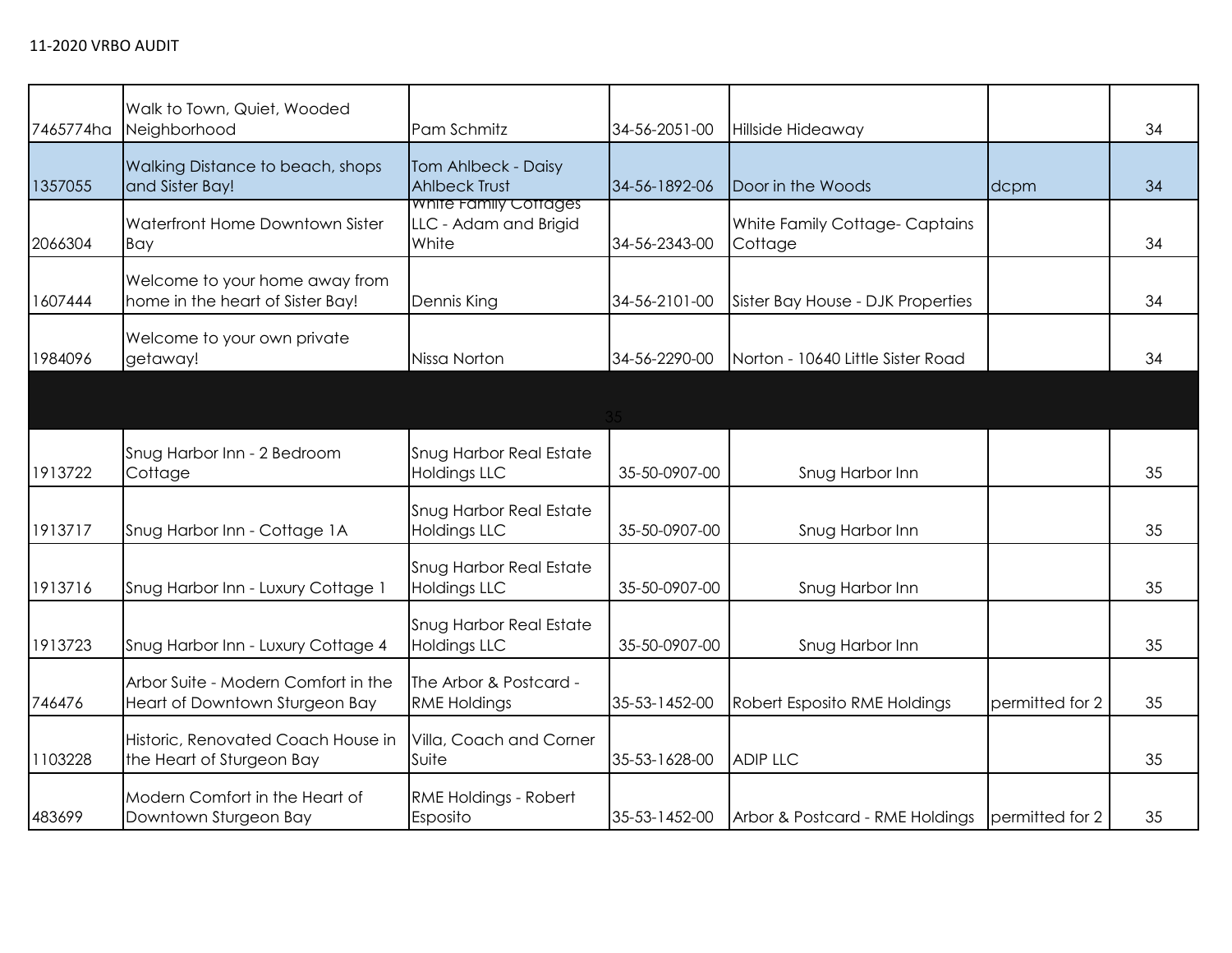| 862731    | Rustic Italian Charm in the Heart of<br>Downtown Sturgeon Bay                        | Villa and Corner Suite                                               | 35-53-1628-00 | <b>ADIP LLC</b>                        | permitted for 3          | 35 |
|-----------|--------------------------------------------------------------------------------------|----------------------------------------------------------------------|---------------|----------------------------------------|--------------------------|----|
| 360120    | The Magnolia Suite-Romantic<br>Victorian Elegance                                    | Diane Allen & Mike Perski                                            | 35-53-1096-00 | The Magnolia Suite                     |                          | 35 |
| 2668883   | Luxury Condo - Boat slip, pool,<br>clubhouse,<br>tennis/pickleballamenities galore!  | <b>Mary Edwards</b>                                                  |               |                                        |                          | 35 |
| 794064    | Historic Luxurious Suite, Modern<br>Amenitites, Downtown, One block<br>to waterfront | Tami Dal Santo                                                       | 35-54-1544-00 | Diplomat B&B                           | permitted for 6<br>units | 35 |
| 814648    | Historic Luxurious Suite, Modern<br>Amenitites, Downtown, One block<br>to waterfront | Tami Dal Santo                                                       | 35-54-1544-00 | Diplomat B&B                           | permitted for 6<br>units | 35 |
| 7154645ha | 'Collectic Farmhouse Suite!' in<br>Sturgeon Bay!                                     | Hilpipre- 228 N 7th Ave -<br>Collectic Farmhouse Suite 35-56-1939-00 |               | Aaron Hilpipre                         | permitted for 3          | 35 |
| 2092944   | *NEW LISTING!* *Pet Friendly* Walk to<br>downtown Sturgeon Bay!                      | Weber- 630 Kentucky                                                  | 35-56-2339-07 | Cindy Weber                            | Simple Life              | 35 |
| 2035331   | Authentic 1882 Hand Huen Log<br>Home                                                 | <b>Russ Cihlar</b>                                                   | 35-56-2310-00 | <b>Cihlar Homestead</b>                |                          | 35 |
| 1986532   | Canal House - Centrally Located On<br>The Sturgeon Bay Waterfront                    | Shaun & David Tauber                                                 | 35-56-2163-00 | Tauber Memorial Drive - Canal<br>House |                          | 35 |
| 2044745   | Charming Door County Home                                                            | Maria Gotsch                                                         | 35-56-2174-00 | Gotsch - Hudson Ave Hudson<br>House    |                          | 35 |
| 1391961   | Door County Home Away From<br>Home                                                   | Door County Home<br>Away from Home -<br>Weckler                      | 35-56-2001-00 | <b>Phil and Alison Weckler</b>         |                          | 35 |
| 1017982   | Door County Waterfront Cottage                                                       | Door County Waterfront<br>Cottage - Minten                           | 35-56-1767-00 | <b>Eric Minten</b>                     |                          | 35 |
| 7713779ha | Door County Waterfront Cottage<br>with Indoor/Outdoor Pools                          | Marina<br>Cottages/Centerpointe<br>Marina                            | 35-56-0911-00 | <b>Shipyard Partners</b>               | permitted for 3          | 35 |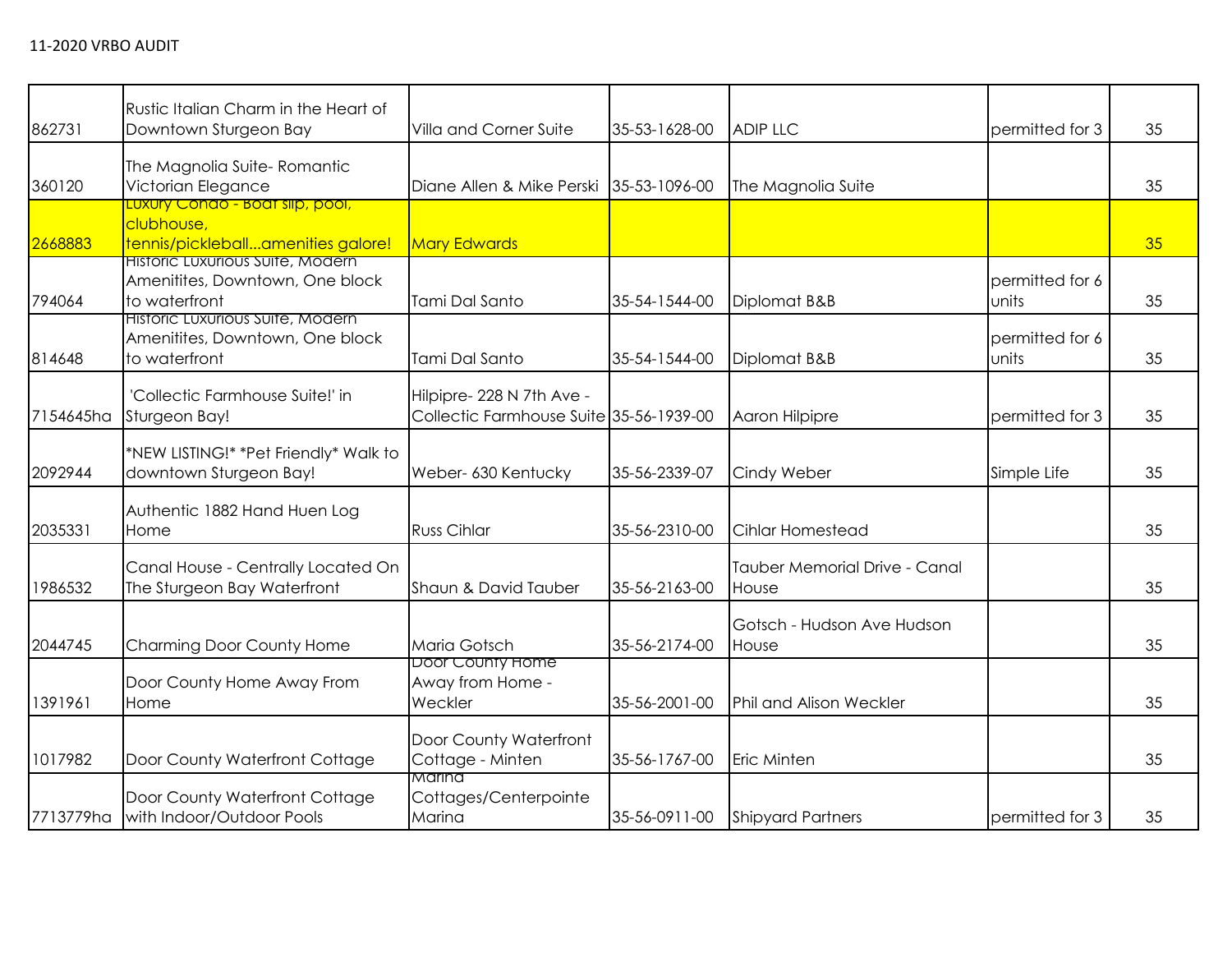|              |                                                                              | Marina                                              |               |                                      |                 |    |
|--------------|------------------------------------------------------------------------------|-----------------------------------------------------|---------------|--------------------------------------|-----------------|----|
| 243639ha     | Door County Waterfront Cottage<br>with Indoor/Outdoor Pools                  | Cottages/Centerpointe<br>Marina                     | 35-56-0911-00 | <b>Shipyard Partners</b>             | permitted for 3 | 35 |
| 892303       | Door County's Chalet on the Shore                                            | Chalet on the Shore                                 | 35-56-1663-00 | Jennifer Jorns & Brian Frisque       |                 | 35 |
| 2027887 Home | Downtown Sturgeon Bay Waterfront                                             | Valhalla Guest House                                | 35-56-2345-00 | Sanja Roberts and David<br>Corbisier |                 | 35 |
| 1618234      | Eagle's Nest, Waterfront Apartment                                           | Lily Pad Cottage &<br><b>Eagles Nest</b>            | 35-56-1808-00 | Alisa Landman                        | permitted for 2 | 35 |
| 2030702      | Holy Hideaway                                                                | Sunset House/Door Bell -<br>Keleny - ODK PROPERTIES | 35-56-2017-00 | Ben Keleny - ODK Properties LLC      | permitted for 4 | 35 |
| 1618607      | Lily Pad, a Door County Waterfront<br>Cottage in Sturgeon Bay                | Lily Pad Cottage &<br>Eagles Nest                   | 35-56-1808-00 | Alisa Landman                        | permitted for 2 | 35 |
| 1948262      | Modern clean style + comfort                                                 | <b>Compass Cove</b>                                 | 35-56-2048-17 | Matthew and Desiree Wood             | restassure      | 35 |
| 862730       | Modern Comfort in the Heart of<br>Downtown Sturgeon Bay                      | Robert and Teresa<br>Esposito                       | 35-56-1628-00 | Villa and Corner Suite               | permitted for 3 | 35 |
| 1318797      | Lagoon Bungalow Refreat in<br>Sturgeon Bay, with direct water<br>access!     | Lagoon Bungalow                                     | 35-56-1898-00 | Anne Thenell                         |                 | 35 |
| 1359613      | <b>Beautiful Waterfront Retreat On</b><br>Sturgeon Bay with 114' private doc | Tacoma Beach Getaway 35-56-0880-00                  |               | Anne Thenell                         |                 | 35 |
| 9434291ha    | NEW! Chic Sturgeon Bay Home:<br>Walk to Beach & Park!                        | <b>Hammarstrom Hill</b>                             | 35-56-2274-00 | Heather Weasler / Nancy Popp         | Evolve          | 35 |
| 9434291ha    | NEW! Chic Sturgeon Bay Home:<br>Walk to Beach & Park!                        | Hammarstrom Hill                                    | 35-56-2274-00 | <b>Heather Weasler</b>               | Evolve          | 35 |
| 9367663ha    | NEW! Modern Home w/Yard, 1 Mi to<br>Dtwn Sturgeon Bay                        | Doors Seventh Ave -<br>Struzynski                   | 35-56-2157-00 | Christine Struzynski                 | Evolve          | 35 |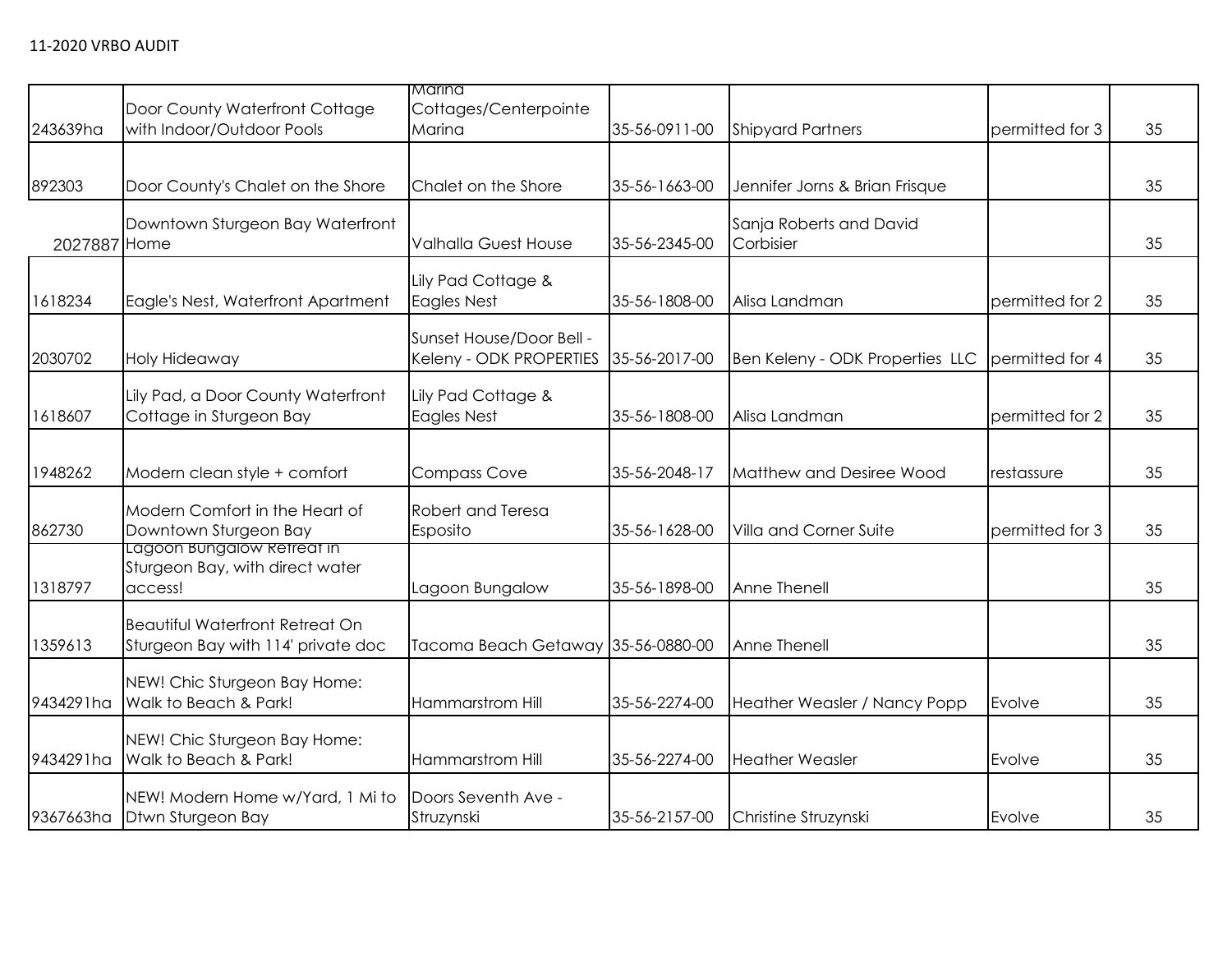| 7124043ha | Modern Sturgeon Bay Home by<br>Potawatomi State Park!                                 | Port View Cottage                                                   | 35-56-1927-00 | <b>Christine Dehnert</b>                |                 | 35 |
|-----------|---------------------------------------------------------------------------------------|---------------------------------------------------------------------|---------------|-----------------------------------------|-----------------|----|
|           | One-of-a-Kind Rustic Retreat in Dtwn<br>9436747ha Sturgeon Bay!                       | Hilpipre-228 N 7th Ave -<br>Collectic Farmhouse Suite 35-56-1939-00 |               | Aaron Hilpipre                          | permitted for 3 | 35 |
| 1988844   | Quiet Rental House on the Sturgeon<br><b>Bay Canal</b>                                | Door Peninsula Rental                                               | 35-56-1760-00 | Christopher Kruck                       |                 | 35 |
| 9341498ha | Restored 1930's Bungalow w/ Fire Pit,<br>In Town!                                     | Barlas Holdings - 610<br>Jefferson St                               | 35-56-2076-00 | <b>Barlas Holdings</b>                  | evolve          | 35 |
| 1870341   | Shabby chic updated downtown<br>living                                                | Sunset House/Door Bell -<br>Keleny - ODK PROPERTIES                 | 35-56-2017-00 | <b>ODK Properties</b>                   |                 | 35 |
| 1576606   | Sturgeon Bay Hidden Gem                                                               | Sturgeon Bay Hidden<br>Gem                                          | 35-56-2074-00 | Paul Peot                               |                 | 35 |
| 1349260   | Sturgeon Bay Waterfront Estate                                                        | R & H Bayshore Estate                                               | 35-56-1957-00 | Helen & Robin Urban                     |                 | 35 |
| 1643221   | Waterfront cottage 3bdrm                                                              | Bleck-316 N Joliet                                                  | 35-56-1911-00 | <b>Mike Bleck</b>                       |                 | 35 |
| 4976711ha | Waterfront Sturgeon Bay Home w/<br>Deck & Fire Pit                                    | Cheryl Link                                                         | 35-56-1875-00 | On Bay Thyme                            | evolve          | 35 |
|           |                                                                                       |                                                                     |               |                                         |                 |    |
| 418990    | A Scenic Laketront cottage. Door<br>County spring is comsing soon<br>flowers wildlife | David & Kay Jenkins                                                 | 36-56-1243-00 | Jenkins 2359-2361 S Lake<br>Michigan Dr | permitted for 3 | 36 |
| 838167    | Arrowhead Waterfront Log Cottage<br>On Sand Beach With Fireplace.                     | <b>Arrowhead Cottage</b>                                            | 36-56-0844-00 | Tom Groenfeldt                          |                 | 36 |
| 893687    | Authentic Waterfront Log Cottage<br>On Sand Beach                                     | Pioneer Cottage                                                     | 36-56-0866-00 | David Groenfeldt                        |                 | 36 |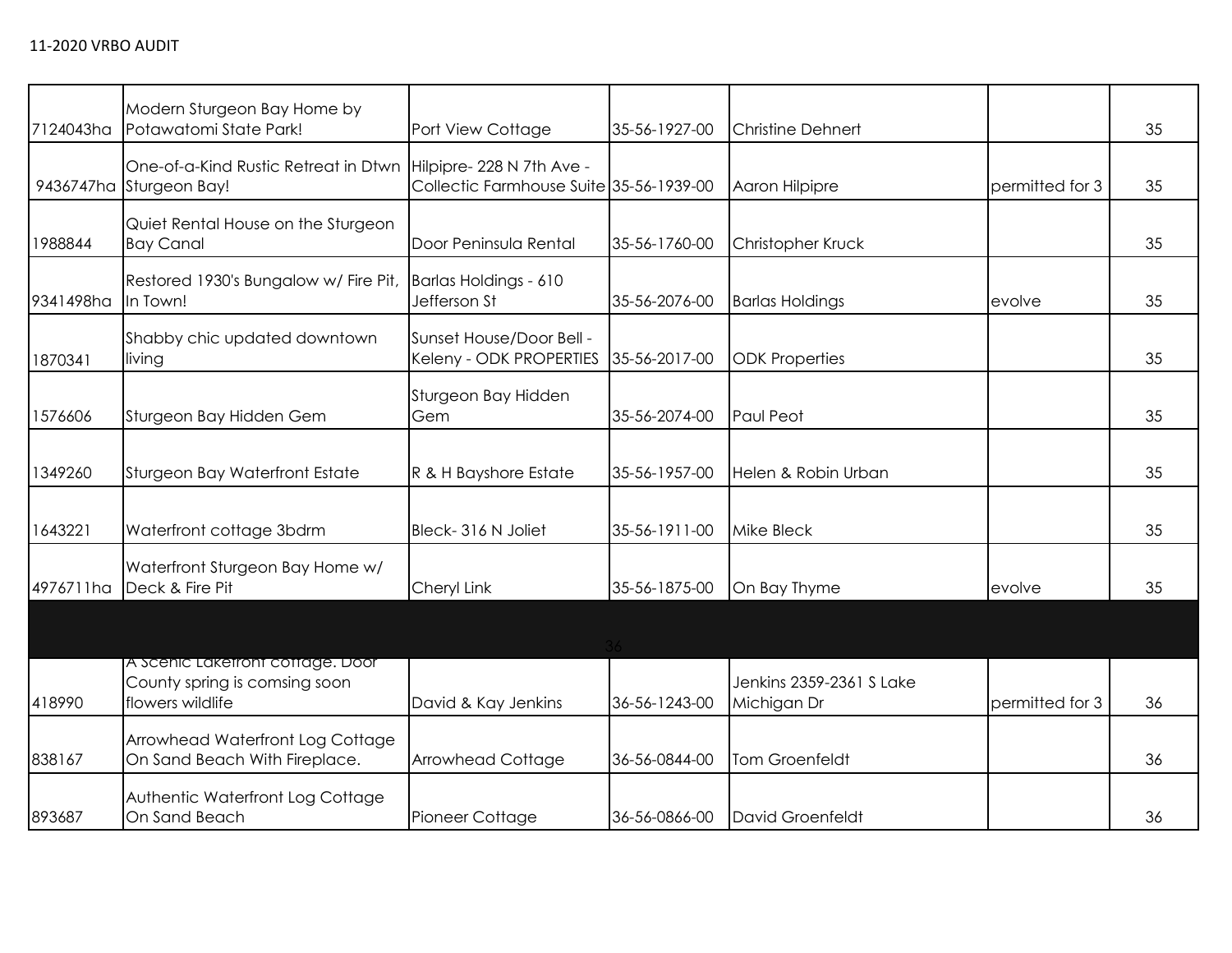| 429277    | Beautiful cozy coffage on Lake<br>Michigan. Steps to sandy beach.<br>Shake off winter!        | David & Kay Jenkins                 | 36-56-1243-00 | Jenkins 2359-2361 S Lake<br>Michigan Dr  | permitted for 3 | 36 |
|-----------|-----------------------------------------------------------------------------------------------|-------------------------------------|---------------|------------------------------------------|-----------------|----|
| 659505    | Beautiful waterfront home with<br>swimming pond - North Unit                                  | Joe Fittshur                        | 36-56-1329-00 | Porthaven Executive Homes                | permitted for 2 | 36 |
| 659503    | <b>Beautiful Waterfront Home with</b><br>swimming pond - south unit                           | Joe Fittshur                        | 36-56-1329-00 | Porthaven Executive Homes                | permitted for 2 | 36 |
| 1013091   | Door County sand Beach Lake<br>House * Linens Incl. * Prime Beach<br>Location * Kayaks        | <b>Harbour Lake House</b>           | 36-56-1701-00 | <b>Tammy Estes</b>                       |                 | 36 |
| 1154854   | Get away from it all at this serene,<br>modern Door County estate.                            | The Clerestory on Lake<br>Michigan  | 36-56-1789-00 | Christopher Mohar and Kerry<br>Kretchmar |                 | 36 |
| 433883    | Great Lake Michigan Beach in Door<br>County. Don't miss summer fun!                           | David & Kay Jenkins                 | 36-56-1243-00 | Jenkins 2359-2361 S Lake<br>Michigan Dr  | permitted for 3 | 36 |
| 1375405   | Lake Michigan Beach Home with<br>Over 100' of Private Sand Beach!<br>Pets Welcome!            | Just Beechy                         | 36-56-1924-00 | Kristin & Theodore Blackwood             |                 | 36 |
| 505916    | Lake Michigan Home; Awesome<br><b>SAND Beach; Taking October</b><br>Reservations; filling up! | Mike Boyer                          | 36-56-1358-00 | <b>Boyer Beach House</b>                 |                 | 36 |
| 701320    | Merry Breeze 4 Cottage~Romantic<br>Getaway With 212 Ft Of Sandy Lake<br>Michigan Beach        | Merry Breeze Unit 4                 | 36-55-1438-00 | Peggy & Don Donaldson                    |                 | 36 |
| 1863503   | Newly remodeled water front home<br>on Lilly Bay!                                             | Philip & Rebecca Roever             | 36-56-2232-06 | Cedars on Lily Bay                       | <b>DCPM</b>     | 36 |
| 7189649ha | Peace of Beach Coffage, private<br>cottage on beautiful shores of Door<br>County              | Chris Jeanquart                     | 36-56-1969-00 | Jeanquart -3140 Lake Forest Park         |                 | 36 |
| 870129    | Sand Beach on Lake Michigan-<br>Rustic-Tolan's Log Cabin                                      | <b>Tolans Cottage</b>               | 36-56-0816-13 | Sally Tolan (Sandy Tolan)                |                 | 36 |
| 1928341   | Spacious Waterfront Home + High<br>Speed Internet                                             | Writt-3446 N Lake<br>Michigan Drive | 36-56-2139-17 | Amber and Brian Writt                    | restassure      | 36 |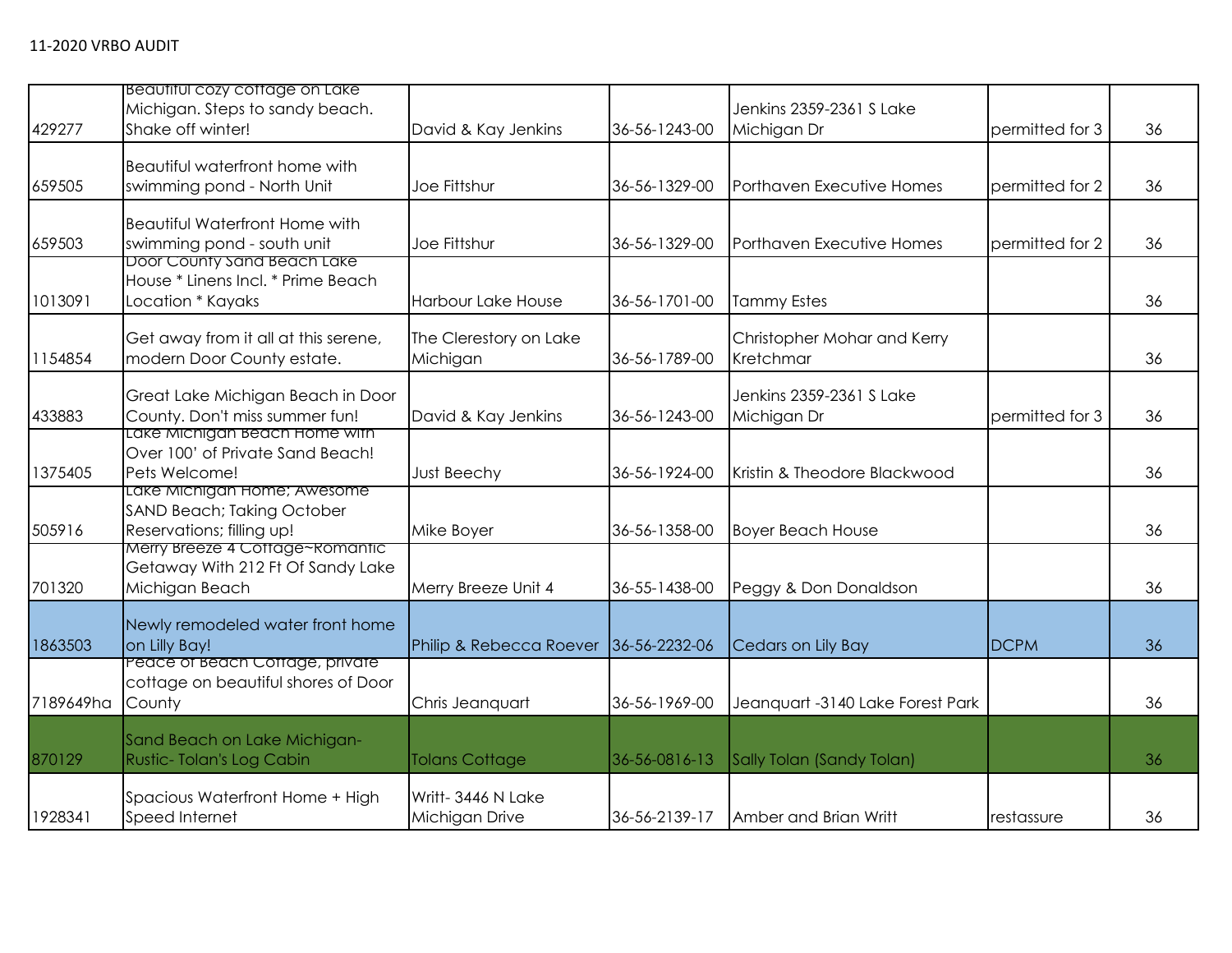| 451482  | Fall Getaway in Door County! Perfect<br>Gathering Place for Families & Friends.           | Abode on the Beach               | 36-56-0811-00 | Great Wulf Partners LLC/Capn<br>Wulf           |                 | 36 |
|---------|-------------------------------------------------------------------------------------------|----------------------------------|---------------|------------------------------------------------|-----------------|----|
| 1489258 | Walking distance to Lake Michigan -<br>Public Beaches   Family-Pet friendly               | Clay Banks Woodsy<br>Retreat     | 36-56-1731-17 | David Goettelman                               | restassure      | 36 |
|         |                                                                                           |                                  |               |                                                |                 |    |
| 810620  | <b>WATERFRONT- ISLAND-LG.SCREEN</b><br>PORCH-SUNRISE-SUNSET-CAMPFIRES                     | Gordon's Isle View<br>Cottages   | 39-56-1648-00 | Jane & Brett Barr/ Jerry &<br>Jacquelyn Gordon |                 | 39 |
| 570935  | <b>BOOKING NOW-WAIERFRONI-</b><br>ISLAND- FIRE PIT-SUNRISE SUNSET-9<br>MI.TO STURGEON BAY | Gordon's Isle View<br>Cottages   | 39-56-1648-00 | Jane & Brett Barr/ Jerry &<br>Jacquelyn Gordon | permitted for 2 | 39 |
| 1492937 | Cozy newly built home 35 feet off<br>the Bay with stunning sunsets                        | Fox Lane Beach House             | 39-56-2039-00 | Duane and Linda Nolte                          |                 | 39 |
| 962273  | Family Friendly Cabin On The Bay!                                                         | Cabin on the Bay -<br>Goffard    | 39-56-1709-00 | <b>Gregory Goffard</b>                         |                 | 39 |
| 1765908 | Picturesque Door County watertront<br>Cottage! Swim, Play, RelaxHave It<br>All!           | Bayhouse, The - 2769 Bay<br>Road | 39-56-2219-00 | <b>Michael Morrison</b>                        |                 | 39 |
| 586665  | Snug Harbor Inn - Sunset Cottage                                                          | Jon Hanson / Snug<br>Harbor      | 39-56-0860-00 | <b>Sunset Cliff Cottage</b>                    |                 | 39 |
|         |                                                                                           |                                  |               |                                                |                 |    |
| 1150626 | Dock, Firepit, WIFI, Large Private Yard Waterfront Property                               | <b>Writers Haven - Desotell</b>  | 42-56-1781-13 | <b>Helen M Desotell &amp; Tim Desotell</b>     | dreamland       | 42 |
| 1269309 | Door county rental on Sand Beach or Madl                                                  | Sand Beach Cottage -             | 42-56-1862-00 | George Madle                                   |                 | 42 |
|         | Door County Serene Waterfront Bay<br>9455216ha House - Phenomenal Sunsets                 | <b>Bay House</b>                 | 42-56-2292-00 | <b>Mary Dref</b>                               |                 | 42 |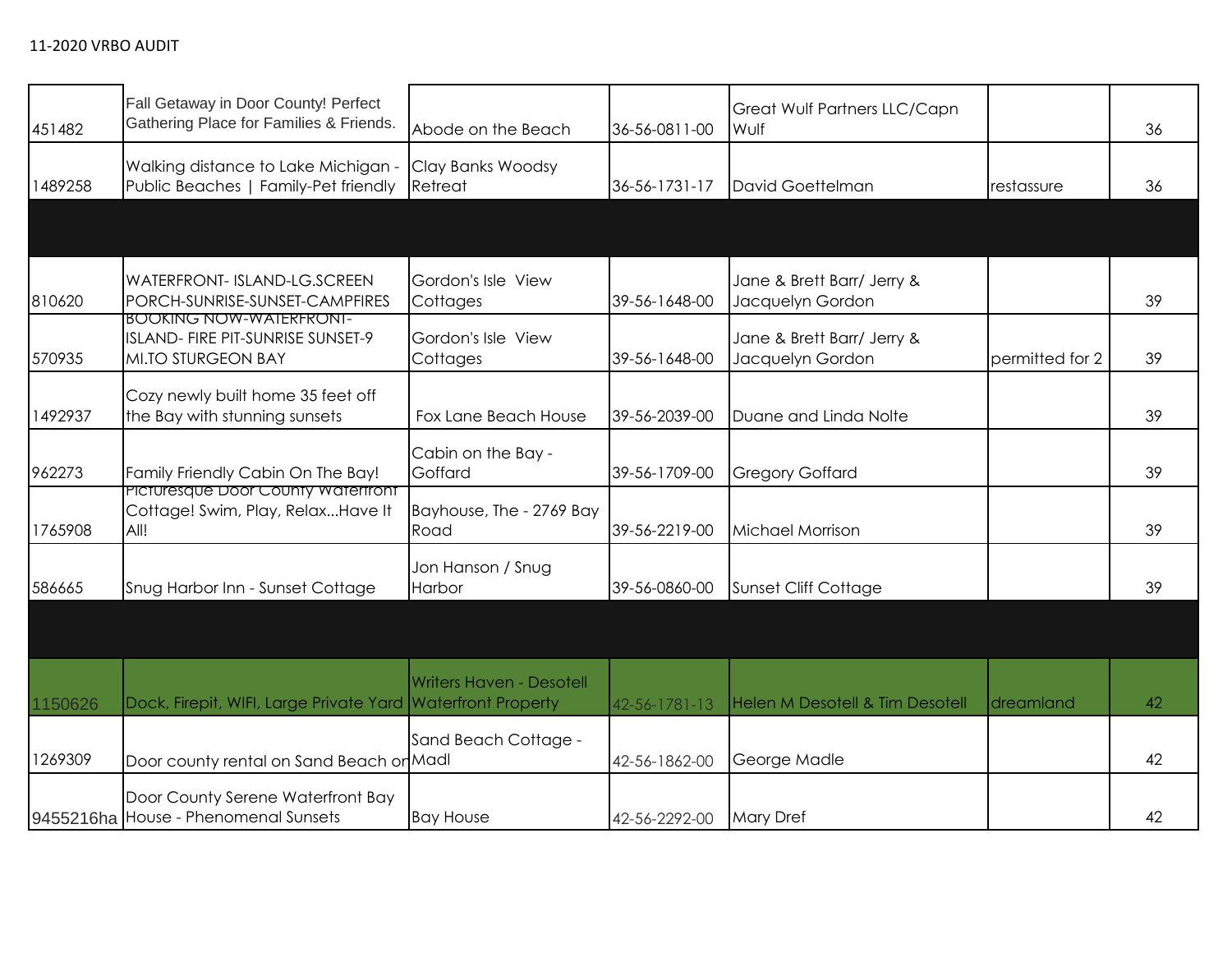| 4264111ha | Door County, Green Bay watertront<br>Cottage. 20 minutes to Green Bay<br>and Stur. Bay   | Waterfront Cottage - Bur                   | 42-56-1666-00 | Waterfront Cottage - Bur                           |            | 42 |
|-----------|------------------------------------------------------------------------------------------|--------------------------------------------|---------------|----------------------------------------------------|------------|----|
| 1688188   | NEW!!! STUNNING BAY-FRONT NEW<br>CONSTRUCTION IN SOUTHERN DOOR! 315 Breezy Acres         |                                            | 42-56-2115-07 | KAMI LLC-315 Breezy Acres LLC -<br>Michael Martell | simplelife | 42 |
| 1117085   | <b>Watertront Cottage in Southern</b><br>Door County, near Green Bay and<br>Sturgeon Bay | <b>Waterfront Cottage</b><br>Soukup        | 42-56-1774-00 | Lisa Soukup                                        |            | 42 |
|           |                                                                                          |                                            |               |                                                    |            |    |
| 285175    | Amazing Sunsets*80ft shore* 25<br>acres*great cottage                                    | Amy Jorgenson                              | 46-56-0581-00 | <b>Funks Cottage</b>                               |            | 46 |
| 292728    | Beautiful lake front 4 bedrom home<br>with incredible sunsets                            | <b>RC Rudolph</b>                          | 46-55-0566-00 | <b>Cascio Cottages</b>                             |            | 46 |
| 1889052   | Beautiful waterfront log home,<br>stunning private swimming area                         | Washington Island LP -<br>Jennifer Imig    | 46-56-2262-00 | Sunrise Cove - 406 Hemlock                         |            | 46 |
| 1391479   | <b>Breezy Beach Cottage</b>                                                              | <b>Richard Tobey</b>                       | 46-56-1940-00 | <b>Breezy Beach</b>                                |            | 46 |
| 806333    | Century farmhouse with 4 bedrooms<br>and large outside deck.                             | Debra Sheridan (Thielke)<br>and Dawn Chier | 46-56-1867-00 | Old Orchard Century Farmhouse                      |            | 46 |
| 780911    | Great sunrises 200 ft of Lake<br>Michigan Shorefront 1.5 acres, 2<br>bedroom 1 bath      | Greg & Kristine Koetter                    | 46-56-1588-00 | Koetter                                            |            | 46 |
| 1243560   | Initiative's Retreat - Ultimate<br>Lakefront Destination!                                | Initiatives Retreat LLC                    | 46-56-1846-00 | Initiatives Retreat                                |            | 46 |
| 1999039   | Popular Figenscaus Bay House With<br>Private Dock, Paddleboat, Kayak<br>and Canoe        | Richard K. Moeller                         | 46-56-1151-11 | Shorefront - #103 Moeller                          |            | 46 |
| 362233    | Sectacular Sunsets from Becutiful<br>Lake Shore Home                                     | Trudy Schelitzche                          | 46-55-0564-00 | Deer Run Shorefront Home                           |            | 46 |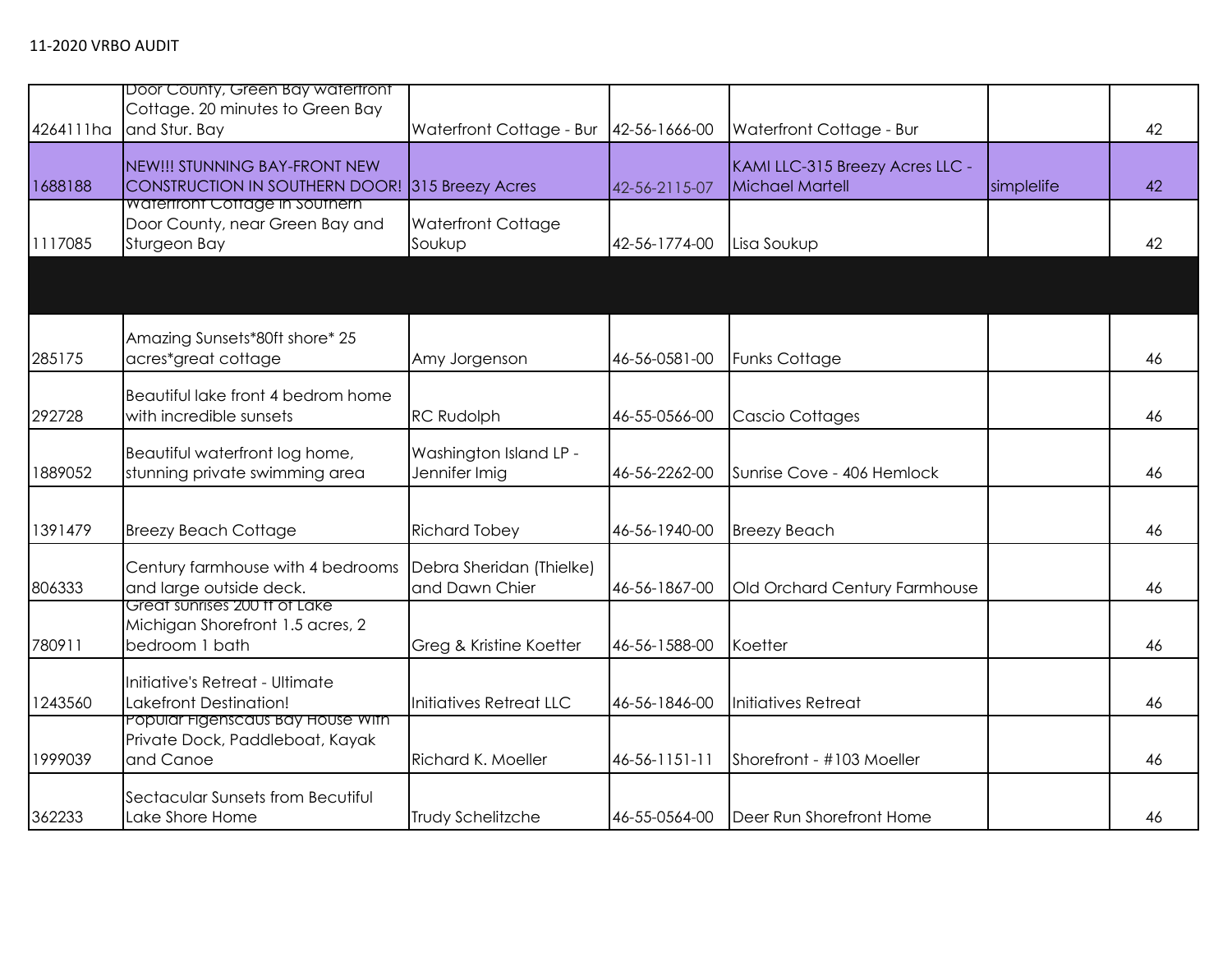| 1308276 | Spacious Washington Island Home<br>4bed 2bath                                    | Carol Lemon          | 46-56-1917-00 | Washington Island Historical<br>Home - Lemon | 46  |
|---------|----------------------------------------------------------------------------------|----------------------|---------------|----------------------------------------------|-----|
| 806850  | Washington Island Westside<br>Shorefront Home                                    | William & Mary Filer | 46-56-1428-00 | Above and Beyond Cottage                     | -46 |
| 1392021 | <b>IWaterfront cottage on Detroit</b><br>Harbor. Beautiful beach and<br>dockage. | Leon A Shellswick    | 46-55-0587-00 | Spring Beach Cottage                         | 46  |

|           | Amore' De Bay Romantic Suite for Z                                  |                    |
|-----------|---------------------------------------------------------------------|--------------------|
|           | includes Free Continental Breakfast                                 |                    |
| 728187    | & WiFi.                                                             | Not in Door County |
|           | Homey Laketront Condo In Serene                                     |                    |
|           | Algoma, WI, A Stone's Throw From                                    |                    |
| 480722    | Door County                                                         | Not in Door County |
|           | Your Home Base for Discovering                                      |                    |
| 1375338   | Green Bay & Door County!                                            | Not in Door County |
|           | Modern Condo just steps from Lake                                   |                    |
| 1364728   | Michigan.                                                           | Not in Door County |
|           | One of the best lakefront condos                                    |                    |
| 723000    | Algoma has to offer!                                                | Not in Door County |
| 428159    | Beautiful Apartments in a turn-of-the-<br>century historic building | Not in Door County |
|           | <u>Rivers Edge Condominiums,</u>                                    |                    |
| 843879    | Waterfront condos located in<br>Algoma WI. Lake Michigan            | Not in Door County |
| 4590279ha | Beautiful Gem of a Home in Algoma<br>Wisconsin                      | Not in Door County |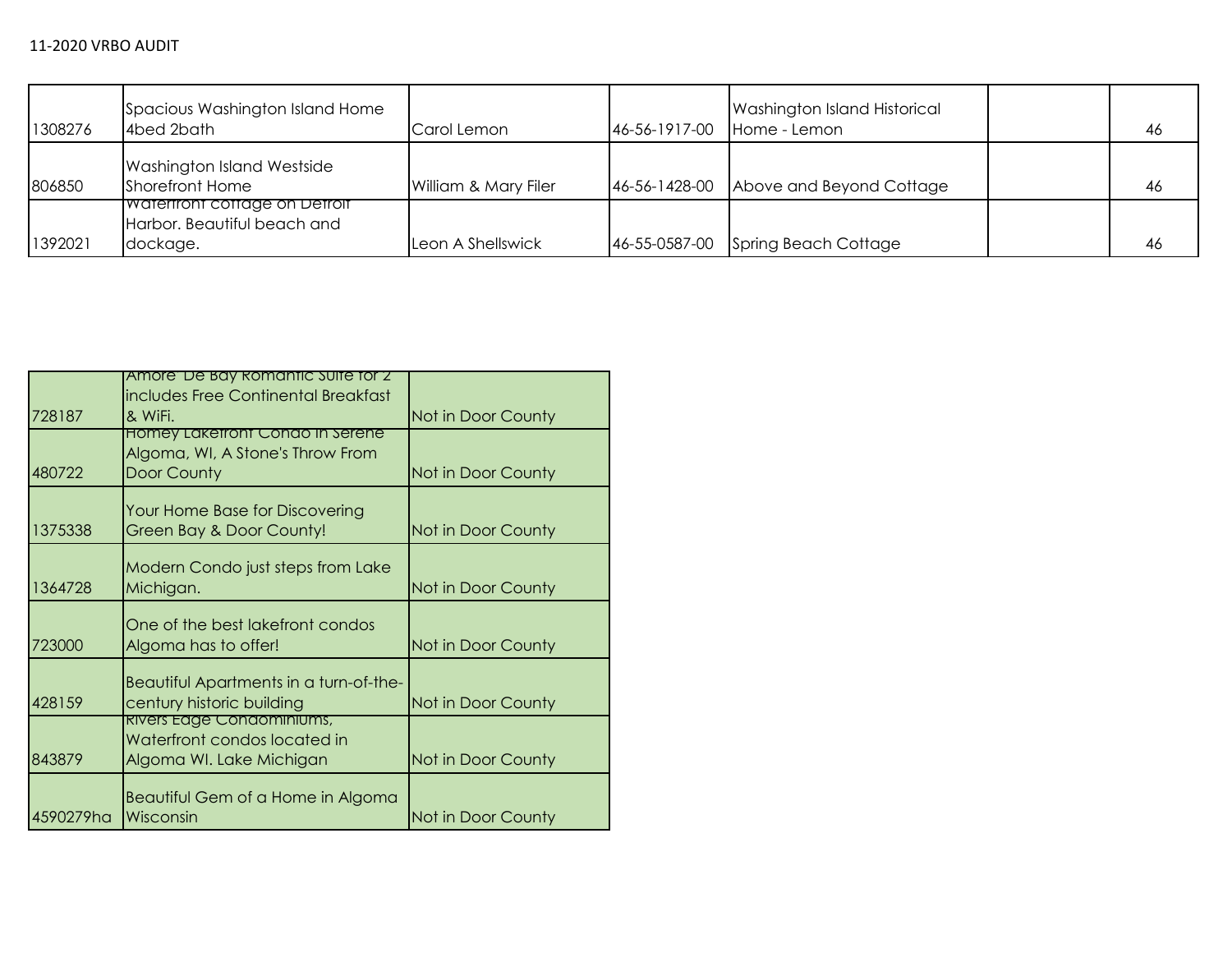| 25466     | Home Base for Discovering Green<br><b>Bay &amp; Door County!</b>                              | Not in Door County |            |
|-----------|-----------------------------------------------------------------------------------------------|--------------------|------------|
| 344207    | Waterfront, Beautiful Sunrises, WIFI,<br>Direct TV, Sleeps a Family of Six.                   | Not in Door County |            |
| 7855081ha | CEDAR CABIN ON THE BAY (LAKE<br>Michigan--Green Bay): Just listed!<br>Sleeps 6, Dog friendly, | Not in Door County |            |
| 1689283   | Lakeview Chalet - perfect for your<br>retreat                                                 | Not in Door County |            |
| 1726086   | <b>Camp Bayshore</b>                                                                          | Not in Door County |            |
| 1759002   | <b>Beautiful Condo on the shore of</b><br>Green Bay! Short drive to Green Bay<br>& Door Co.   | Not in Door County |            |
| 1707156   | Water View Cottage on Lake<br>Michigan (Bay-side)                                             | Not in Door County |            |
| 2096207   | Water view rental unit! Beach,<br>Winery and Taproom next door!                               | Not in Door County |            |
| 2057799   | Lake House                                                                                    | Not in Door County |            |
| 2121477   | We provide condo units for daily,<br>weekly, or monthly rental plans.                         | Not in Door County |            |
| 1318887   | 2 Barm Watertront condo in<br>beautiful Algoma, minutes to Door<br>County and Lambeau         | Not in Door County | not active |
| 1414157   | Cozy Condo with Gorgeous Views<br>on Lake Michigan                                            | Not in Door County | not active |
| 1574130   | Charming tarmhouse located near<br>National Shrine of Our Lady of Good<br>Help                | Not in Door County | not active |